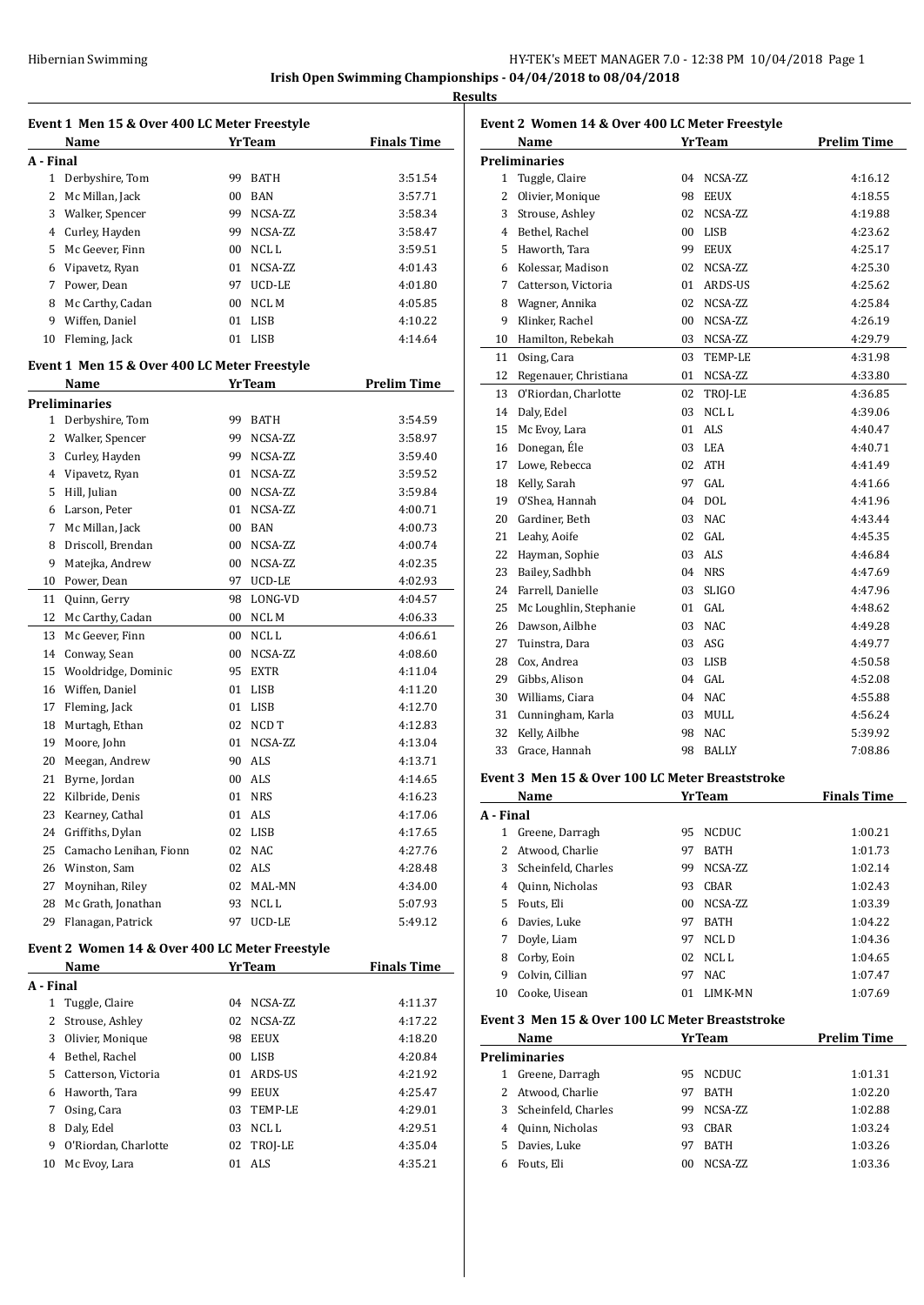## **Irish Open Swimming Championships - 04/04/2018 to 08/04/2018**

|     | Preliminaries  (Event 3 Men 15 & Over 100 LC Meter Breaststroke) |    |               |                    |
|-----|------------------------------------------------------------------|----|---------------|--------------------|
|     | Name                                                             |    | YrTeam        | <b>Prelim Time</b> |
| 7   | Lim, Daniel                                                      |    | 96 EEUX       | 1:04.13            |
|     | 8 Doyle, Liam                                                    | 97 | NCL D         | 1:04.36            |
|     | 9 Louser, Jason                                                  | 01 | NCSA-ZZ       | 1:04.54            |
| 10  | Barker, Kyle                                                     |    | 00 NCSA-ZZ    | 1:04.72            |
| 11  | Preston, Kieren                                                  | 97 | <b>EEUX</b>   | 1:04.95            |
| 12  | Christianson, Bernhard                                           |    | 01 NCSA-ZZ    | 1:04.97            |
| 13  | Corby, Eoin                                                      |    | 02 NCLL       | 1:05.06            |
| 14  | Storch, Casey                                                    | 99 | NCSA-ZZ       | 1:05.52            |
| 15  | Harlan, Josh                                                     |    | 00 NCSA-ZZ    | 1:05.59            |
|     | 16 Matthews, Cameron                                             |    | 00 HAM        | 1:06.60            |
| 17  | Eichberg, Dylan                                                  |    | 00 NCSA-ZZ    | 1:07.89            |
| 18  | Colvin, Cillian                                                  | 97 | <b>NAC</b>    | 1:08.03            |
| 19  | Cooke, Uisean                                                    |    | 01 LIMK-MN    | 1:08.16            |
| 20  | Angus, Jack                                                      |    | 01 ARDS-US    | 1:08.20            |
| 21  | Stoops, Mark                                                     |    | 00 BAN        | 1:08.28            |
|     | 22 Allison, James                                                |    | 01 LISB       | 1:08.56            |
| 23  | Woodside, Ben                                                    |    | 03 LARNE      | 1:08.70            |
| 24  | Cox, Paul                                                        |    | 02 LISB       | 1:09.16            |
|     | 25 Vedernikovs, Nikita                                           |    | 00 NAC        | 1:10.54            |
|     | 26 Donnelly, John                                                |    | 01 SLBGH      | 1:10.89            |
| 27  | Sutton, Diarmuid                                                 |    | 02 NCLL       | 1:11.35            |
|     | 28 Rouine, Eoin                                                  |    | 02 SEA        | 1:11.37            |
|     | 29 Mc Sharry, Mouric                                             |    | 02 MARL       | 1:11.49            |
| 30  | Mc Lelland-Maher, Alex                                           |    | 02 KILK       | 1:12.03            |
| 31  | Kenny, Joe                                                       | 01 | TEMP-LE       | 1:12.15            |
| 32  | Duffy, Fionn                                                     |    | 01 GAL        | 1:12.46            |
|     | 33 Kenny, Sean                                                   |    | 03 TEMP-LE    | 1:12.76            |
|     | 34 O'Hara, Eanna                                                 |    | 00 SLIGO      | 1:12.84            |
|     | 35 Feenan, Andrew                                                |    | 01 SWSC       | 1:13.56            |
| 36  | O'Sullivan, Cillian                                              |    | 02 PORT-LE    | 1:14.23            |
| 37  | O'Gara, Hugh                                                     |    | 00 ALS        | 1:15.53            |
|     | 38 Church, Sean                                                  |    | 02 PORT-LE    | 1:15.56            |
|     | 39 Creaney, Oliver                                               |    | 01 ARDS-US    | 1:16.09            |
|     | 40 Dervan, Ronan                                                 |    | 01 CBAR       | 1:17.02            |
|     | 41 Murray, Conor                                                 |    | 98 LIMK-MN    | 1:28.42            |
| --- | Scully, Bryan                                                    |    | 00 ATH        | DQ                 |
|     | Murphy, Alex                                                     |    | 95 NCDAL      | DQ                 |
|     | Keighley, Euan                                                   |    | 98 UCD-LE     | DQ                 |
|     | Event 4 Women 14 & Over 100 LC Meter Breaststroke                |    |               |                    |
|     | Name                                                             |    | <b>YrTeam</b> | <b>Finals Time</b> |
|     | A - Final                                                        |    |               |                    |
|     | 1 Mc Sharry, Mona                                                |    | 00 MARL       | 1:07.80            |
|     | 2 Coyne, Niamh                                                   | 01 | <b>NCDTL</b>  | 1:08.90            |
|     | 3 Hanlon, Kara                                                   |    | 97 EEUX       | 1:09.26            |
|     | 4 Keating, Anna                                                  |    | 02 NCSA-ZZ    | 1:09.91            |
|     | 5 Powers, Kylie                                                  |    | 00 NCSA-ZZ    | 1:10.79            |
|     | *6 Adams, Orla                                                   |    | 95 NAC        | 1:10.94            |
|     | *6 Kilgallen, Niamh                                              |    | 99 CLM        | 1:10.94            |
|     | 8 Haughey, Aisling                                               |    | 95 ALS        | 1:11.26            |
| 9   | Grover, Claire                                                   |    | 00 NCSA-ZZ    | 1:12.18            |
| 10  | Knox, Julia                                                      |    | 03 BANB-US    | 1:13.56            |
|     | Event 4 Women 14 & Over 100 LC Meter Breaststroke                |    |               |                    |
|     | Name                                                             |    | <b>YrTeam</b> | <b>Prelim Time</b> |
|     | Preliminaries                                                    |    |               |                    |
|     | 1 Mc Sharry, Mona<br>2 Coyne, Niamh                              |    | 00 MARL       | 1:07.41            |
|     |                                                                  | 01 | NCDTL         | 1:09.57            |
| 3   | Keating, Anna                                                    |    | 02 NCSA-ZZ    | 1:10.25            |

| ults   |                                          |    |               |                    |
|--------|------------------------------------------|----|---------------|--------------------|
|        | 4 Hanlon, Kara                           | 97 | <b>EEUX</b>   | 1:10.53            |
|        | 5 Powers, Kylie                          | 00 | NCSA-ZZ       | 1:10.90            |
|        | 6 Haughey, Aisling                       |    | 95 ALS        | 1:11.49            |
| 7      | Grover, Claire                           |    | 00 NCSA-ZZ    | 1:11.54            |
|        | 8 Kilgallen, Niamh                       |    | 99 CLM        | 1:11.79            |
|        | 9 Adams, Orla                            | 95 | NAC           | 1:11.80            |
|        | 10 Davey, Gillian                        | 01 | NCSA-ZZ       | 1:11.85            |
| 11     | Maccausland, Heather                     | 01 | NCSA-ZZ       | 1:12.72            |
| 12     | Knox, Julia                              |    | 03 BANB-US    | 1:13.23            |
|        | 13 Harter, Abigail                       | 02 | NCSA-ZZ       | 1:13.55            |
|        | 14 Bacon, Phoebe                         |    | 02 NCSA-ZZ    | 1:14.15            |
|        | 15 Riordan, Dayna                        | 97 | <b>EXTR</b>   | 1:14.42            |
|        | *16 Huske, Victoria                      |    | 02 NCSA-ZZ    | 1:14.45            |
|        | *16 Wenger, Alexis                       |    | 00 NCSA-ZZ    | 1:14.45            |
|        | 18 Wagner, Annika                        | 02 | NCSA-ZZ       | 1:14.90            |
|        | 19 Curry, Molly                          | 02 | CASC          | 1:14.91            |
|        | 20 Davison, Mia                          |    | 03 ARDS-US    | 1:15.12            |
|        | 21 Szmagara, Martyna                     |    | 00 TROJ-LE    | 1:15.67            |
|        | 22 Cooke, Lisa                           |    | 97 ALS        | 1:15.75            |
| 23     | Chittleburgh, Emma                       |    | 98 UoAPST     | 1:16.05            |
|        | 24 Doyle, Eimear                         |    | 01 WAT-7.7.   | 1:16.66            |
| 25     | Thompson, Zoe                            |    | 01 ARDS-US    | 1:16.84            |
|        | 26 Macdougald, Jena                      |    | 02 OTTER      | 1:16.85            |
|        | 27 Gardiner, Beth                        |    | 03 NAC        | 1:17.09            |
|        | 28 Kane, Amelia                          |    | 03 ARDS-US    | 1:18.06            |
| 29     | Stapleton, Cara                          |    | 01 TROJ-LE    | 1:18.20            |
|        | 30 Tinsley, Florence                     | 02 | <b>CYBT</b>   | 1:18.23            |
| 31     | Mc Loughlin, Stephanie                   |    | 01 GAL        | 1:19.79            |
| 32     | Cooke, Olwyn                             |    | 03 LIMK-MN    | 1:20.21            |
| 33     | Mc Fadden, Ava                           |    | 03 COM        | 1:20.24            |
|        | 34 Allen, Min                            |    | 03 NRS        | 1:20.74            |
|        | 35 Lynch, Robyn                          |    | 02 TEMP-LE    | 1:20.79            |
|        | 36 Nolan, Beth                           |    | 02 SWSC       | 1:20.80            |
|        | 37 Vaughan, Rachel                       |    | 02 KILK       | 1:21.20            |
|        | 38 Joyce, Grace                          | 02 | <b>SHARK</b>  | 1:21.52            |
|        | 39 O'Shea. Aoife                         | 03 | MAL-MN        | 1:22.53            |
| 40     | Keane, Ellen                             | 95 | <b>NAC</b>    | 1:22.60            |
| 41     | Nulty, Molly                             | 04 | <b>SSEAL</b>  | 1:24.00            |
| 42     | Wolseley, Rachel                         | 03 | TMORE         | 1:25.64            |
| 43     | Turner~, Nicole                          | 02 | <b>NAC</b>    | 1:50.96            |
|        | <b>Event 5 Men 50 LC Meter Butterfly</b> |    |               |                    |
|        | Name                                     |    | YrTeam        | <b>Finals Time</b> |
| Finals |                                          |    |               |                    |
|        | 1 Davis, William Isaac                   |    | 00 NCSA-ZZ    | 23.65              |
| 2      | Davis, Willie                            |    | 00 NCSA-ZZ    | 23.70              |
|        | 3 O'Sullivan, Brian A                    |    | 95 NAC        | 24.69              |
|        | 4 Mc Nicholl, Sean                       |    | 01 TEMP-LE    | 24.71              |
|        | 5 Munn, Conor                            |    | 95 ARDS-US    | 24.88              |
|        | 6 Madej, David                           |    | 99 NCSA-ZZ    | 24.91              |
|        | 7 Hewitt, Michael                        |    | 00 CYBT       | 25.11              |
|        | 8 Powell, Robert                         |    | 00 ATH        | 25.19              |
|        | 9 Dahlgren, Jack                         |    | 00 NCSA-ZZ    | 25.45              |
| 10     | Moore, Andrew                            | 98 | UCD-LE        | 25.50              |
|        | <b>Event 5 Men 50 LC Meter Butterfly</b> |    |               |                    |
|        | Name                                     |    | <b>YrTeam</b> | <b>Prelim Time</b> |
|        | <b>Preliminaries</b>                     |    |               |                    |
|        | 1 Davis, Willie                          |    | 00 NCSA-ZZ    | 23.83              |
| 2      | Ryan, Shane                              | 94 | NAC           | 23.85              |
| 3      | Davis, William Isaac                     | 00 | NCSA-ZZ       | 24.14              |
|        |                                          |    |               |                    |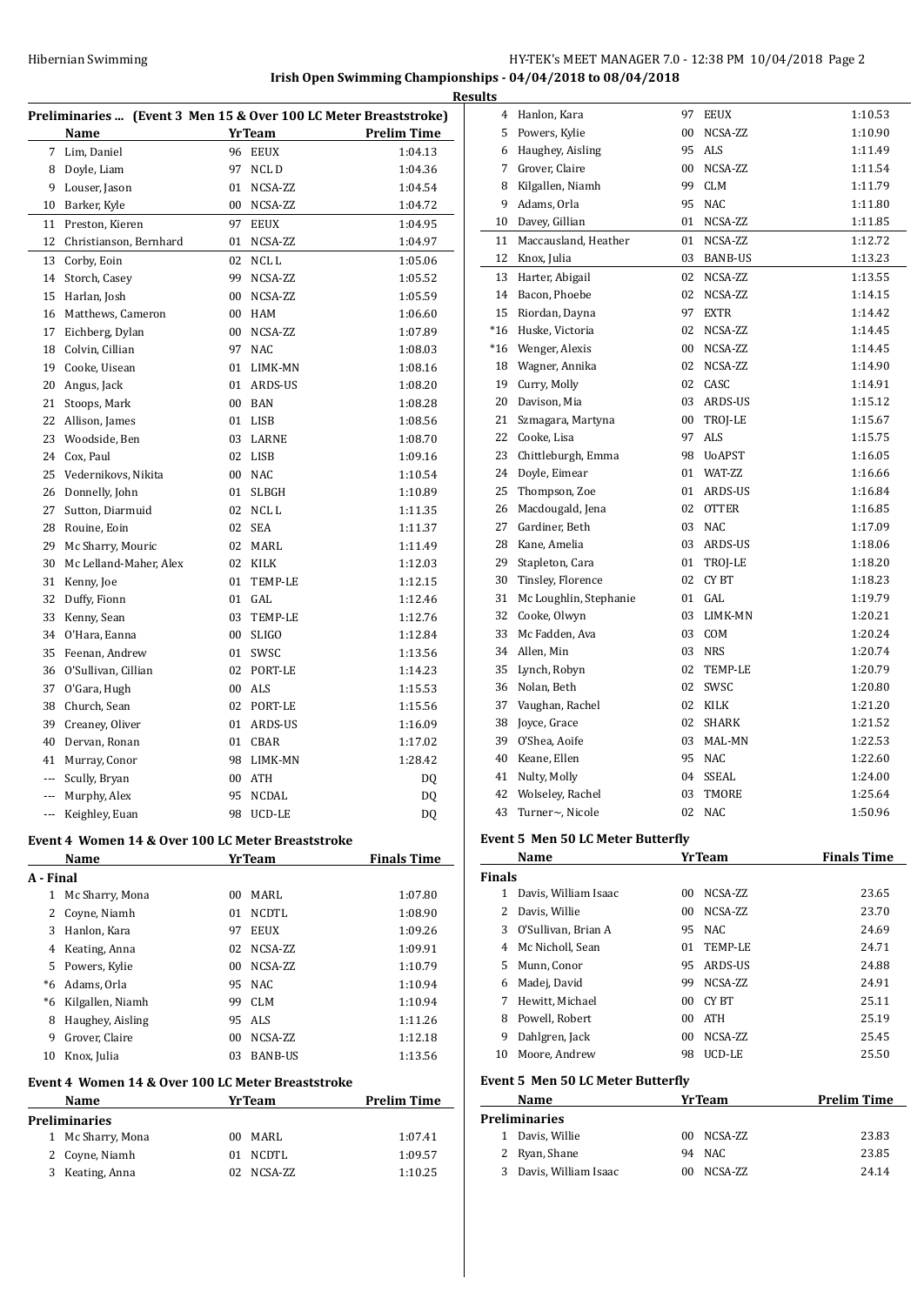## HY-TEK's MEET MANAGER 7.0 - 12:38 PM 10/04/2018 Page 3 **Irish Open Swimming Championships - 04/04/2018 to 08/04/2018**

| Preliminaries  (Event 5 Men 50 LC Meter Butterfly) |                        |    |               |                    |  |
|----------------------------------------------------|------------------------|----|---------------|--------------------|--|
|                                                    | Name                   |    | <b>YrTeam</b> | <b>Prelim Time</b> |  |
| 4                                                  | O'Sullivan, Brian A    | 95 | <b>NAC</b>    | 24.59              |  |
| 5                                                  | Mc Nicholl, Sean       | 01 | TEMP-LE       | 24.86              |  |
| 6                                                  | Madej, David           | 99 | NCSA-ZZ       | 25.01              |  |
| 7                                                  | Munn, Conor            | 95 | ARDS-US       | 25.07              |  |
| 8                                                  | Dahlgren, Jack         | 00 | NCSA-ZZ       | 25.15              |  |
| 9                                                  | Hewitt, Michael        | 00 | CY BT         | 25.17              |  |
| 10                                                 | Moore, Andrew          | 98 | UCD-LE        | 25.45              |  |
| 11                                                 | Hamblin, Brandon       | 99 | NCSA-ZZ       | 25.47              |  |
| 12                                                 | Powell, Robert         | 00 | <b>ATH</b>    | 25.60              |  |
| 13                                                 | Lennon, Fiachra        | 98 | UCD-LE        | 25.81              |  |
| $*14$                                              | Fouts, Eli             | 00 | NCSA-ZZ       | 25.84              |  |
| $*14$                                              | Wooldridge, Dominic    | 95 | <b>EXTR</b>   | 25.84              |  |
| $*14$                                              | Beeley, Tom            | 99 | <b>UoAPST</b> | 25.84              |  |
| 17                                                 | Colvin, Cillian        | 97 | <b>NAC</b>    | 25.94              |  |
| $*18$                                              | Hewison, Brody         | 98 | <b>IOMN</b>   | 26.07              |  |
| $*18$                                              | Mc Menamin, Fionnan    | 00 | <b>ALS</b>    | 26.07              |  |
| 20                                                 | O'Connor, Jermey       | 02 | NCL L         | 26.21              |  |
| 21                                                 | Thalblum, Steven       | 00 | NCSA-ZZ       | 26.34              |  |
| 22                                                 | Simmons, Peter         | 99 | NCSA-ZZ       | 26.39              |  |
| 23                                                 | Reid, Calum            | 95 | <b>EEUX</b>   | 26.47              |  |
| 24                                                 | Durocher, Darren       | 00 | NCSA-ZZ       | 26.62              |  |
| 25                                                 | Christianson, Bernhard | 01 | NCSA-ZZ       | 26.80              |  |
| 26                                                 | Hewitt, Adam           | 01 | <b>BAN</b>    | 26.81              |  |
|                                                    |                        |    |               |                    |  |

## **Event 6 Women 50 LC Meter Butterfly**

|               | Name              | <b>YrTeam</b> |             | <b>Finals Time</b> |
|---------------|-------------------|---------------|-------------|--------------------|
| <b>Finals</b> |                   |               |             |                    |
| 1             | Bates, Talia      | 01            | NCSA-ZZ     | 27.08              |
| 2             | Bruce, Tain       | 98            | <b>EEUX</b> | 27.32              |
| 3             | Stadden, Isabelle | 02            | NCSA-ZZ     | 27.40              |
| 4             | Roberts, Jane     | 96            | KILK        | 27.58              |
| 5             | Mc Sharry, Mona   | $00 \,$       | MARI.       | 27.59              |
| 6             | Reid, Emma        | 99            | NCD A       | 27.65              |
| 7             | Bacon, Phoebe     | 02            | NCSA-ZZ     | 27.82              |
| 8             | Walshe, Ellen     | 01            | TEMP-LE     | 27.84              |
| 9             | Kane, Gemma       | 98            | <b>BAN</b>  | 28.81              |
| 10            | Flood, Clodagh    | 97            | NCDTL       | 28.95              |

#### **Event 6 Women 50 LC Meter Butterfly**

|      | Name                  |    | YrTeam      | <b>Prelim Time</b> |
|------|-----------------------|----|-------------|--------------------|
|      | Preliminaries         |    |             |                    |
| 1    | Bates, Talia          | 01 | NCSA-ZZ     | 27.37              |
| 2    | Bruce, Tain           | 98 | <b>EEUX</b> | 27.42              |
| 3    | Stadden, Isabelle     | 02 | NCSA-ZZ     | 27.53              |
| 4    | Bacon, Phoebe         | 02 | NCSA-ZZ     | 27.72              |
| 5    | Huske, Victoria       | 02 | NCSA-ZZ     | 27.77              |
| *6   | Harter, Abigail       | 02 | NCSA-ZZ     | 27.79              |
| $*6$ | Roberts, Jane         | 96 | <b>KILK</b> | 27.79              |
| 8    | Reid, Emma            | 99 | NCD A       | 27.94              |
| 9    | Cooper, Caroline      | 01 | NCSA-ZZ     | 28.27              |
| 10   | Mc Sharry, Mona       | 00 | MARL        | 28.33              |
| 11   | Walshe, Ellen         | 01 | TEMP-LE     | 28.37              |
| 12   | Kapeller, Abigail     | 03 | NCSA-ZZ     | 28.71              |
| 13   | Brooks, Caitlin       | 00 | NCSA-ZZ     | 28.72              |
| 14   | Regenauer, Christiana | 01 | NCSA-ZZ     | 28.73              |
| 15   | Flood, Clodagh        | 97 | NCDTL       | 28.79              |
| 16   | Schoof, Kaylyn        | 02 | NCSA-ZZ     | 28.87              |
| 17   | Reid, Karen           | 98 | <b>EEUX</b> | 29.07              |
| 18   | Kane, Gemma           | 98 | <b>BAN</b>  | 29.10              |

| <b>Results</b> |                  |    |                |       |
|----------------|------------------|----|----------------|-------|
| 19             | Grindle, Lucy    | 00 | <b>OTTER</b>   | 29.15 |
| 20             | Waldrep, Ellie   | 02 | NCSA-ZZ        | 29.20 |
| 21             | O'Donnell, Megan | 00 | KGD            | 29.42 |
| 22             | Stapleton, Cara  | 01 | TROJ-LE        | 29.46 |
| 23             | Edwards, Evie    | 95 | <b>EEUX</b>    | 29.50 |
| 24             | Desmond, Tara    | 98 | <b>DOL</b>     | 29.54 |
| 25             | Miller, Ella     | 01 | NCSA-ZZ        | 29.57 |
| 26             | Riordan, Erin    | 99 | UCD-LE         | 29.68 |
| 27             | Mc Crea, Alex    | 01 | CY BT          | 29.92 |
| 28             | Davidson, Sarah  | 99 | <b>BAN</b>     | 30.18 |
| 29             | Lynch, Robyn     | 02 | TEMP-LE        | 30.46 |
| 30             | Moore, Aoife     | 02 | <b>ECAV-US</b> | 30.54 |
| 31             | Semchiy, Sharon  | 01 | SWSC           | 30.81 |
| 32             | Kelly, Sarah     | 97 | GAL            | 31.14 |
| 33             | Turner~, Nicole  | 02 | NAC            | 38.01 |

#### **Event 7 Men 400 LC Meter Freestyle Relay**

|   | <b>Team</b> | Relay | <b>Finals Time</b> |
|---|-------------|-------|--------------------|
| 1 | NCSA-ZZ     | A     | 3:25.28            |
|   | 2 NCSA-ZZ   | B     | 3:28.57            |
| 3 | NCSA-ZZ     | C     | 3:30.06            |
| 4 | <b>NAC</b>  | A     | 3:33.02            |
|   | 5 ALS       | A     | 3:37.28            |
| 6 | <b>BAN</b>  | A     | 3:40.64            |
|   | <b>LISB</b> | А     | D <sub>0</sub>     |

### **Event 8 Women 400 LC Meter Freestyle Relay**

| <b>Team</b>      | Relay | <b>Finals Time</b> |
|------------------|-------|--------------------|
| <b>EEUX</b><br>1 | A     | 3:46.01            |
| NCSA-ZZ<br>2     | A     | 3:47.49            |
| NCSA-ZZ<br>3     | B     | 3:52.43            |
| NCSA-ZZ<br>4     | C     | 3:55.22            |
| KILK<br>5.       | A     | 3:59.05            |
| ALS<br>6.        | A     | 3:59.49            |
| GAL<br>7         | A     | 4:07.00            |
| TEMP-LE<br>8     | A     | 4:10.51            |
| <b>NAC</b><br>9  | А     | 4:15.26            |

## **Event 9 Women 14 & Over 400 LC Meter IM**

|           | Name              |     | <b>YrTeam</b>  | <b>Finals Time</b> |
|-----------|-------------------|-----|----------------|--------------------|
| A - Final |                   |     |                |                    |
|           | Adams, Orla       | 95  | NAC.           | 4:50.61            |
|           | Kolessar, Madison | 02. | NCSA-ZZ        | 4:51.84            |
| 3         | Wagner, Annika    | 02  | NCSA-ZZ        | 4:52.12            |
| 4         | Knox, Julia       | 03  | <b>BANB-US</b> | 4:52.62            |
| 5.        | Kane, Amelia      | 03  | ARDS-US        | 4:56.51            |
| 6         | Harter, Abigail   | 02. | NCSA-ZZ        | 4:56.94            |
| 7         | Schoof, Kaylyn    | 02. | NCSA-ZZ        | 4:59.66            |
| 8         | Walshe, Ellen     | 01  | TEMP-LE        | 5:01.58            |
| 9         | Mc Evoy, Lara     | 01  | ALS            | 5:14.45            |
| 10        | Finlay, Caitriona | 98  | ALS            | 5:21.70            |

#### **Event 9 Women 14 & Over 400 LC Meter IM**

|    | <b>YrTeam</b><br>Name |    |                | <b>Prelim Time</b> |
|----|-----------------------|----|----------------|--------------------|
|    | Preliminaries         |    |                |                    |
|    | Adams, Orla           |    | 95 NAC         | 4:53.78            |
| 2  | Harter, Abigail       | 02 | NCSA-ZZ        | 4:54.87            |
| 3  | Kane, Amelia          | 03 | ARDS-US        | 4:55.51            |
| 4  | Wagner, Annika        | 02 | NCSA-ZZ        | 4:55.76            |
| 5. | Kolessar, Madison     | 02 | NCSA-ZZ        | 4:56.16            |
| 6  | Knox, Julia           | 03 | <b>BANB-US</b> | 4:57.29            |
| 7  | Schoof, Kaylyn        | 02 | NCSA-ZZ        | 5:02.14            |
| 8  | Cooper, Caroline      | 01 | NCSA-ZZ        | 5:06.87            |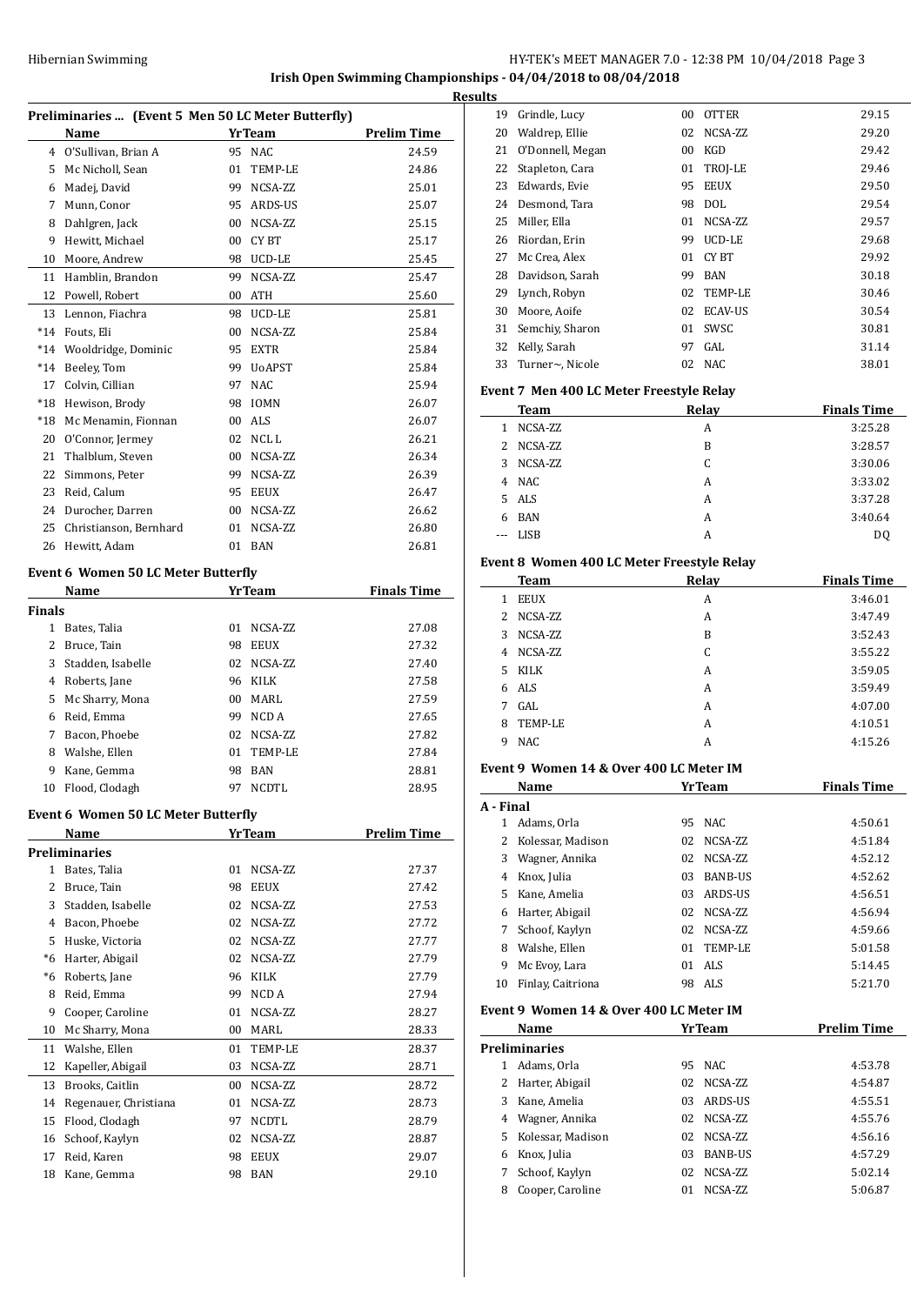**Irish Open Swimming Championships - 04/04/2018 to 08/04/2018**

|    |                                                          |    |                |                    | <b>Results</b> |
|----|----------------------------------------------------------|----|----------------|--------------------|----------------|
|    | Preliminaries  (Event 9 Women 14 & Over 400 LC Meter IM) |    |                |                    | 1              |
|    | Name                                                     |    | <b>YrTeam</b>  | <b>Prelim Time</b> | 1              |
| 9  | Walshe, Ellen                                            | 01 | TEMP-LE        | 5:13.21            | 1              |
| 10 | Finlay, Caitriona                                        | 98 | ALS            | 5:18.62            | 1              |
| 11 | Mc Evoy, Lara                                            |    | 01 ALS         | 5:19.00            | 1              |
| 12 | Mc Feely, Christine                                      | 01 | ALS            | 5:19.69            | 1              |
| 13 | Cox, Andrea                                              | 03 | LISB           | 5:22.65            | 1              |
| 14 | Semchiy, Sharon                                          | 01 | SWSC           | 5:23.84            | $\overline{c}$ |
| 15 | Lynch, Robyn                                             | 02 | <b>TEMP-LE</b> | 5:24.89            | $\overline{c}$ |
| 16 | O'Shea, Hannah                                           | 04 | DOL            | 5:25.19            | $\overline{c}$ |
| 17 | Donegan, Ele                                             | 03 | LEA            | 5:26.22            | 2              |
| 18 | Gibbs, Alison                                            | 04 | GAL.           | 5:26.61            | 2              |
| 19 | Tuinstra, Dara                                           | 03 | ASG            | 5:28.40            | $\overline{c}$ |
| 20 | Bates, Aoife                                             | 02 | <b>SHARK</b>   | 5:30.31            | $\overline{c}$ |
| 21 | Naughton, Imogen                                         | 99 | <b>SHARK</b>   | 5:31.96            | $\overline{c}$ |
| 22 | Daly, Caoimhe                                            | 03 | <b>KILK</b>    | 5:40.25            | $\overline{c}$ |
| 23 | Dawson, Ailbhe                                           | 03 | <b>NAC</b>     | 5:40.47            | $\overline{c}$ |
| 24 | Martin, Leah                                             | 03 | <b>TEMP-LE</b> | 5:41.15            | 3              |
| 25 | Campbell, Lizzie                                         | 02 | LEA            | 5:43.69            | 3              |
| 26 | Walshe, Hannah                                           | 02 | <b>TEMP-LE</b> | 5:49.94            | 3              |

## **Event 10 Men 15 & Over 100 LC Meter Freestyle**

|              | <b>Name</b>          |    | <b>Yr Team</b> | <b>Finals Time</b> |
|--------------|----------------------|----|----------------|--------------------|
| A - Final    |                      |    |                |                    |
| $\mathbf{1}$ | Ryan, Shane          | 94 | <b>NAC</b>     | 49.04              |
| 2            | Powell, Robert       | 00 | <b>ATH</b>     | 50.24              |
| 3            | Quinn, Gerry         | 98 | LONG-VD        | 50.46              |
| 4            | Hyland, Brendan      | 94 | <b>NCDTL</b>   | 50.51              |
| 5            | Mc Millan, Jack      | 00 | <b>BAN</b>     | 50.83              |
| 6            | Larson, Peter        | 01 | NCSA-ZZ        | 50.89              |
| 7            | Madej, David         | 99 | NCSA-ZZ        | 51.19              |
| 8            | Prendergast, David   | 94 | <b>NCDKK</b>   | 51.23              |
| 9            | Dahlgren, Jack       | 00 | NCSA-ZZ        | 51.39              |
| 10           | O'Sullivan, Brian A  | 95 | <b>NAC</b>     | 51.76              |
| B - Final    |                      |    |                |                    |
| 11           | Moore, Andrew        | 98 | UCD-LE         | 51.76              |
| 12           | Mc Nicholl, Sean     | 01 | <b>TEMP-LE</b> | 51.93              |
| 13           | Corby, Alan          | 97 | NCL L          | 52.13              |
| 14           | Power, Dean          | 97 | UCD-LE         | 52.56              |
| 15           | Colvin, Cillian      | 97 | <b>NAC</b>     | 52.78              |
| 16           | Grace, Jack          | 98 | NCL L          | 52.89              |
| 17           | Kearney, Cathal      | 01 | ALS            | 53.58              |
| 18           | O'Keeffe Tighe, Cian | 00 | PORT-LE        | 53.69              |
| 19           | Allison, James       | 01 | <b>LISB</b>    | 53.99              |
| 20           | Hewitt, Michael      | 00 | CY BT          | 54.21              |

#### **Event 10 Men 15 & Over 100 LC Meter Freestyle**

|    | Name                | <b>YrTeam</b> |              | <b>Prelim Time</b> |       |
|----|---------------------|---------------|--------------|--------------------|-------|
|    | Preliminaries       |               |              |                    |       |
| 1  | Ryan, Shane         | 94            | NAC.         |                    | 48.68 |
| 2  | Quinn, Gerry        | 98            | LONG-VD      |                    | 50.32 |
| 3  | Powell, Robert      | 00            | ATH          |                    | 50.38 |
| 4  | Hyland, Brendan     | 94            | <b>NCDTL</b> |                    | 50.42 |
| 5  | Mc Millan, Jack     | $00 \,$       | <b>BAN</b>   |                    | 50.70 |
| 6  | Larson, Peter       | 01            | NCSA-ZZ      |                    | 50.87 |
| 7  | Prendergast, David  | 94            | <b>NCDKK</b> |                    | 50.89 |
| 8  | Dahlgren, Jack      | $00 \,$       | NCSA-ZZ      |                    | 51.10 |
| 9  | Madej, David        | 99            | NCSA-ZZ      |                    | 51.26 |
| 10 | Davis, Willie       | 00            | NCSA-ZZ      |                    | 51.44 |
| 11 | O'Sullivan, Brian A | 95            | <b>NAC</b>   |                    | 51.66 |
| 12 | Hamblin, Brandon    | 99            | NCSA-ZZ      |                    | 51.96 |
|    |                     |               |              |                    |       |

| 13 | Hill, Julian         | 00 | NCSA-ZZ       | 52.00   |
|----|----------------------|----|---------------|---------|
| 14 | Conway, Sean         | 00 | NCSA-ZZ       | 52.01   |
| 15 | Davis, William Isaac | 00 | NCSA-ZZ       | 52.15   |
| 16 | Corby, Alan          | 97 | NCL L         | 52.28   |
| 17 | Moore, Andrew        | 98 | UCD-LE        | 52.32   |
| 18 | Moore, John          | 01 | NCSA-ZZ       | 52.35   |
| 19 | Colvin, Cillian      | 97 | <b>NAC</b>    | 52.44   |
| 20 | Matejka, Andrew      | 00 | NCSA-ZZ       | 52.63   |
| 21 | Power, Dean          | 97 | UCD-LE        | 52.64   |
| 22 | Mc Nicholl, Sean     | 01 | TEMP-LE       | 52.79   |
| 23 | Grace, Jack          | 98 | NCL L         | 53.02   |
| 24 | Mc Geever, Finn      | 00 | NCL L         | 53.28   |
| 25 | Beeley, Tom          | 99 | <b>UoAPST</b> | 53.55   |
| 26 | O'Keeffe Tighe, Cian | 00 | PORT-LE       | 53.75   |
| 27 | Thalblum, Steven     | 00 | NCSA-ZZ       | 53.84   |
| 28 | Hewitt, Michael      | 00 | CY BT         | 53.95   |
| 29 | Kearney, Cathal      | 01 | <b>ALS</b>    | 54.54   |
| 30 | Allison, James       | 01 | <b>LISB</b>   | 54.96   |
| 31 | Byrne, Jordan        | 00 | <b>ALS</b>    | 55.03   |
| 32 | Fitzmaurice, Isaac   | 00 | <b>NAC</b>    | 55.05   |
| 33 | Uprichard, Tom       | 01 | ARDS-US       | 55.26   |
| 34 | Wiffen, Daniel       | 01 | <b>LISB</b>   | 55.33   |
| 35 | Lonergan, Luke       | 01 | WAT-ZZ        | 55.46   |
| 36 | Murtagh, Ethan       | 02 | NCD T         | 55.63   |
| 37 | O'Connor, Jermey     | 02 | NCL L         | 55.81   |
| 38 | Stafford, Finlay     | 02 | ARDS-US       | 55.85   |
| 39 | Winston, Sam         | 02 | <b>ALS</b>    | 55.88   |
| 40 | Griffiths, Dylan     | 02 | LISB          | 56.56   |
| 41 | Harris, Jake         | 03 | KILK          | 57.13   |
| 42 | Moynihan, Riley      | 02 | MAL-MN        | 57.35   |
| 43 | Brady, Ethan         | 02 | TEMP-LE       | 57.56   |
| 44 | Mc Grath, Jonathan   | 93 | NCL L         | 1:10.23 |
| 45 | Johnston, Adam       | 98 | <b>BAN</b>    | 1:33.46 |

### **Event 11 Women 14 & Over 200 LC Meter Breaststroke**

|           | <b>YrTeam</b><br>Name |                 |             | <b>Finals Time</b> |
|-----------|-----------------------|-----------------|-------------|--------------------|
| A - Final |                       |                 |             |                    |
| 1         | Coates, Georgia       | 99              | <b>BATH</b> | 2:26.59            |
|           | Adams, Orla           | 95              | NAC.        | 2:29.43            |
| 3         | Mc Sharry, Mona       | 00 <sup>1</sup> | MARI.       | 2:30.27            |
| 4         | Hanlon, Kara          | 97              | <b>EEUX</b> | 2:31.11            |
| 5.        | Davey, Gillian        | 01              | NCSA-ZZ     | 2:31.38            |
| 6         | Coyne, Niamh          | 01              | NCDTL       | 2:31.83            |
|           | Keating, Anna         | 02              | NCSA-ZZ     | 2:31.90            |
| 8         | Kilgallen, Niamh      | 99              | CLM         | 2:31.93            |
| 9         | Haughey, Aisling      | 95              | ALS         | 2:35.17            |
| 10        | Szmagara, Martyna     | 00              | TROJ-LE     | 2:43.55            |

#### **Event 11 Women 14 & Over 200 LC Meter Breaststroke**

|    | Name                 |    | <b>YrTeam</b> | <b>Prelim Time</b> |  |
|----|----------------------|----|---------------|--------------------|--|
|    | <b>Preliminaries</b> |    |               |                    |  |
|    | Coates, Georgia      | 99 | <b>BATH</b>   | 2:28.32            |  |
| 2  | Mc Sharry, Mona      | 00 | MARI.         | 2:32.14            |  |
| 3  | Davey, Gillian       | 01 | NCSA-ZZ       | 2:32.30            |  |
| 4  | Keating, Anna        | 02 | NCSA-ZZ       | 2:33.02            |  |
| 5. | Hanlon, Kara         | 97 | <b>EEUX</b>   | 2:33.94            |  |
| 6  | Coyne, Niamh         | 01 | NCDTL         | 2:34.08            |  |
| 7  | Adams, Orla          | 95 | NAC.          | 2:34.88            |  |
| 8  | Huske, Victoria      | 02 | NCSA-ZZ       | 2:37.09            |  |
| 9  | Kilgallen, Niamh     | 99 | CLM           | 2:37.66            |  |
| 10 | Haughey, Aisling     | 95 | ALS           | 2:37.84            |  |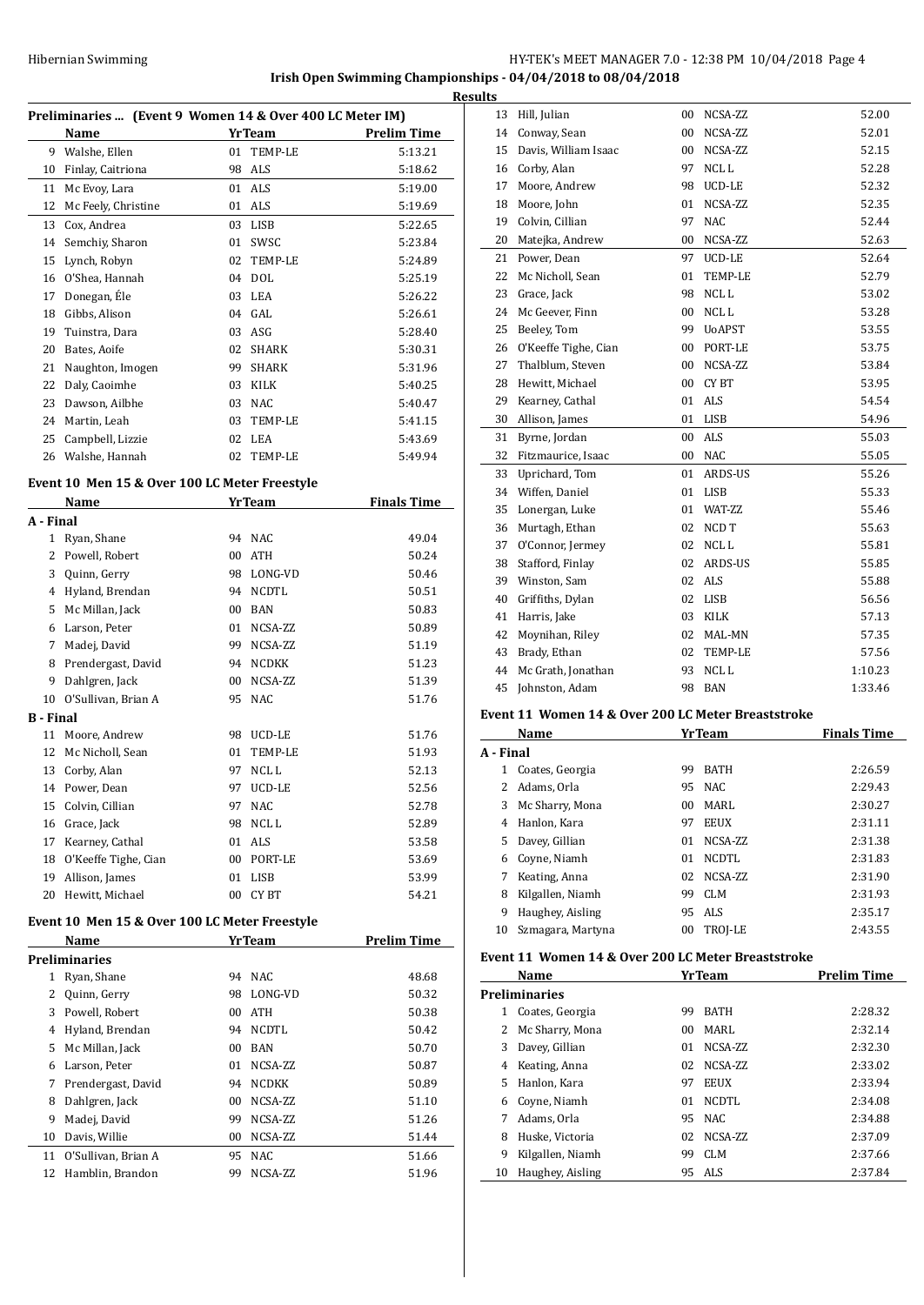#### **Irish Open Swimming Championships - 04/04/2018 to 08/04/2018**

|           |                                                  |          |                  | Preliminaries  (Event 11 Women 14 & Over 200 LC Meter Breaststro |
|-----------|--------------------------------------------------|----------|------------------|------------------------------------------------------------------|
|           | Name                                             |          | <b>Yr</b> Team   | <b>Prelim Time</b>                                               |
| 11        | Maccausland, Heather                             | 01       | NCSA-ZZ          | 2:37.92                                                          |
|           | 12 Chittleburgh, Emma                            |          | 98 UoAPST        | 2:41.42                                                          |
| 13        | Szmagara, Martyna                                | 00       | TROJ-LE          | 2:43.45                                                          |
|           | 14 Cooke, Lisa                                   | 97       | ALS              | 2:43.53                                                          |
| 15        | Riordan, Dayna                                   | 97       | <b>EXTR</b>      | 2:43.75                                                          |
|           | 16 Gardiner, Beth                                | 03       | NAC              | 2:43.84                                                          |
| 17        | Powers, Kylie                                    | 00       | NCSA-ZZ          | 2:44.03                                                          |
| 18        | Wenger, Alexis                                   | 00       | NCSA-ZZ          | 2:44.28                                                          |
| 19        | Doyle, Eimear                                    | 01       | WAT-ZZ           | 2:47.03                                                          |
| 20        | Thompson, Zoe                                    | 01       | ARDS-US          | 2:48.90                                                          |
| 21        | Davison, Mia                                     |          | 03 ARDS-US       | 2:49.29                                                          |
| 22        | Murphy, Jade                                     | 97       | <b>SLIGO</b>     | 2:49.96                                                          |
| 23        | Kelly, Emer                                      | 99       | ASG              | 2:51.93                                                          |
| 24        | Mc Fadden, Ava                                   |          | 03 COM           | 2:52.03                                                          |
| 25        | Curry, Molly                                     |          | 02 CASC          | 2:52.43                                                          |
| 26        | Tinsley, Florence                                |          | 02 CYBT          | 2:53.95                                                          |
| 27        | Weinert, Wiktoria                                | 03       | <b>SLIGO</b>     | 2:56.08                                                          |
| 28        | Cox, Andrea                                      | 03       | LISB             | 2:56.98                                                          |
| 29        | Vaughan, Rachel                                  | 02       | KILK             | 2:57.31                                                          |
| 30        | Nolan, Beth                                      | 02       | SWSC             | 2:57.73                                                          |
| 31        | Nulty, Molly                                     |          | 04 SSEAL         | 2:57.74                                                          |
| 32        | O'Shea, Aoife                                    | 03       | MAL-MN           | 2:57.80                                                          |
| 33        | Joyce, Grace                                     | 02       | SHARK            | 2:57.97                                                          |
|           | 34 Daniels Howard, Zoe                           |          | 04 FER           | 2:58.18                                                          |
| 35        | Bates, Aoife                                     |          | 02 SHARK         | 3:01.47                                                          |
|           | 36 Shivnen, Amy                                  |          | 03 ALS           | 3:05.30                                                          |
| 37        | Harford, Ella                                    |          | 04 BARRA-ZZ      | 3:06.87                                                          |
|           | --- Cooke, Olwyn                                 |          | 03 LIMK-MN       | DQ                                                               |
| ---       | Macdougald, Jena                                 |          | 02 OTTER         | DQ                                                               |
|           |                                                  |          |                  |                                                                  |
|           | Event 12 Men 15 & Over 200 LC Meter Breaststroke |          |                  |                                                                  |
|           | Name                                             |          | <b>YrTeam</b>    | <b>Finals Time</b>                                               |
| A - Final |                                                  |          |                  |                                                                  |
| 1         | Greene, Darragh                                  | 95       | NCDUC            | 2:10.53                                                          |
| 2         | Quinn, Nicholas                                  | 93       | CBAR             | 2:14.35                                                          |
| 3         | Storch, Casey                                    | 99       | NCSA-ZZ          | 2:15.47                                                          |
| 4         | Davies, Luke                                     | 97       | BATH             | 2:17.24                                                          |
| 5         | Lim, Daniel                                      | 96       | EEUX             | 2:17.39                                                          |
| 6         | Scheinfeld, Charles                              | 99       | NCSA-ZZ          | 2:18.19                                                          |
| 7         | Corby, Eoin                                      | 02       | NCL L            | 2:18.22                                                          |
| 8         | Doyle, Liam                                      | 97       | NCL D            | 2:22.73                                                          |
| 9         | Keighley, Euan                                   | 98       | UCD-LE           | 2:25.52                                                          |
|           | 10 Cooke, Uisean                                 | 01       | LIMK-MN          | 2:28.56                                                          |
|           | Event 12 Men 15 & Over 200 LC Meter Breaststroke |          |                  |                                                                  |
|           | <u>Name</u>                                      |          | <b>YrTeam</b>    | <b>Prelim Time</b>                                               |
|           | <b>Preliminaries</b>                             |          |                  |                                                                  |
| 1         | Greene, Darragh                                  | 95       | <b>NCDUC</b>     | 2:13.42                                                          |
| 2         | Quinn, Nicholas                                  | 93       | CBAR             | 2:16.07                                                          |
| 3         | Storch, Casey                                    | 99       | NCSA-ZZ          | 2:17.32                                                          |
|           | 4 Davies, Luke                                   | 97       | BATH             | 2:17.33                                                          |
| 5         | Scheinfeld, Charles                              | 99       | NCSA-ZZ          | 2:17.94                                                          |
|           | 6 Lim, Daniel                                    | 96       | EEUX             | 2:18.34                                                          |
|           | 7 Christianson, Bernhard                         | 01       | NCSA-ZZ          | 2:18.73                                                          |
| 8         | Barker, Kyle                                     | 00       | NCSA-ZZ          | 2:19.24                                                          |
| 9         | Corby, Eoin                                      | 02       | NCL L            |                                                                  |
|           | Harlan, Josh                                     |          |                  | 2:22.18                                                          |
|           |                                                  | 00       | NCSA-ZZ          | 2:22.73                                                          |
| 10        |                                                  |          |                  |                                                                  |
| 11<br>12  | Doyle, Liam<br>Fouts, Eli                        | 97<br>00 | NCL D<br>NCSA-ZZ | 2:24.12<br>2:27.35                                               |

| .s  |                     |    |              |         |
|-----|---------------------|----|--------------|---------|
| 13  | Keighley, Euan      | 98 | UCD-LE       | 2:27.92 |
| 14  | Cooke, Uisean       | 01 | LIMK-MN      | 2:27.98 |
| 15  | Matthews, Cameron   | 00 | <b>HAM</b>   | 2:28.11 |
| 16  | Eichberg, Dylan     | 00 | NCSA-ZZ      | 2:28.34 |
| 17  | Cox, Paul           | 02 | <b>LISB</b>  | 2:31.56 |
| 18  | Murphy, Alex        | 95 | NCDAL        | 2:32.09 |
| 19  | Angus, Jack         | 01 | ARDS-US      | 2:32.11 |
| 20  | Stoops, Mark        | 00 | <b>BAN</b>   | 2:33.70 |
| 21  | Woodside, Ben       | 03 | LARNE        | 2:34.86 |
| 22  | Vedernikovs, Nikita | 00 | <b>NAC</b>   | 2:34.89 |
| 23  | Kenny, Sean         | 03 | TEMP-LE      | 2:36.33 |
| 24  | Mc Sharry, Mouric   | 02 | MARI.        | 2:36.64 |
| 25  | Kenny, Joe          | 01 | TEMP-LE      | 2:37.36 |
| 26  | Duffy, Fionn        | 01 | GAL          | 2:37.73 |
| 27  | Donnelly, John      | 01 | <b>SLBGH</b> | 2:39.31 |
| 28  | O'Sullivan, Cillian | 02 | PORT-LE      | 2:45.30 |
| 29  | Fitzgerld, Daragh   | 03 | <b>ATH</b>   | 2:49.30 |
| --- | Preston, Kieren     | 97 | <b>EEUX</b>  | DQ      |
| --- | Church, Sean        | 02 | PORT-LE      | DQ      |
|     | Feenan, Andrew      | 01 | SWSC         | DQ      |
|     |                     |    |              |         |

#### **Event 13 Women 50 LC Meter Backstroke**

|           | <b>YrTeam</b><br>Name |    |              | <b>Finals Time</b> |
|-----------|-----------------------|----|--------------|--------------------|
| A - Final |                       |    |              |                    |
| 1         | Brooks, Caitlin       | 00 | NCSA-ZZ      | 28.23              |
|           | Stadden, Isabelle     | 02 | NCSA-ZZ      | 28.32              |
| 3         | Bacon, Phoebe         | 02 | NCSA-ZZ      | 29.12              |
| 4         | Bates, Talia          | 01 | NCSA-ZZ      | 29.26              |
| 5.        | Godden, Maria         | 02 | KILK         | 29.32              |
| 6         | Kavanagh, Kate        | 98 | UCD-LE       | 29.42              |
|           | Reid, Rebecca         | 01 | ARDS-US      | 29.90              |
| 8         | Cassidy, Ellen        | 01 | DOL.         | 30.43              |
| 9         | Quinn, Caoimhe        | 02 | ALS.         | 30.70              |
|           | Grindle, Lucy         | 00 | <b>OTTER</b> | DO.                |

#### **Event 13 Women 50 LC Meter Backstroke**

|     | Name<br>YrTeam        |    |                | <b>Prelim Time</b> |
|-----|-----------------------|----|----------------|--------------------|
|     | <b>Preliminaries</b>  |    |                |                    |
| 1   | Stadden, Isabelle     | 02 | NCSA-ZZ        | 28.59              |
| 2   | Brooks, Caitlin       | 00 | NCSA-ZZ        | 28.62              |
| 3   | Bacon, Phoebe         | 02 | NCSA-ZZ        | 29.12              |
| 4   | Kavanagh, Kate        | 98 | <b>UCD-LE</b>  | 29.42              |
| 5   | Bates, Talia          | 01 | NCSA-ZZ        | 29.47              |
| 6   | Godden, Maria         | 02 | <b>KILK</b>    | 29.67              |
| 7   | Reid, Karen           | 98 | <b>EEUX</b>    | 29.84              |
| 8   | Miller, Ella          | 01 | NCSA-ZZ        | 30.05              |
| 9   | Kapeller, Abigail     | 03 | NCSA-ZZ        | 30.07              |
| 10  | Reid, Rebecca         | 01 | ARDS-US        | 30.30              |
| 11  | Waldrep, Ellie        | 02 | NCSA-ZZ        | 30.37              |
| 12  | Cassidy, Ellen        | 01 | <b>DOL</b>     | 30.44              |
| 13  | Grindle, Lucy         | 00 | <b>OTTER</b>   | 30.74              |
| 14  | Quinn, Caoimhe        | 02 | <b>ALS</b>     | 30.95              |
| 15  | Macdougald, Jena      | 02 | <b>OTTER</b>   | 30.96              |
| 16  | Martin, Alie          | 01 | <b>TEMP-LE</b> | 31.03              |
| 17  | O'Donnell, Megan      | 00 | <b>KGD</b>     | 31.33              |
| 18  | Gibbs, Isabelle       | 02 | GAL            | 31.35              |
| 19  | Tinsley, Florence     | 02 | CY BT          | 31.75              |
| 20  | Martin, Leah          | 03 | <b>TEMP-LE</b> | 31.95              |
| 21  | Semchiy, Sharon       | 01 | SWSC           | 32.24              |
| 22  | Kilgallen, Megan      | 02 | <b>CLM</b>     | 33.11              |
| --- | Regenauer, Christiana | 01 | NCSA-ZZ        | DQ                 |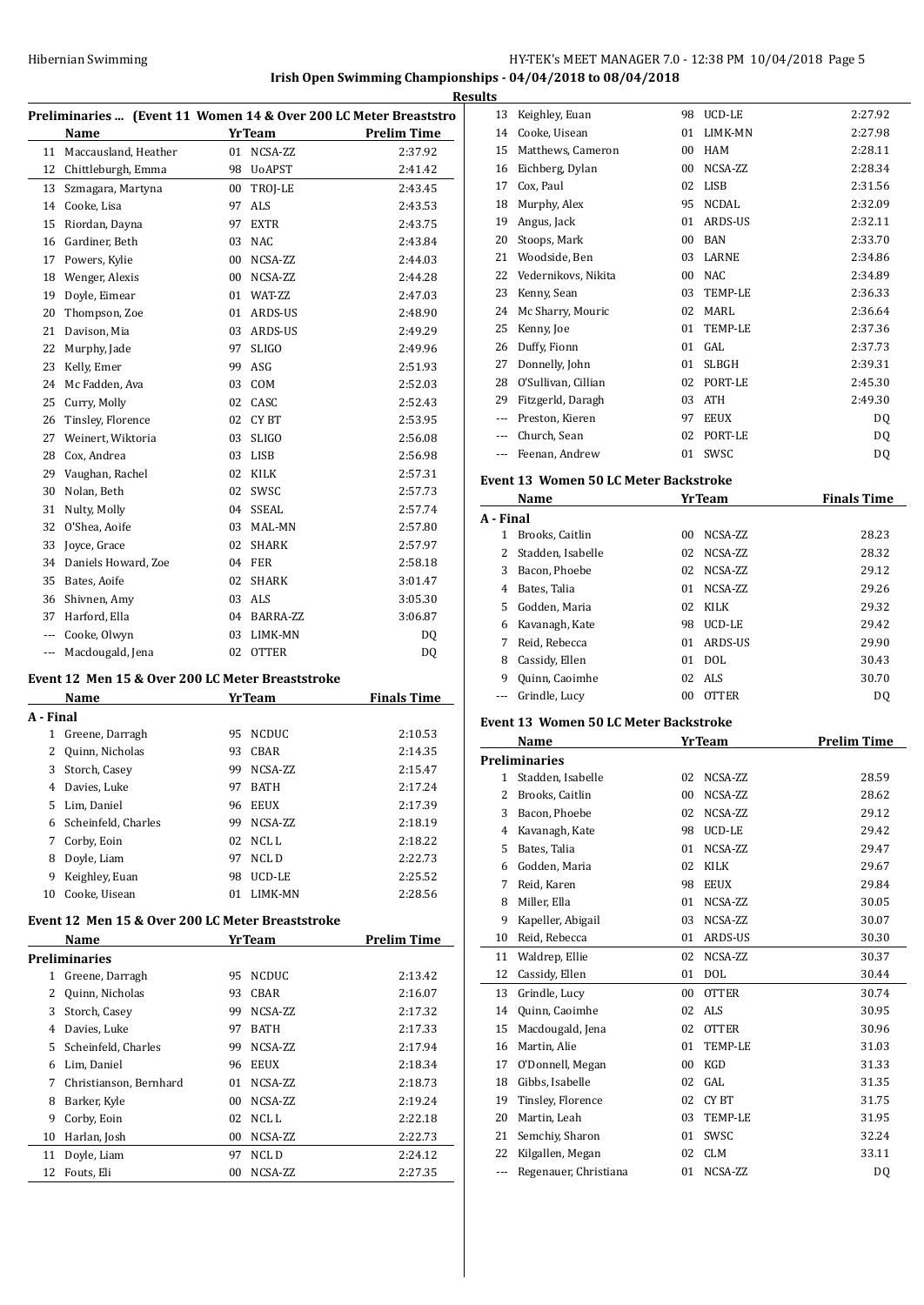16 Allen, Min

## HY-TEK's MEET MANAGER 7.0 - 12:38 PM 10/04/2018 Page 6

# **Irish Open Swimming Championships - 04/04/2018 to 08/04/2018**

**Resul** 

|              | <b>Event 14 Men 50 LC Meter Backstroke</b>      |        |               |                    |
|--------------|-------------------------------------------------|--------|---------------|--------------------|
|              | Name                                            |        | <b>YrTeam</b> | <b>Finals Time</b> |
| A - Final    |                                                 |        |               |                    |
| $\mathbf{1}$ | Mc Evoy, Rory                                   | 98     | NCD E         | 25.80              |
| 2            | Kondalski, Robert                               | 00     | NCSA-ZZ       | 26.24              |
|              | 3 Walker, Spencer                               |        | 99 NCSA-ZZ    | 26.53              |
|              | 4 Mc Nicholl, Sean                              |        | 01 TEMP-LE    | 26.90              |
|              | 5 Scannell, Sean                                |        | 02 NCDKK      | 26.99              |
|              | 6 Johnston, Paddy                               |        | 01 ARDS-US    | 27.07              |
| 7            | Durocher, Darren                                |        | 00 NCSA-ZZ    | 27.11              |
|              | 8 Corby, Alan                                   | 97     | NCL L         | 27.27              |
|              | 9 Galland, Luc                                  | $00\,$ | SWSC          | 27.74              |
| 10           | Byrne, Stephen                                  |        | 99 TALL       | 27.90              |
|              | <b>Event 14 Men 50 LC Meter Backstroke</b>      |        |               |                    |
|              | Name                                            |        | YrTeam        | <b>Prelim Time</b> |
|              | <b>Preliminaries</b>                            |        |               |                    |
| 1            | Kondalski, Robert                               | 00     | NCSA-ZZ       | 26.22              |
|              | 2 Mc Evoy, Rory                                 | 98     | NCD E         | 26.27              |
|              | *3 Walker, Spencer                              | 99     | NCSA-ZZ       | 26.69              |
|              | *3 Davis, Willie                                |        | 00 NCSA-ZZ    | 26.69              |
| 5            | Durocher, Darren                                |        | 00 NCSA-ZZ    | 26.81              |
|              | 6 Dahlgren, Jack                                |        | 00 NCSA-ZZ    | 26.91              |
| 7            | Walker Hebborn, Chris                           |        | 90 BATH       | 27.03              |
| 8            | Mc Nicholl, Sean                                | 01     | TEMP-LE       | 27.11              |
| 9            | Johnston, Paddy                                 |        | 01 ARDS-US    | 27.22              |
|              | 10 Scannell, Sean                               | 02     | NCDKK         | 27.60              |
|              | 11 Davis, William Isaac                         | 00     | NCSA-ZZ       | 27.62              |
| 12           | Beeley, Tom                                     | 99     | <b>UoAPST</b> | 27.76              |
| 13           | Byrne, Stephen                                  | 99     | <b>TALL</b>   | 27.94              |
|              | 14 Galland, Luc                                 | 00     | SWSC          | 28.00              |
|              | *15 Corby, Alan                                 | 97     | NCL L         | 28.04              |
|              | *15 Simmons, Peter                              | 99     | NCSA-ZZ       | 28.04              |
| 17           | Byrne, Jordan                                   |        | 00 ALS        | 28.10              |
|              | 18 Ashton, Callum                               | 99.    | <b>SHARK</b>  | 28.21              |
|              | 19 Thalblum, Steven                             |        | 00 NCSA-ZZ    | 28.24              |
|              | 20 Carroll, Aaron                               | 02     | NCL L         | 28.42              |
|              | *21 Gardiner, Matthew                           | 01     | <b>NAC</b>    | 28.56              |
| *21          | Lonergan, Luke                                  | 01     | WAT-ZZ        | 28.56              |
| 23           | Mc Menamin, Fionnan                             | 00     | ALS           | 28.87              |
|              | 24 Nichols, Jaime                               | 00     | BAN           | 29.23              |
| 25           | Rooney, Cian                                    | 03     | MARL          | 30.22              |
|              | Event 15 Women 14 & Over 800 LC Meter Freestyle |        |               |                    |
|              | Name                                            |        | <b>YrTeam</b> | <b>Finals Time</b> |
| 1            | Tuggle, Claire                                  | 04     | NCSA-ZZ       | 8:37.27            |
| 2            | Strouse, Ashley                                 | 02     | NCSA-ZZ       | 8:54.88            |
| 3            | Hamilton, Rebekah                               | 03     | NCSA-ZZ       | 9:00.53            |
|              | 4 Klinker, Rachel                               | 00     | NCSA-ZZ       | 9:00.54            |
| 5            | Daly, Edel                                      |        | 03 NCLL       | 9:16.06            |
|              | 6 Osing, Cara                                   | 03     | TEMP-LE       | 9:22.75            |
| 7            | Lowe, Rebecca                                   |        | 02 ATH        | 9:31.50            |
| 8            | O'Riordan, Charlotte                            | 02     | TROJ-LE       | 9:31.67            |
| 9            | Donegan, Éle                                    | 03     | LEA           | 9:35.95            |
| 10           | Gannon, Jessica                                 | 04     | COM           | 9:41.13            |
| 11           | Bailey, Sadhbh                                  | 04     | <b>NRS</b>    | 9:41.96            |
|              | 12 O'Shea, Hannah                               | 04     | DOL           | 9:44.11            |
| 13           | Farrell, Danielle                               | 03     | <b>SLIGO</b>  | 9:45.11            |
|              | 14 Gardiner, Beth                               | 03     | NAC           | 9:49.92            |
|              | 15 Gibbs, Alison                                | 04     | GAL           | 10:00.22           |
|              | 16 Allen, Min                                   |        | 03 NRS        | 10:04.96           |

| ults         |                                                 |    |               |                    |
|--------------|-------------------------------------------------|----|---------------|--------------------|
| 17           | Cunningham, Karla                               | 03 | MULL          | 10:13.57           |
|              | Event 16 Men 800 LC Meter Freestyle Relay       |    |               |                    |
|              | Team                                            |    | Relay         | <b>Finals Time</b> |
| $\mathbf{1}$ | NCSA-ZZ                                         |    | A             | 7:29.59            |
| 2            | NCSA-ZZ                                         |    | B             | 7:30.12            |
| 3            | NCSA-ZZ                                         |    | C             | 7:42.88            |
|              | 4 LISB                                          |    | A             | 7:56.38            |
| 5            | <b>ALS</b>                                      |    | A             | 7:57.33            |
|              | Event 17 Men 15 & Over 400 LC Meter IM          |    |               |                    |
|              | Name                                            |    | <b>YrTeam</b> | <b>Finals Time</b> |
| A - Final    |                                                 |    |               |                    |
|              | 1 Storch, Casey                                 | 99 | NCSA-ZZ       | 4:26.46            |
|              | 2 Louser, Jason                                 | 01 | NCSA-ZZ       | 4:27.30            |
|              | 3 Barker, Kyle                                  | 00 | NCSA-ZZ       | 4:28.66            |
|              | 4 Mc Carthy, Cadan                              | 00 | NCL M         | 4:32.11            |
| 5            | Harlan, Josh                                    | 00 | NCSA-ZZ       | 4:32.53            |
|              | 6 Kelly, Alfie                                  | 01 | <b>DOL</b>    | 4:33.34            |
|              | 7 Walsh, Mark                                   | 97 | NCL L         | 4:38.16            |
| 8            | Corby, Eoin                                     | 02 | NCL L         | 4:39.79            |
| 9            | Carroll, Aaron                                  | 02 | NCL L         | 4:50.13            |
|              | 10 Fleming, Jack                                | 01 | LISB          | 5:01.80            |
|              | Event 17 Men 15 & Over 400 LC Meter IM          |    |               |                    |
|              | Name                                            |    | <b>YrTeam</b> | <b>Prelim Time</b> |
|              | <b>Preliminaries</b>                            |    |               |                    |
|              | 1 Storch, Casey                                 | 99 | NCSA-ZZ       | 4:28.00            |
|              | 2 Barker, Kyle                                  | 00 | NCSA-ZZ       | 4:29.49            |
|              | 3 Harlan, Josh                                  | 00 | NCSA-ZZ       | 4:30.05            |
|              | 4 Louser, Jason                                 | 01 | NCSA-ZZ       | 4:31.48            |
| 5            | Conway, Sean                                    | 00 | NCSA-ZZ       | 4:31.56            |
| 6            | Christianson, Bernhard                          | 01 | NCSA-ZZ       | 4:34.45            |
|              | 7 Hill, Julian                                  | 00 | NCSA-ZZ       | 4:36.65            |
| 8            | Kelly, Alfie                                    | 01 | <b>DOL</b>    | 4:37.45            |
| 9            | Driscoll, Brendan                               | 00 | NCSA-ZZ       | 4:37.53            |
|              | 10 Moore, John                                  | 01 | NCSA-ZZ       | 4:37.63            |
| 11           | Mc Carthy, Cadan                                |    | 00 NCLM       | 4:39.79            |
| 12           | Walsh, Mark                                     | 97 | NCL L         | 4:49.32            |
|              | 13 Corby, Eoin                                  |    | 02 NCLL       | 4:49.72            |
|              | 14 Anderson, Ronan                              |    | 97 NCL S      | 4:51.69            |
|              | 15 Carroll, Aaron                               | 02 | NCL L         | 4:54.99            |
|              | 16 Fleming, Jack                                | 01 | LISB          | 4:56.32            |
|              | 17 Gardiner, Matthew                            | 01 | NAC           | 4:57.81            |
|              | 18 Mallon, Odhran                               |    | 00 LISB       | 4:57.82            |
|              | 19 Cox, Paul                                    |    | 02 LISB       | 5:00.47            |
|              | 20 Kilbride, Denis                              | 01 | <b>NRS</b>    | 5:03.34            |
|              | 21 Wiffen, Nathan                               | 01 | LISB          | 5:04.89            |
|              | 22 Kenny, Joe                                   | 01 | TEMP-LE       | 5:07.44            |
| 23           | Rooney, Cian                                    | 03 | MARL          | 5:21.30            |
|              | Event 18 Women 14 & Over 100 LC Meter Freestyle |    |               |                    |
|              | Name                                            |    | <b>YrTeam</b> | <b>Finals Time</b> |
| A - Final    |                                                 |    |               |                    |
|              | 1 Stark, Katie                                  | 98 | EEUX          | 55.60              |
|              | 2 Regenauer, Christiana                         | 01 | NCSA-ZZ       | 55.92              |
| 3            | Masson, Rachel                                  | 95 | EEUX          | 56.03              |
|              |                                                 |    |               |                    |

|   | Masson, Rachel     |     | 95 EEUX | 56.03 |
|---|--------------------|-----|---------|-------|
|   | 4 Bruce, Tain      | 98. | EEUX    | 56.27 |
|   | 5 Mc Sharry, Mona  | 00. | MARL    | 56.85 |
|   | 6 Godden, Maria    |     | 02 KILK | 57.23 |
|   | 7 Kilgallen, Niamh | 99. | CLM     | 57.29 |
| 8 | Riordan, Erin      | 99. | UCD-LE  | 57.60 |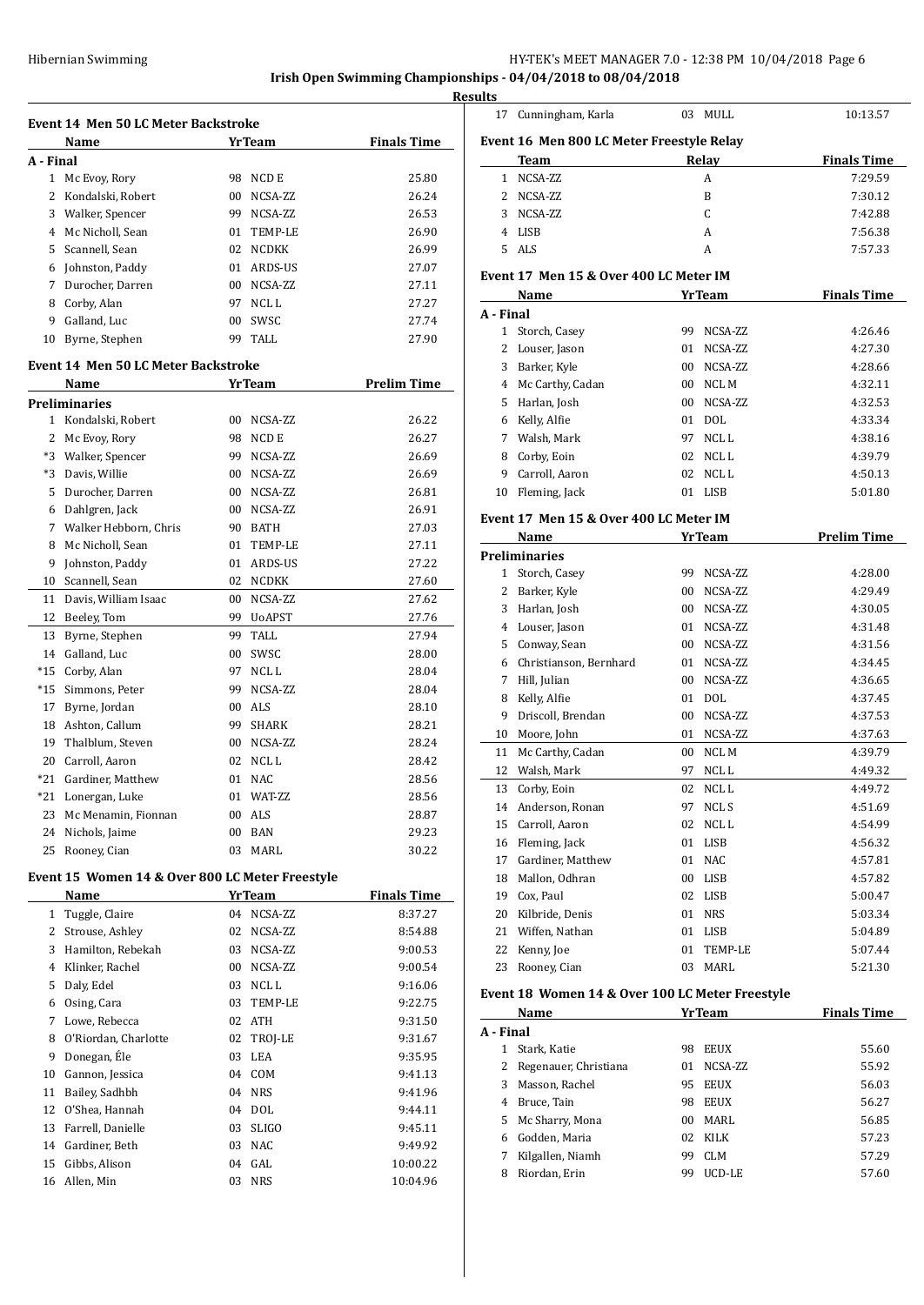**Irish Open Swimming Championships - 04/04/2018 to 08/04/2018 Results**

 $\overline{a}$ 

 $\overline{a}$ 

## **A - Final ... (Event 18 Women 14 & Over 100 LC Meter Freestyle)**

|           | Name                   |    | <b>YrTeam</b> | <b>Finals Time</b> |
|-----------|------------------------|----|---------------|--------------------|
| 9         | Catterson, Victoria    | 01 | ARDS-US       | 58.15              |
| 10        | Kavanagh, Kate         | 98 | UCD-LE        | 58.38              |
| B - Final |                        |    |               |                    |
|           | 11 Trait, Naomi        | 03 | KILK          | 58.48              |
| 12        | Osing, Cara            |    | 03 TEMP-LE    | 59.36              |
| 13        | Stapleton, Cara        |    | 01 TROJ-LE    | 59.46              |
| 14        | Haughey, Aisling       | 95 | ALS           | 59.52              |
| $*15$     | O'Riordan, Charlotte   |    | 02 TROJ-LE    | 59.59              |
| $*15$     | Mc Loughlin, Stephanie | 01 | GAL           | 59.59              |
| 17        | Cassidy, Ellen         | 01 | <b>DOL</b>    | 59.62              |
| 18        | Armstrong, Scarlett    | 03 | ARDS-US       | 59.96              |
| 19        | Quinn, Caoimhe         | 02 | ALS           | 1:00.01            |
| 20        | Daly, Edel             | 03 | NCL L         | 1:00.52            |
|           |                        |    |               |                    |

## **Event 18 Women 14 & Over 100 LC Meter Freestyle**

|              | <u>Name</u>            |        | <b>YrTeam</b> | <b>Prelim Time</b> |
|--------------|------------------------|--------|---------------|--------------------|
|              | Preliminaries          |        |               |                    |
| $\mathbf{1}$ | Stark, Katie           | 98     | EEUX          | 55.85              |
| 2            | Bruce, Tain            | 98     | <b>EEUX</b>   | 55.96              |
| 3            | Masson, Rachel         | 95     | <b>EEUX</b>   | 56.41              |
| 4            | Regenauer, Christiana  | 01     | NCSA-ZZ       | 56.56              |
| 5            | Hamilton, Rebekah      | 03     | NCSA-ZZ       | 56.89              |
| 6            | Tuggle, Claire         | 04     | NCSA-ZZ       | 56.94              |
| 7            | Bates, Talia           | 01     | NCSA-ZZ       | 56.99              |
| 8            | Mc Sharry, Mona        | $00\,$ | MARL          | 57.10              |
| 9            | Godden, Maria          | 02     | KILK          | 57.60              |
| 10           | Grover, Claire         | $00\,$ | NCSA-ZZ       | 57.62              |
| 11           | Schorr, Kaitlyn        | 99     | NCSA-ZZ       | 57.63              |
| 12           | Strouse, Ashley        | 02     | NCSA-ZZ       | 57.72              |
| 13           | Riordan, Erin          | 99     | UCD-LE        | 57.75              |
| 14           | Klinker, Rachel        | $00\,$ | NCSA-ZZ       | 57.89              |
| 15           | Olivier, Monique       | 98     | <b>EEUX</b>   | 58.00              |
| 16           | Kilgallen, Niamh       | 99     | <b>CLM</b>    | 58.16              |
| 17           | Stadden, Isabelle      | 02     | NCSA-ZZ       | 58.17              |
| 18           | Haworth, Tara          | 99     | <b>EEUX</b>   | 58.22              |
| 19           | Kavanagh, Kate         | 98     | UCD-LE        | 58.36              |
| 20           | Wagner, Annika         | 02     | NCSA-ZZ       | 58.39              |
| 21           | Edwards, Evie          | 95     | <b>EEUX</b>   | 58.63              |
| 22           | Catterson, Victoria    | 01     | ARDS-US       | 58.77              |
| 23           | Trait, Naomi           | 03     | KILK          | 58.86              |
| 24           | Stapleton, Cara        | 01     | TROJ-LE       | 59.29              |
| 25           | Daly, Edel             | 03     | NCL L         | 59.82              |
| 26           | Mc Loughlin, Stephanie |        | 01 GAL        | 59.99              |
| 27           | Osing, Cara            | 03     | TEMP-LE       | 1:00.00            |
| 28           | Haughey, Aisling       | 95     | ALS           | 1:00.05            |
| 29           | Quinn, Caoimhe         | 02     | ALS           | 1:00.14            |
| 30           | O'Riordan, Charlotte   |        | 02 TROJ-LE    | 1:00.21            |
| 31           | Armstrong, Scarlett    | 03     | ARDS-US       | 1:00.27            |
| 32           | Cassidy, Ellen         | 01     | <b>DOL</b>    | 1:00.36            |
| 33           | Semchiy, Sharon        | 01     | SWSC          | 1:00.39            |
| 34           | Leahy, Aoife           |        | 02 GAL        | 1:00.54            |
| 35           | Nolan, Aisling         | 01     | <b>NAC</b>    | 1:00.57            |
| 36           | Gillic, Trudie         | 02     | NCD K         | 1:00.64            |
| 37           | Lowe, Rebecca          | 02     | ATH           | 1:00.71            |
| 38           | Mc Crea, Alex          |        | 01 CYBT       | 1:00.73            |
| 39           | Flaherty, Ellen        | 02     | ATH           | 1:01.03            |
| 40           | Donegan, Éle           | 03     | LEA           | 1:01.13            |
| 41           | Kane, Amelia           | 03     | ARDS-US       | 1:01.15            |

| 42 | Dawson, Ailbhe    | 03  | NAC.         | 1:01.53 |
|----|-------------------|-----|--------------|---------|
| 43 | Bailey, Sadhbh    | 04  | <b>NRS</b>   | 1:01.70 |
| 44 | Tinsley, Florence | 02  | CY BT        | 1:02.11 |
| 45 | Hayman, Sophie    | 03. | ALS          | 1:02.24 |
| 46 | Hunter, Kelly     | 01  | <b>CKSTN</b> | 1:02.26 |
| 47 | Bethel. Leah      | 03  | LISB         | 1:02.91 |
| 48 | Williams, Ciara   | 04  | NAC.         | 1:03.14 |
| 49 | Keane, Ellen      | 95  | NAC.         | 1:12.85 |
| 50 | Turner~, Nicole   | 02  | NAC.         | 1:17.53 |
| 51 | Kelly, Ailbhe     | 98  | NAC.         | 1:19.14 |
| 52 | Grace, Hannah     | 98  | <b>BALLY</b> | 1:37.24 |

#### **Event 19 Men 15 & Over 200 LC Meter Butterfly**

| Name            |                 |                | <b>Finals Time</b> |
|-----------------|-----------------|----------------|--------------------|
| A - Final       |                 |                |                    |
| Hyland, Brendan | 94              | NCDTL          | 1:57.44            |
| Melly, Cillian  | 97              | NCL C          | 2:01.25            |
| Beeley, Tom     | 99              | <b>U</b> oAPST | 2:02.13            |
| Vipavetz, Ryan  | 01              | NCSA-ZZ        | 2:03.31            |
| Dahlgren, Jack  | 00 <sup>1</sup> | NCSA-ZZ        | 2:03.33            |
| Reid, Calum     | 95              | <b>EEUX</b>    | 2:04.57            |
| Kelly, Alfie    | 01              | DOL.           | 2:05.74            |
| Mc Geever, Finn | 00              | NCL L          | 2:06.87            |
| Hewitt. Michael | 00              | CY BT          | 2:08.10            |
| Murtagh, Ethan  | 02              | NCD T          | 2:08.95            |
|                 |                 |                | YrTeam             |

## **Event 19 Men 15 & Over 200 LC Meter Butterfly**

|    | Name                      |    | <b>YrTeam</b>    | <b>Prelim Time</b> |
|----|---------------------------|----|------------------|--------------------|
|    | Preliminaries             |    |                  |                    |
| 1  | Hyland, Brendan           | 94 | <b>NCDTL</b>     | 2:00.86            |
| 2  | Beeley, Tom               | 99 | <b>UoAPST</b>    | 2:01.31            |
| 3  | Vipavetz, Ryan            | 01 | NCSA-ZZ          | 2:01.51            |
| 4  | Dahlgren, Jack            | 00 | NCSA-ZZ          | 2:01.97            |
| 5  | Melly, Cillian            | 97 | NCL C            | 2:02.66            |
| 6  | Mc Geever, Finn           | 00 | NCL <sub>L</sub> | 2:03.34            |
| 7  | Reid, Calum               | 95 | <b>EEUX</b>      | 2:04.91            |
| 8  | Ormonde-Cunningham, Reiss | 98 | LBORO            | 2:05.51            |
| 9  | Thalblum, Steven          | 00 | NCSA-ZZ          | 2:05.53            |
| 10 | Wooldridge, Dominic       | 95 | <b>EXTR</b>      | 2:05.82            |
| 11 | Eichberg, Dylan           | 00 | NCSA-ZZ          | 2:05.92            |
| 12 | Kelly, Alfie              | 01 | <b>DOL</b>       | 2:07.20            |
| 13 | Durocher, Darren          | 00 | NCSA-ZZ          | 2:07.63            |
| 14 | Murtagh, Ethan            | 02 | NCD T            | 2:07.73            |
| 15 | Madej, David              | 99 | NCSA-ZZ          | 2:08.74            |
| 16 | Hewitt, Michael           | 00 | <b>CYBT</b>      | 2:08.81            |
| 17 | Johnston, Paddy           | 01 | ARDS-US          | 2:10.28            |
| 18 | O'Connor, Jermey          | 02 | NCL <sub>L</sub> | 2:10.54            |
| 19 | Mc Lelland-Maher, Alex    | 02 | <b>KILK</b>      | 2:11.48            |
| 20 | Allison, James            | 01 | LISB             | 2:13.01            |
| 21 | Duffy, Fionn              | 01 | GAL              | 2:14.17            |
| 22 | Ashton, Callum            | 99 | <b>SHARK</b>     | 2:14.92            |
| 23 | Thornton, Samuel          | 01 | <b>ALS</b>       | 2:17.13            |
| 24 | Mallon, Odhran            | 00 | LISB             | 2:17.60            |
| 25 | Gray, Sean                | 00 | ARDS-US          | 2:19.64            |
| 26 | Nolan-Whitney, Jack       | 01 | <b>KILK</b>      | 2:21.07            |
| 27 | Stafford, Finlay          | 02 | <b>ARDS-US</b>   | 2:23.27            |
| 28 | O'Sullivan, Tom           | 03 | GAL              | 2:23.35            |
| 29 | Bentley, Keith            | 00 | ASG              | 2:24.26            |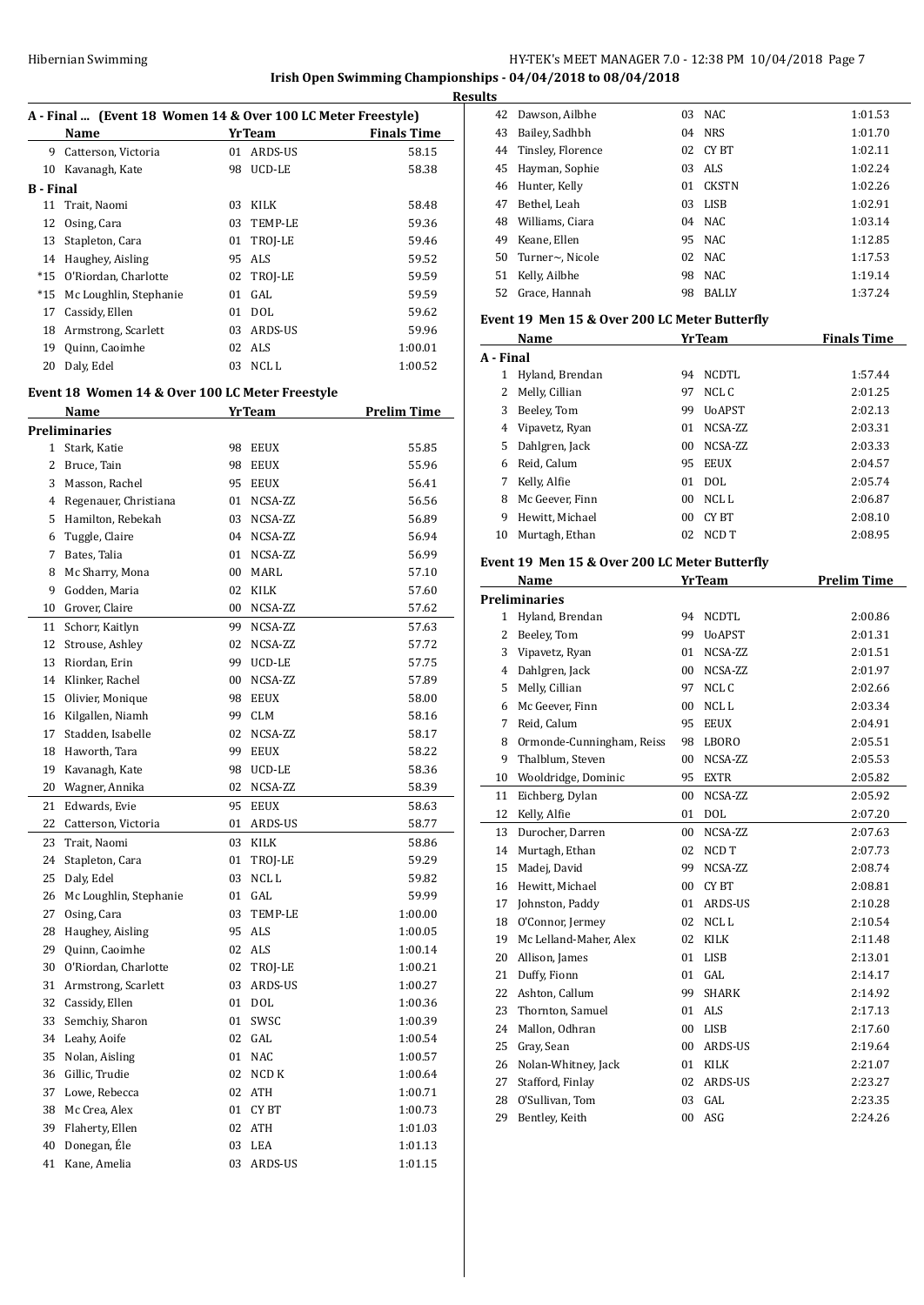| Hibernian Swimming | HY-TEK's MEET MANAGER 7.0 - 12:38 PM 10/04/2018 Page 8 |
|--------------------|--------------------------------------------------------|
|--------------------|--------------------------------------------------------|

**Results**

| Event 20 Women 14 & Over 200 LC Meter Butterfly |                                                 |    |                |                    |
|-------------------------------------------------|-------------------------------------------------|----|----------------|--------------------|
|                                                 | Name                                            |    | <b>YrTeam</b>  | <b>Finals Time</b> |
| A - Final                                       |                                                 |    |                |                    |
| 1                                               | Klinker, Rachel                                 | 00 | NCSA-ZZ        | 2:12.90            |
| 2                                               | Cooper, Caroline                                | 01 | NCSA-ZZ        | 2:13.12            |
| 3                                               | Harter, Abigail                                 | 02 | NCSA-ZZ        | 2:14.54            |
| 4                                               | Walshe, Ellen                                   | 01 | TEMP-LE        | 2:15.93            |
| 5                                               | Flood, Clodagh                                  | 97 | <b>NCDTL</b>   | 2:16.63            |
| 6                                               | Thornton, Lucy                                  | 99 | ALS            | 2:17.39            |
| 7                                               | Huske, Victoria                                 |    | 02 NCSA-ZZ     | 2:17.99            |
| 8                                               | Knox, Julia                                     | 03 | <b>BANB-US</b> | 2:21.36            |
| 9                                               | Kane, Amelia                                    | 03 | ARDS-US        | 2:21.72            |
| 10                                              | Kane, Gemma                                     | 98 | BAN            | 2:24.15            |
|                                                 |                                                 |    |                |                    |
|                                                 | Event 20 Women 14 & Over 200 LC Meter Butterfly |    |                |                    |
|                                                 | Name                                            |    | <b>YrTeam</b>  | <b>Prelim Time</b> |
|                                                 | <b>Preliminaries</b>                            |    |                |                    |
| 1                                               | Klinker, Rachel                                 | 00 | NCSA-ZZ        | 2:14.31            |
| 2                                               | Harter, Abigail                                 | 02 | NCSA-ZZ        | 2:14.73            |
| 3                                               | Cooper, Caroline                                | 01 | NCSA-ZZ        | 2:15.63            |
| 4                                               | Thornton, Lucy                                  | 99 | <b>ALS</b>     | 2:16.92            |
| 5                                               | Walshe, Ellen                                   | 01 | TEMP-LE        | 2:18.21            |
| 6                                               | Huske, Victoria                                 | 02 | NCSA-ZZ        | 2:18.24            |
| 7                                               | Kolessar, Madison                               | 02 | NCSA-ZZ        | 2:19.13            |
| 8                                               | Flood, Clodagh                                  | 97 | <b>NCDTL</b>   | 2:20.32            |
| 9                                               | Bacon, Phoebe                                   | 02 | NCSA-ZZ        | 2:21.41            |
| 10                                              | Schoof, Kaylyn                                  | 02 | NCSA-ZZ        | 2:21.80            |
| 11                                              | Knox, Julia                                     | 03 | BANB-US        | 2:23.11            |
| 12                                              | Kane, Amelia                                    | 03 | ARDS-US        | 2:23.47            |
| 13                                              | Kane, Gemma                                     | 98 | <b>BAN</b>     | 2:26.75            |
| 14                                              | Kelly, Sarah                                    | 97 | GAL            | 2:26.89            |
| 15                                              | O'Shea, Hannah                                  | 04 | <b>DOL</b>     | 2:30.84            |
| 16                                              | Bates, Aoife                                    | 02 | <b>SHARK</b>   | 2:31.19            |
| 17                                              | Cox, Andrea                                     | 03 | LISB           | 2:34.27            |
| 18                                              | Murray, Aoife                                   | 04 | GLN-ZZ         | 2:34.62            |
| 19                                              | Donegan, Éle                                    | 03 | LEA            | 2:35.78            |
| 20                                              | Mc Feely, Christine                             | 01 | ALS            | 2:36.20            |
| 21                                              | Campbell, Lizzie                                | 02 | LEA            | 2:38.96            |
| 22                                              | Walshe, Hannah                                  | 02 | TEMP-LE        | 2:40.70            |
| 23                                              | Gannon, Jessica                                 |    | 04 COM         | 2:43.01            |
|                                                 | 24 Lynch, Robyn                                 | 02 | TEMP-LE        | 2:44.19            |
| 25                                              | Wolseley, Rachel                                | 03 | TMORE          | 2:48.61            |
| 26                                              | Cross, Alice                                    | 02 | CY BT          | 2:54.48            |
| ---                                             | Mulhall, Ailbhe                                 |    | 03 GAL         | DQ                 |
|                                                 |                                                 |    |                |                    |
|                                                 | <b>Event 21 Men 50 LC Meter Breaststroke</b>    |    |                |                    |
|                                                 | Name                                            |    | <b>Yr Team</b> | <b>Finals Time</b> |
| A - Final                                       |                                                 |    |                |                    |
| 1                                               | Greene, Darragh                                 | 95 | NCDUC          | 27.44              |
| 2                                               | Murphy, Alex                                    | 95 | NCDAL          | 27.56              |
| 3                                               | Scheinfeld, Charles                             | 99 | NCSA-ZZ        | 28.91              |
| 4                                               | Moore, Andrew                                   |    | 98 UCD-LE      | 28.95              |
| 5                                               | Fouts, Eli                                      | 00 | NCSA-ZZ        | 29.07              |
|                                                 | 6 Lim, Daniel                                   | 96 | EEUX           | 29.22              |
| 7                                               | Storch, Casey                                   | 99 | NCSA-ZZ        | 29.72              |
| 8                                               | Doyle, Liam                                     | 97 | NCL D          | 29.95              |
| 9                                               | Corby, Eoin                                     | 02 | NCL L          | 29.98              |
| 10                                              | Colvin, Cillian                                 | 97 | NAC            | 30.52              |

|           | <b>Event 21 Men 50 LC Meter Breaststroke</b><br>Name |                 | YrTeam               | <b>Prelim Time</b> |
|-----------|------------------------------------------------------|-----------------|----------------------|--------------------|
|           | <b>Preliminaries</b>                                 |                 |                      |                    |
|           | 1 Murphy, Alex                                       | 95              | <b>NCDAL</b>         | 27.74              |
|           | 2 Greene, Darragh                                    |                 | 95 NCDUC             | 28.01              |
|           | 3 Fouts, Eli                                         |                 | 00 NCSA-ZZ           | 28.85              |
|           | 4 Quinn, Nicholas                                    |                 | 93 CBAR              | 28.94              |
|           | 5 Moore, Andrew                                      |                 | 98 UCD-LE            | 28.95              |
|           | 6 Scheinfeld, Charles                                | 99              | NCSA-ZZ              | 28.96              |
|           | 7 Lim, Daniel                                        | 96              | <b>EEUX</b>          | 29.21              |
|           | 8 Doyle, Liam                                        | 97              | NCL D                | 29.57              |
| 9         | Storch, Casey                                        | 99              | NCSA-ZZ              | 29.95              |
|           | 10 Louser, Jason                                     | 01              | NCSA-ZZ              | 30.00              |
|           | 11 Colvin, Cillian                                   | 97              | <b>NAC</b>           | 30.11              |
|           | 12 Corby, Eoin                                       | 02              | NCL L                | 30.18              |
|           | 13 Christianson, Bernhard                            | 01              | NCSA-ZZ              | 30.20              |
|           | 14 Davis, William Isaac                              | 00 <sup>1</sup> | NCSA-ZZ              | 30.21              |
|           |                                                      |                 |                      |                    |
|           | 15 Keighley, Euan                                    |                 | 98 UCD-LE            | 30.40              |
|           | 16 Stoops, Mark                                      |                 | 00 BAN<br>01 LIMK-MN | 30.57              |
|           | 17 Cooke, Uisean                                     |                 |                      | 30.90              |
|           | 18 Matthews, Cameron                                 |                 | 00 HAM               | 31.05              |
|           | 19 Angus, Jack                                       |                 | 01 ARDS-US           | 31.18              |
|           | 20 Donnelly, John                                    | 01              | <b>SLBGH</b>         | 31.68              |
|           | 21 Hewison, Brody                                    |                 | 98 IOMN              | 32.30              |
|           | 22 O'Hara, Eanna                                     | 00              | <b>SLIGO</b>         | 32.32              |
|           | <b>Event 22 Women 50 LC Meter Breaststroke</b>       |                 |                      |                    |
|           | Name                                                 |                 | <b>YrTeam</b>        | <b>Finals Time</b> |
| A - Final |                                                      |                 |                      |                    |
| $1 \quad$ | Mc Sharry, Mona                                      | 00 <sup>1</sup> | MARL                 | 31.45              |
|           | 2 Hanlon, Kara                                       | 97              | EEUX                 | 31.97              |
|           | 3 Haughey, Aisling                                   |                 | 95 ALS               | 32.16              |
|           | 4 Powers, Kylie                                      |                 | 00 NCSA-ZZ           | 32.18              |
|           | 5 Coyne, Niamh                                       |                 | 01 NCDTL             | 32.20              |
|           | 6 Grover, Claire                                     |                 | 00 NCSA-ZZ           | 32.55              |
|           | 7 Curry, Molly                                       |                 | 02 CASC              | 32.64              |
|           | 8 Keating, Anna                                      |                 | 02 NCSA-ZZ           | 32.80              |
|           | 9 Adams, Orla                                        | 95              | <b>NAC</b>           | 33.42              |
| 10        | Szmagara, Martyna                                    |                 | 00 TROJ-LE           | 33.91              |
|           |                                                      |                 |                      |                    |
|           | <b>Event 22 Women 50 LC Meter Breaststroke</b>       |                 |                      |                    |
|           | <b>Name</b>                                          |                 | YrTeam               | <b>Prelim Time</b> |
|           | <b>Preliminaries</b>                                 |                 |                      |                    |
|           | --- Harter, Abigail                                  | 02              | NCSA-ZZ              |                    |
|           | 1 Mc Sharry, Mona                                    | 00              | MARL                 | 31.40              |
|           | 2 Hanlon, Kara                                       | 97              | EEUX                 | 31.84              |
|           | 3 Powers, Kylie                                      |                 | 00 NCSA-ZZ           | 32.20              |
|           | 4 Coyne, Niamh                                       |                 | 01 NCDTL             | 32.58              |
|           | 5 Keating, Anna                                      | 02              | NCSA-ZZ              | 32.64              |
|           | 6 Grover, Claire                                     | 00              | NCSA-ZZ              | 32.78              |
| 7         | Curry, Molly                                         | 02              | CASC                 | 32.94              |
| 8         | Stadden, Isabelle                                    | 02              | NCSA-ZZ              | 33.02              |
|           | 9 Haughey, Aisling                                   |                 | 95 ALS               | 33.09              |
|           | 10 Wenger, Alexis                                    | 00              | NCSA-ZZ              | 33.38              |
|           | 11 Wagner, Annika                                    | 02              | NCSA-ZZ              | 33.47              |
| 12        | Riordan, Dayna                                       | 97              | <b>EXTR</b>          | 33.57              |
| 13        | Bacon, Phoebe                                        | 02              | NCSA-ZZ              | 33.60              |
|           | 14 Adams, Orla                                       | 95              | <b>NAC</b>           | 33.61              |
| 15        | Szmagara, Martyna                                    | 00              | TROJ-LE              | 33.67              |
| 16        | Davey, Gillian                                       | 01              | NCSA-ZZ              | 33.87              |
|           |                                                      |                 |                      |                    |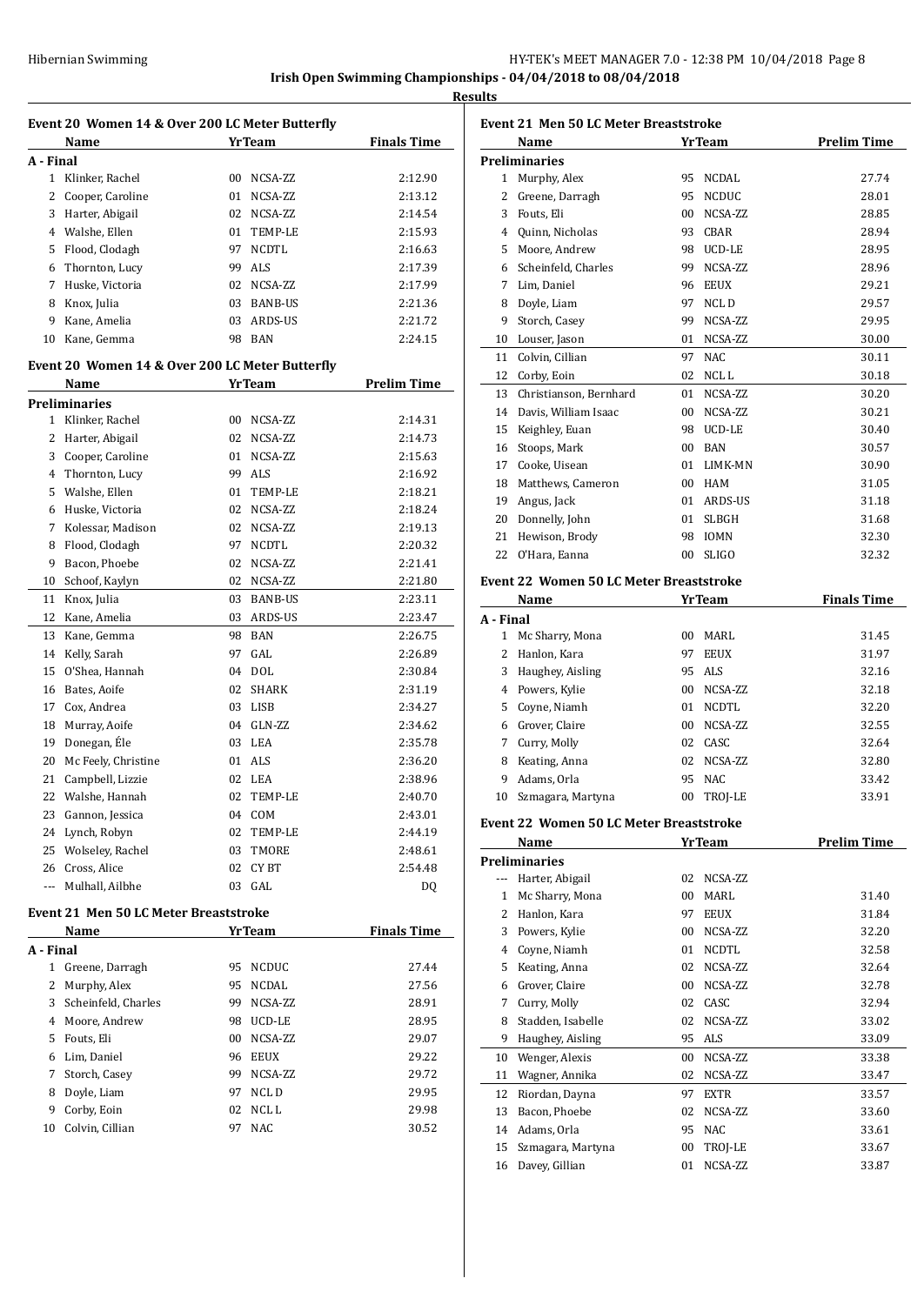# Hibernian Swimming **HY-TEK's MEET MANAGER 7.0 - 12:38 PM 10/04/2018** Page 9

**Irish Open Swimming Championships - 04/04/2018 to 08/04/2018 Results**

|  | Preliminaries  (Event 22 Women 50 LC Meter Breaststroke) |
|--|----------------------------------------------------------|
|  |                                                          |

|    | 1 Tenningi içə  - [Event 22 - Women 50 Be Meter Dreastströke] |    |                |                    |
|----|---------------------------------------------------------------|----|----------------|--------------------|
|    | Name                                                          |    | <b>YrTeam</b>  | <b>Prelim Time</b> |
| 17 | Davison, Mia                                                  | 03 | ARDS-US        | 33.97              |
| 18 | Mc Cracken, Sarah                                             | 99 | <b>LISB</b>    | 34.43              |
| 19 | Maccausland, Heather                                          | 01 | NCSA-ZZ        | 34.56              |
| 20 | Huske, Victoria                                               | 02 | NCSA-ZZ        | 34.81              |
| 21 | Cooke, Lisa                                                   | 97 | <b>ALS</b>     | 34.90              |
| 22 | Doyle, Eimear                                                 | 01 | WAT-ZZ         | 35.12              |
| 23 | Kelly, Emer                                                   | 99 | ASG            | 35.15              |
| 24 | Thompson, Zoe                                                 | 01 | ARDS-US        | 35.38              |
| 25 | Stapleton, Cara                                               | 01 | TROJ-LE        | 35.53              |
| 26 | Joyce, Grace                                                  | 02 | <b>SHARK</b>   | 35.60              |
| 27 | Chittleburgh, Emma                                            | 98 | <b>U</b> oAPST | 35.74              |
| 28 | Murphy, Jade                                                  | 97 | <b>SLIGO</b>   | 36.12              |
| 29 | Weaver, Gabriella                                             | 98 | TRID           | 36.14              |
| 30 | Gardiner, Beth                                                | 03 | <b>NAC</b>     | 36.18              |
| 31 | Tinsley, Florence                                             | 02 | CY BT          | 36.50              |
|    |                                                               |    |                |                    |

## **Event 23 Men 15 & Over 800 LC Meter Freestyle**

|              | Name               |    | <b>YrTeam</b> | <b>Finals Time</b> |
|--------------|--------------------|----|---------------|--------------------|
| $\mathbf{1}$ | Driscoll, Brendan  | 00 | NCSA-ZZ       | 8:12.13            |
| 2            | Curley, Hayden     | 99 | NCSA-ZZ       | 8:14.75            |
| 3            | Vipavetz, Ryan     | 01 | NCSA-ZZ       | 8:19.56            |
| 4            | Matejka, Andrew    | 00 | NCSA-ZZ       | 8:20.15            |
| 5            | Mc Geever, Finn    | 00 | NCL L         | 8:23.90            |
| 6            | Wiffen, Daniel     | 01 | LISB          | 8:31.36            |
| 7            | Meegan, Andrew     | 90 | ALS           | 8:45.68            |
| 8            | Kilbride, Denis    | 01 | <b>NRS</b>    | 8:49.91            |
| 9            | Fleming, Jack      | 01 | LISB          | 8:50.79            |
| 10           | Bevan, Fiachra     | 00 | ALS           | 9:05.11            |
| 11           | David, Ben         | 01 | BARRA-ZZ      | 9:09.26            |
| 12           | Cox, Paul          | 02 | LISB          | 9:12.25            |
| 13           | Griffiths, Dylan   | 02 | LISB          | 9:13.35            |
| 14           | O'Sullivan, Tom    | 03 | GAL           | 9:25.00            |
| 15           | Kulczynski, Sabian | 02 | <b>ENS</b>    | 9:26.36            |
| 16           | Irwin, Neddie      | 03 | SWSC          | 9:27.35            |
| 17           | Mac Carthy, Evan   | 02 | DOL           | 9:33.56            |
| 18           | Carroll, David     | 03 | <b>DOL</b>    | 9:48.98            |

#### **Event 24 Women 800 LC Meter Freestyle Relay**

|           | Team                                    | Relay         | <b>Finals Time</b> |
|-----------|-----------------------------------------|---------------|--------------------|
| 1.        | NCSA-ZZ                                 | A             | 8:21.30            |
|           | 2 NCSA-ZZ                               | B             | 8:36.16            |
| 3         | NCSA-ZZ                                 | C             | 8:39.98            |
| 4         | ALS                                     | A             | 8:49.94            |
| 5.        | GAL.                                    | A             | 8:50.36            |
| 6         | LISB                                    | A             | 9:24.53            |
|           | Event 25  Men 15 & Over 200 LC Meter IM |               |                    |
|           | Name                                    | <b>YrTeam</b> | <b>Finals Time</b> |
| A - Final |                                         |               |                    |
|           |                                         |               |                    |

| .                 |              |             |         |
|-------------------|--------------|-------------|---------|
| Griffin, Ben      | 96           |             | 2:03.10 |
|                   | 00           | NCSA-ZZ     | 2:04.22 |
| Quinn, Gerry      | 98           | LONG-VD     | 2:04.69 |
| Tsiopanis, Thomas | 93           | <b>EEUX</b> | 2:05.67 |
| Barker, Kyle      | 00           | NCSA-ZZ     | 2:06.39 |
| Harlan, Josh      | 00           | NCSA-ZZ     | 2:06.56 |
| Mc Carthy, Cadan  | 00.          | NCL M       | 2:07.78 |
| Walsh, Mark       | 97           | NCL L       | 2:12.04 |
| Corby, Alan       | 97           | NCL L       | 2:14.71 |
| Melly, Cillian    | 97           | NCL C       | DO.     |
|                   | Conway, Sean |             | NCD T   |

| <b>Prelim Time</b><br>Name<br><b>YrTeam</b><br><b>Preliminaries</b><br>1 Griffin, Ben<br>NCD T<br>96<br>2:05.14<br>00<br>NCSA-ZZ<br>2:05.46<br>2<br>Conway, Sean<br>3<br>Barker, Kyle<br>00 NCSA-ZZ<br>2:06.07<br>4 Tsiopanis, Thomas<br>93 EEUX<br>2:06.11<br>Harlan, Josh<br>00 NCSA-ZZ<br>2:06.54<br>5<br>6 Christianson, Bernhard<br>NCSA-ZZ<br>2:06.96<br>01<br>Storch, Casey<br>99<br>NCSA-ZZ<br>7<br>2:07.09<br>01<br>NCSA-ZZ<br>8<br>Louser, Jason<br>2:07.17<br>Thalblum, Steven<br>00<br>NCSA-ZZ<br>9<br>2:07.27<br>Moore, John<br>NCSA-ZZ<br>10<br>01<br>2:07.39<br>11<br>Quinn, Gerry<br>98<br>LONG-VD<br>2:08.57<br>12 Corby, Alan<br>97<br>NCL L<br>2:08.68<br>Mc Carthy, Cadan<br>NCL M<br>13<br>00<br>2:08.94<br>Hill, Julian<br>14<br>00<br>NCSA-ZZ<br>2:09.06<br>15 Scheinfeld, Charles<br>99 NCSA-ZZ<br>2:09.12<br>16 Durocher, Darren<br>00 NCSA-ZZ<br>2:09.32<br>17 Preston, Kieren<br>97 EEUX<br>2:09.69<br>Walsh, Mark<br>97<br>NCL L<br>18<br>2:10.05<br>19<br>Melly, Cillian<br>97<br>NCL C<br>2:10.55<br>20<br>Fouts, Eli<br>00<br>NCSA-ZZ<br>2:11.18<br>21<br>Moore, Andrew<br>98<br>UCD-LE<br>2:11.35<br>98<br>22 Ormonde-Cunningham, Reiss<br>LBORO<br>2:12.72<br>23 O'Keeffe Tighe, Cian<br>00<br>PORT-LE<br>2:13.58<br>24 Anderson, Ronan<br>97<br>NCL S<br>2:13.75<br>25 Corby, Eoin<br>02 NCLL<br>2:14.62<br>01 ARDS-US<br>26 Angus, Jack<br>2:15.10<br>27<br>Matthews, Cameron<br>00 HAM<br>2:15.20<br>28<br>Allison, James<br>01 LISB<br>2:15.53<br>29<br>Beeley, Tom<br>99 UoAPST<br>2:16.64<br>30 Gardiner, Matthew<br>01 NAC<br>2:17.77<br>31 Stoops, Mark<br>00 BAN<br>2:18.03<br>32<br>Kearney, Cathal<br>01 ALS<br>2:18.78<br>33 Cox, Paul<br>02 LISB<br>2:19.46<br>34<br>Mallon, Odhran<br>$00\,$<br>LISB<br>2:19.64<br>35<br>Uprichard, Tom<br>01 ARDS-US<br>2:19.69<br>36 Rennick, Sam<br>03 CBAR<br>2:19.82<br>37<br>Fleming, Jack<br>01<br>LISB<br>2:19.97<br>38<br>Mc Lelland-Maher, Alex<br>02<br>KILK<br>2:20.99<br>39<br>Carroll, Aaron<br>02<br>NCL L<br>2:22.20<br>40<br>02<br>Mc Sharry, Mouric<br>MARL<br>2:22.64<br>41<br>Kenny, Joe<br>01<br>TEMP-LE<br>2:24.03<br>42<br>Rooney, Cian<br>03<br>MARL<br>2:26.39<br>43<br>O'Riordan, Sean<br>99<br>SWSC<br>2:42.02<br>44<br>Murray, Conor<br>98<br>LIMK-MN<br>3:03.16<br>Eichberg, Dylan<br>00<br>NCSA-ZZ<br>$\overline{a}$<br>DQ | Event 25 Men 15 & Over 200 LC Meter IM |  |  |  |
|-----------------------------------------------------------------------------------------------------------------------------------------------------------------------------------------------------------------------------------------------------------------------------------------------------------------------------------------------------------------------------------------------------------------------------------------------------------------------------------------------------------------------------------------------------------------------------------------------------------------------------------------------------------------------------------------------------------------------------------------------------------------------------------------------------------------------------------------------------------------------------------------------------------------------------------------------------------------------------------------------------------------------------------------------------------------------------------------------------------------------------------------------------------------------------------------------------------------------------------------------------------------------------------------------------------------------------------------------------------------------------------------------------------------------------------------------------------------------------------------------------------------------------------------------------------------------------------------------------------------------------------------------------------------------------------------------------------------------------------------------------------------------------------------------------------------------------------------------------------------------------------------------------------------------------------------------------------------------------------------------------------------------------------------------------------------------------------------------------------------------------------------------------------------------------------------------------------------------------------------------------------------------------------------------------------------------------------------|----------------------------------------|--|--|--|
|                                                                                                                                                                                                                                                                                                                                                                                                                                                                                                                                                                                                                                                                                                                                                                                                                                                                                                                                                                                                                                                                                                                                                                                                                                                                                                                                                                                                                                                                                                                                                                                                                                                                                                                                                                                                                                                                                                                                                                                                                                                                                                                                                                                                                                                                                                                                         |                                        |  |  |  |
|                                                                                                                                                                                                                                                                                                                                                                                                                                                                                                                                                                                                                                                                                                                                                                                                                                                                                                                                                                                                                                                                                                                                                                                                                                                                                                                                                                                                                                                                                                                                                                                                                                                                                                                                                                                                                                                                                                                                                                                                                                                                                                                                                                                                                                                                                                                                         |                                        |  |  |  |
|                                                                                                                                                                                                                                                                                                                                                                                                                                                                                                                                                                                                                                                                                                                                                                                                                                                                                                                                                                                                                                                                                                                                                                                                                                                                                                                                                                                                                                                                                                                                                                                                                                                                                                                                                                                                                                                                                                                                                                                                                                                                                                                                                                                                                                                                                                                                         |                                        |  |  |  |
|                                                                                                                                                                                                                                                                                                                                                                                                                                                                                                                                                                                                                                                                                                                                                                                                                                                                                                                                                                                                                                                                                                                                                                                                                                                                                                                                                                                                                                                                                                                                                                                                                                                                                                                                                                                                                                                                                                                                                                                                                                                                                                                                                                                                                                                                                                                                         |                                        |  |  |  |
|                                                                                                                                                                                                                                                                                                                                                                                                                                                                                                                                                                                                                                                                                                                                                                                                                                                                                                                                                                                                                                                                                                                                                                                                                                                                                                                                                                                                                                                                                                                                                                                                                                                                                                                                                                                                                                                                                                                                                                                                                                                                                                                                                                                                                                                                                                                                         |                                        |  |  |  |
|                                                                                                                                                                                                                                                                                                                                                                                                                                                                                                                                                                                                                                                                                                                                                                                                                                                                                                                                                                                                                                                                                                                                                                                                                                                                                                                                                                                                                                                                                                                                                                                                                                                                                                                                                                                                                                                                                                                                                                                                                                                                                                                                                                                                                                                                                                                                         |                                        |  |  |  |
|                                                                                                                                                                                                                                                                                                                                                                                                                                                                                                                                                                                                                                                                                                                                                                                                                                                                                                                                                                                                                                                                                                                                                                                                                                                                                                                                                                                                                                                                                                                                                                                                                                                                                                                                                                                                                                                                                                                                                                                                                                                                                                                                                                                                                                                                                                                                         |                                        |  |  |  |
|                                                                                                                                                                                                                                                                                                                                                                                                                                                                                                                                                                                                                                                                                                                                                                                                                                                                                                                                                                                                                                                                                                                                                                                                                                                                                                                                                                                                                                                                                                                                                                                                                                                                                                                                                                                                                                                                                                                                                                                                                                                                                                                                                                                                                                                                                                                                         |                                        |  |  |  |
|                                                                                                                                                                                                                                                                                                                                                                                                                                                                                                                                                                                                                                                                                                                                                                                                                                                                                                                                                                                                                                                                                                                                                                                                                                                                                                                                                                                                                                                                                                                                                                                                                                                                                                                                                                                                                                                                                                                                                                                                                                                                                                                                                                                                                                                                                                                                         |                                        |  |  |  |
|                                                                                                                                                                                                                                                                                                                                                                                                                                                                                                                                                                                                                                                                                                                                                                                                                                                                                                                                                                                                                                                                                                                                                                                                                                                                                                                                                                                                                                                                                                                                                                                                                                                                                                                                                                                                                                                                                                                                                                                                                                                                                                                                                                                                                                                                                                                                         |                                        |  |  |  |
|                                                                                                                                                                                                                                                                                                                                                                                                                                                                                                                                                                                                                                                                                                                                                                                                                                                                                                                                                                                                                                                                                                                                                                                                                                                                                                                                                                                                                                                                                                                                                                                                                                                                                                                                                                                                                                                                                                                                                                                                                                                                                                                                                                                                                                                                                                                                         |                                        |  |  |  |
|                                                                                                                                                                                                                                                                                                                                                                                                                                                                                                                                                                                                                                                                                                                                                                                                                                                                                                                                                                                                                                                                                                                                                                                                                                                                                                                                                                                                                                                                                                                                                                                                                                                                                                                                                                                                                                                                                                                                                                                                                                                                                                                                                                                                                                                                                                                                         |                                        |  |  |  |
|                                                                                                                                                                                                                                                                                                                                                                                                                                                                                                                                                                                                                                                                                                                                                                                                                                                                                                                                                                                                                                                                                                                                                                                                                                                                                                                                                                                                                                                                                                                                                                                                                                                                                                                                                                                                                                                                                                                                                                                                                                                                                                                                                                                                                                                                                                                                         |                                        |  |  |  |
|                                                                                                                                                                                                                                                                                                                                                                                                                                                                                                                                                                                                                                                                                                                                                                                                                                                                                                                                                                                                                                                                                                                                                                                                                                                                                                                                                                                                                                                                                                                                                                                                                                                                                                                                                                                                                                                                                                                                                                                                                                                                                                                                                                                                                                                                                                                                         |                                        |  |  |  |
|                                                                                                                                                                                                                                                                                                                                                                                                                                                                                                                                                                                                                                                                                                                                                                                                                                                                                                                                                                                                                                                                                                                                                                                                                                                                                                                                                                                                                                                                                                                                                                                                                                                                                                                                                                                                                                                                                                                                                                                                                                                                                                                                                                                                                                                                                                                                         |                                        |  |  |  |
|                                                                                                                                                                                                                                                                                                                                                                                                                                                                                                                                                                                                                                                                                                                                                                                                                                                                                                                                                                                                                                                                                                                                                                                                                                                                                                                                                                                                                                                                                                                                                                                                                                                                                                                                                                                                                                                                                                                                                                                                                                                                                                                                                                                                                                                                                                                                         |                                        |  |  |  |
|                                                                                                                                                                                                                                                                                                                                                                                                                                                                                                                                                                                                                                                                                                                                                                                                                                                                                                                                                                                                                                                                                                                                                                                                                                                                                                                                                                                                                                                                                                                                                                                                                                                                                                                                                                                                                                                                                                                                                                                                                                                                                                                                                                                                                                                                                                                                         |                                        |  |  |  |
|                                                                                                                                                                                                                                                                                                                                                                                                                                                                                                                                                                                                                                                                                                                                                                                                                                                                                                                                                                                                                                                                                                                                                                                                                                                                                                                                                                                                                                                                                                                                                                                                                                                                                                                                                                                                                                                                                                                                                                                                                                                                                                                                                                                                                                                                                                                                         |                                        |  |  |  |
|                                                                                                                                                                                                                                                                                                                                                                                                                                                                                                                                                                                                                                                                                                                                                                                                                                                                                                                                                                                                                                                                                                                                                                                                                                                                                                                                                                                                                                                                                                                                                                                                                                                                                                                                                                                                                                                                                                                                                                                                                                                                                                                                                                                                                                                                                                                                         |                                        |  |  |  |
|                                                                                                                                                                                                                                                                                                                                                                                                                                                                                                                                                                                                                                                                                                                                                                                                                                                                                                                                                                                                                                                                                                                                                                                                                                                                                                                                                                                                                                                                                                                                                                                                                                                                                                                                                                                                                                                                                                                                                                                                                                                                                                                                                                                                                                                                                                                                         |                                        |  |  |  |
|                                                                                                                                                                                                                                                                                                                                                                                                                                                                                                                                                                                                                                                                                                                                                                                                                                                                                                                                                                                                                                                                                                                                                                                                                                                                                                                                                                                                                                                                                                                                                                                                                                                                                                                                                                                                                                                                                                                                                                                                                                                                                                                                                                                                                                                                                                                                         |                                        |  |  |  |
|                                                                                                                                                                                                                                                                                                                                                                                                                                                                                                                                                                                                                                                                                                                                                                                                                                                                                                                                                                                                                                                                                                                                                                                                                                                                                                                                                                                                                                                                                                                                                                                                                                                                                                                                                                                                                                                                                                                                                                                                                                                                                                                                                                                                                                                                                                                                         |                                        |  |  |  |
|                                                                                                                                                                                                                                                                                                                                                                                                                                                                                                                                                                                                                                                                                                                                                                                                                                                                                                                                                                                                                                                                                                                                                                                                                                                                                                                                                                                                                                                                                                                                                                                                                                                                                                                                                                                                                                                                                                                                                                                                                                                                                                                                                                                                                                                                                                                                         |                                        |  |  |  |
|                                                                                                                                                                                                                                                                                                                                                                                                                                                                                                                                                                                                                                                                                                                                                                                                                                                                                                                                                                                                                                                                                                                                                                                                                                                                                                                                                                                                                                                                                                                                                                                                                                                                                                                                                                                                                                                                                                                                                                                                                                                                                                                                                                                                                                                                                                                                         |                                        |  |  |  |
|                                                                                                                                                                                                                                                                                                                                                                                                                                                                                                                                                                                                                                                                                                                                                                                                                                                                                                                                                                                                                                                                                                                                                                                                                                                                                                                                                                                                                                                                                                                                                                                                                                                                                                                                                                                                                                                                                                                                                                                                                                                                                                                                                                                                                                                                                                                                         |                                        |  |  |  |
|                                                                                                                                                                                                                                                                                                                                                                                                                                                                                                                                                                                                                                                                                                                                                                                                                                                                                                                                                                                                                                                                                                                                                                                                                                                                                                                                                                                                                                                                                                                                                                                                                                                                                                                                                                                                                                                                                                                                                                                                                                                                                                                                                                                                                                                                                                                                         |                                        |  |  |  |
|                                                                                                                                                                                                                                                                                                                                                                                                                                                                                                                                                                                                                                                                                                                                                                                                                                                                                                                                                                                                                                                                                                                                                                                                                                                                                                                                                                                                                                                                                                                                                                                                                                                                                                                                                                                                                                                                                                                                                                                                                                                                                                                                                                                                                                                                                                                                         |                                        |  |  |  |
|                                                                                                                                                                                                                                                                                                                                                                                                                                                                                                                                                                                                                                                                                                                                                                                                                                                                                                                                                                                                                                                                                                                                                                                                                                                                                                                                                                                                                                                                                                                                                                                                                                                                                                                                                                                                                                                                                                                                                                                                                                                                                                                                                                                                                                                                                                                                         |                                        |  |  |  |
|                                                                                                                                                                                                                                                                                                                                                                                                                                                                                                                                                                                                                                                                                                                                                                                                                                                                                                                                                                                                                                                                                                                                                                                                                                                                                                                                                                                                                                                                                                                                                                                                                                                                                                                                                                                                                                                                                                                                                                                                                                                                                                                                                                                                                                                                                                                                         |                                        |  |  |  |
|                                                                                                                                                                                                                                                                                                                                                                                                                                                                                                                                                                                                                                                                                                                                                                                                                                                                                                                                                                                                                                                                                                                                                                                                                                                                                                                                                                                                                                                                                                                                                                                                                                                                                                                                                                                                                                                                                                                                                                                                                                                                                                                                                                                                                                                                                                                                         |                                        |  |  |  |
|                                                                                                                                                                                                                                                                                                                                                                                                                                                                                                                                                                                                                                                                                                                                                                                                                                                                                                                                                                                                                                                                                                                                                                                                                                                                                                                                                                                                                                                                                                                                                                                                                                                                                                                                                                                                                                                                                                                                                                                                                                                                                                                                                                                                                                                                                                                                         |                                        |  |  |  |
|                                                                                                                                                                                                                                                                                                                                                                                                                                                                                                                                                                                                                                                                                                                                                                                                                                                                                                                                                                                                                                                                                                                                                                                                                                                                                                                                                                                                                                                                                                                                                                                                                                                                                                                                                                                                                                                                                                                                                                                                                                                                                                                                                                                                                                                                                                                                         |                                        |  |  |  |
|                                                                                                                                                                                                                                                                                                                                                                                                                                                                                                                                                                                                                                                                                                                                                                                                                                                                                                                                                                                                                                                                                                                                                                                                                                                                                                                                                                                                                                                                                                                                                                                                                                                                                                                                                                                                                                                                                                                                                                                                                                                                                                                                                                                                                                                                                                                                         |                                        |  |  |  |
|                                                                                                                                                                                                                                                                                                                                                                                                                                                                                                                                                                                                                                                                                                                                                                                                                                                                                                                                                                                                                                                                                                                                                                                                                                                                                                                                                                                                                                                                                                                                                                                                                                                                                                                                                                                                                                                                                                                                                                                                                                                                                                                                                                                                                                                                                                                                         |                                        |  |  |  |
|                                                                                                                                                                                                                                                                                                                                                                                                                                                                                                                                                                                                                                                                                                                                                                                                                                                                                                                                                                                                                                                                                                                                                                                                                                                                                                                                                                                                                                                                                                                                                                                                                                                                                                                                                                                                                                                                                                                                                                                                                                                                                                                                                                                                                                                                                                                                         |                                        |  |  |  |
|                                                                                                                                                                                                                                                                                                                                                                                                                                                                                                                                                                                                                                                                                                                                                                                                                                                                                                                                                                                                                                                                                                                                                                                                                                                                                                                                                                                                                                                                                                                                                                                                                                                                                                                                                                                                                                                                                                                                                                                                                                                                                                                                                                                                                                                                                                                                         |                                        |  |  |  |
|                                                                                                                                                                                                                                                                                                                                                                                                                                                                                                                                                                                                                                                                                                                                                                                                                                                                                                                                                                                                                                                                                                                                                                                                                                                                                                                                                                                                                                                                                                                                                                                                                                                                                                                                                                                                                                                                                                                                                                                                                                                                                                                                                                                                                                                                                                                                         |                                        |  |  |  |
|                                                                                                                                                                                                                                                                                                                                                                                                                                                                                                                                                                                                                                                                                                                                                                                                                                                                                                                                                                                                                                                                                                                                                                                                                                                                                                                                                                                                                                                                                                                                                                                                                                                                                                                                                                                                                                                                                                                                                                                                                                                                                                                                                                                                                                                                                                                                         |                                        |  |  |  |
|                                                                                                                                                                                                                                                                                                                                                                                                                                                                                                                                                                                                                                                                                                                                                                                                                                                                                                                                                                                                                                                                                                                                                                                                                                                                                                                                                                                                                                                                                                                                                                                                                                                                                                                                                                                                                                                                                                                                                                                                                                                                                                                                                                                                                                                                                                                                         |                                        |  |  |  |
|                                                                                                                                                                                                                                                                                                                                                                                                                                                                                                                                                                                                                                                                                                                                                                                                                                                                                                                                                                                                                                                                                                                                                                                                                                                                                                                                                                                                                                                                                                                                                                                                                                                                                                                                                                                                                                                                                                                                                                                                                                                                                                                                                                                                                                                                                                                                         |                                        |  |  |  |
|                                                                                                                                                                                                                                                                                                                                                                                                                                                                                                                                                                                                                                                                                                                                                                                                                                                                                                                                                                                                                                                                                                                                                                                                                                                                                                                                                                                                                                                                                                                                                                                                                                                                                                                                                                                                                                                                                                                                                                                                                                                                                                                                                                                                                                                                                                                                         |                                        |  |  |  |
|                                                                                                                                                                                                                                                                                                                                                                                                                                                                                                                                                                                                                                                                                                                                                                                                                                                                                                                                                                                                                                                                                                                                                                                                                                                                                                                                                                                                                                                                                                                                                                                                                                                                                                                                                                                                                                                                                                                                                                                                                                                                                                                                                                                                                                                                                                                                         |                                        |  |  |  |
|                                                                                                                                                                                                                                                                                                                                                                                                                                                                                                                                                                                                                                                                                                                                                                                                                                                                                                                                                                                                                                                                                                                                                                                                                                                                                                                                                                                                                                                                                                                                                                                                                                                                                                                                                                                                                                                                                                                                                                                                                                                                                                                                                                                                                                                                                                                                         |                                        |  |  |  |
|                                                                                                                                                                                                                                                                                                                                                                                                                                                                                                                                                                                                                                                                                                                                                                                                                                                                                                                                                                                                                                                                                                                                                                                                                                                                                                                                                                                                                                                                                                                                                                                                                                                                                                                                                                                                                                                                                                                                                                                                                                                                                                                                                                                                                                                                                                                                         |                                        |  |  |  |
|                                                                                                                                                                                                                                                                                                                                                                                                                                                                                                                                                                                                                                                                                                                                                                                                                                                                                                                                                                                                                                                                                                                                                                                                                                                                                                                                                                                                                                                                                                                                                                                                                                                                                                                                                                                                                                                                                                                                                                                                                                                                                                                                                                                                                                                                                                                                         |                                        |  |  |  |
|                                                                                                                                                                                                                                                                                                                                                                                                                                                                                                                                                                                                                                                                                                                                                                                                                                                                                                                                                                                                                                                                                                                                                                                                                                                                                                                                                                                                                                                                                                                                                                                                                                                                                                                                                                                                                                                                                                                                                                                                                                                                                                                                                                                                                                                                                                                                         |                                        |  |  |  |
|                                                                                                                                                                                                                                                                                                                                                                                                                                                                                                                                                                                                                                                                                                                                                                                                                                                                                                                                                                                                                                                                                                                                                                                                                                                                                                                                                                                                                                                                                                                                                                                                                                                                                                                                                                                                                                                                                                                                                                                                                                                                                                                                                                                                                                                                                                                                         |                                        |  |  |  |

#### **Event 26 Women 14 & Over 200 LC Meter Freestyle**

|           | Name                |    | <b>YrTeam</b>  | <b>Finals Time</b> |
|-----------|---------------------|----|----------------|--------------------|
| A - Final |                     |    |                |                    |
|           | Tuggle, Claire      | 04 | NCSA-ZZ        | 1:59.11            |
| 2         | Coates, Georgia     | 99 | <b>BATH</b>    | 2:00.59            |
| 3         | Olivier, Monique    | 98 | <b>EEUX</b>    | 2:01.87            |
| 4         | Masson, Rachel      | 95 | EEUX           | 2:02.42            |
| 5.        | Catterson, Victoria | 01 | ARDS-US        | 2:04.13            |
| 6         | Bethel, Rachel      | 00 | LISB           | 2:04.25            |
|           | Knox, Julia         | 03 | <b>BANB-US</b> | 2:05.44            |
| 8         | Trait, Naomi        | 03 | <b>KILK</b>    | 2:05.72            |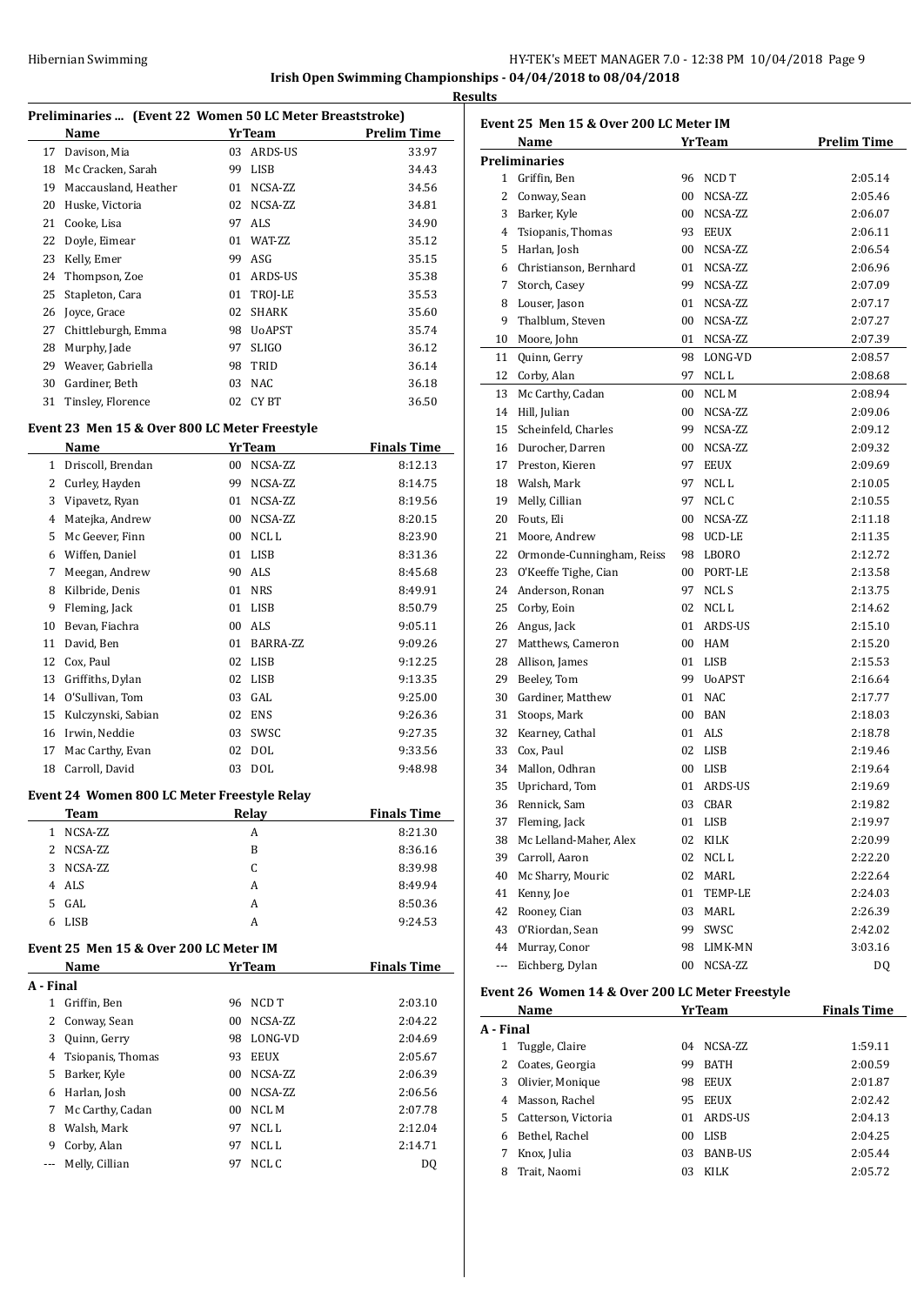**Irish Open Swimming Championships - 04/04/2018 to 08/04/2018 Results**

## **A - Final ... (Event 26 Women 14 & Over 200 LC Meter Freestyle)**

|           | Name                      |    | <b>YrTeam</b> | <b>Finals Time</b> |
|-----------|---------------------------|----|---------------|--------------------|
| 9         | O'Riordan, Charlotte      |    | 02 TROJ-LE    | 2:08.30            |
| 10        | Osing, Cara               | 03 | TEMP-LE       | 2:08.98            |
| B - Final |                           |    |               |                    |
|           | 11 Semchiy, Sharon        | 01 | SWSC          | 2:07.84            |
| 12        | Daly, Edel                | 03 | NCL L         | 2:08.85            |
|           | 13 Mc Loughlin, Stephanie | 01 | GAL           | 2:09.53            |
| 14        | Byrne, Meghan             | 00 | TROJ-LE       | 2:09.65            |
| 15        | Mc Evoy, Lara             | 01 | ALS           | 2:10.54            |
| 16        | Nolan, Aisling            | 01 | NAC           | 2:11.43            |
| 17        | Kelly, Sarah              | 97 | GAL           | 2:11.99            |
| 18        | Hayman, Sophie            |    | 03 ALS        | 2:13.11            |
| 19        | Flaherty, Ellen           | 02 | ATH           | 2:14.12            |
| 20        | Gillic, Trudie            | 02 | NCD K         | 2:15.48            |
|           |                           |    |               |                    |

## **Event 26 Women 14 & Over 200 LC Meter Freestyle**

|                | Name                   |        | <b>YrTeam</b>  | <b>Prelim Time</b> |
|----------------|------------------------|--------|----------------|--------------------|
|                | Preliminaries          |        |                |                    |
| 1              | Coates, Georgia        | 99     | <b>BATH</b>    | 2:00.56            |
| $\overline{2}$ | Tuggle, Claire         | 04     | NCSA-ZZ        | 2:02.08            |
| 3              | Masson, Rachel         | 95     | <b>EEUX</b>    | 2:02.10            |
| $\overline{4}$ | Olivier, Monique       | 98     | <b>EEUX</b>    | 2:02.53            |
| 5              | Stark, Katie           | 98     | <b>EEUX</b>    | 2:03.39            |
| 6              | Wagner, Annika         | 02     | NCSA-ZZ        | 2:03.72            |
| $*7$           | Bates, Talia           | 01     | NCSA-ZZ        | 2:04.42            |
| $*7$           | Godden, Maria          | 02     | <b>KILK</b>    | 2:04.42            |
| 9              | Bethel, Rachel         | 00     | <b>LISB</b>    | 2:05.08            |
| 10             | Catterson, Victoria    | 01     | ARDS-US        | 2:05.10            |
| 11             | Strouse, Ashley        | 02     | NCSA-ZZ        | 2:05.52            |
| 12             | Haworth, Tara          | 99     | <b>EEUX</b>    | 2:06.40            |
| 13             | Trait, Naomi           | 03     | <b>KILK</b>    | 2:07.05            |
| 14             | Kolessar, Madison      | 02     | NCSA-ZZ        | 2:07.23            |
| 15             | Regenauer, Christiana  | 01     | NCSA-ZZ        | 2:07.47            |
| 16             | Hamilton, Rebekah      | 03     | NCSA-ZZ        | 2:08.21            |
| 17             | Klinker, Rachel        | 00     | NCSA-ZZ        | 2:08.33            |
| 18             | Knox, Julia            | 03     | <b>BANB-US</b> | 2:08.59            |
| 19             | Harter, Abigail        | 02     | NCSA-ZZ        | 2:08.61            |
| 20             | Osing, Cara            | 03     | TEMP-LE        | 2:09.17            |
| 21             | O'Riordan, Charlotte   | 02     | TROJ-LE        | 2:09.24            |
| 22             | Schorr, Kaitlyn        | 99     | NCSA-ZZ        | 2:09.27            |
| 23             | Semchiy, Sharon        | 01     | SWSC           | 2:10.76            |
| 24             | Daly, Edel             | 03     | NCL L          | 2:11.02            |
| 25             | Nolan, Aisling         | 01     | <b>NAC</b>     | 2:11.20            |
| 26             | Kelly, Sarah           | 97     | GAL            | 2:11.37            |
| 27             | Hayman, Sophie         | 03     | ALS            | 2:11.79            |
| 28             | Byrne, Meghan          | $00\,$ | TROJ-LE        | 2:12.09            |
| 29             | Mc Loughlin, Stephanie | 01     | GAL            | 2:12.53            |
| 30             | Mc Evoy, Lara          | 01     | <b>ALS</b>     | 2:12.68            |
| 31             | Gillic, Trudie         | 02     | NCD K          | 2:13.23            |
| 32             | Flaherty, Ellen        | 02     | <b>ATH</b>     | 2:13.44            |
| 33             | Leahy, Aoife           | 02     | GAL            | 2:13.89            |
| 34             | Donegan, Éle           |        | 03 LEA         | 2:14.50            |
| *35            | Bailey, Sadhbh         |        | 04 NRS         | 2:14.59            |
| *35            | Stapleton, Cara        | 01     | TROJ-LE        | 2:14.59            |
| 37             | Dawson, Ailbhe         | 03     | <b>NAC</b>     | 2:14.89            |
| 38             | O'Shea, Hannah         | 04     | <b>DOL</b>     | 2:15.21            |
| 39             | Gannon, Jessica        | 04     | COM            | 2:15.67            |
| 40             | Feenan, Anna           | 03     | SWSC           | 2:18.72            |

|           | Event 27 Men 15 & Over 100 LC Meter Backstroke |    |               |                    |
|-----------|------------------------------------------------|----|---------------|--------------------|
|           | Name                                           |    | <b>YrTeam</b> | <b>Finals Time</b> |
| A - Final |                                                |    |               |                    |
|           | Ryan, Shane                                    | 94 | NAC.          | 53.96              |
|           | Walker Hebborn, Chris                          | 90 | <b>BATH</b>   | 54.23              |
| 3         | Mc Evoy, Rory                                  | 98 | NCD E         | 54.88              |
| 4         | Dahlgren, Jack                                 | 00 | NCSA-ZZ       | 57.20              |
| 5.        | Walker, Spencer                                | 99 | NCSA-ZZ       | 57.39              |
| 6         | Mc Nicholl, Sean                               | 01 | TEMP-LE       | 58.10              |
| 7         | Scannell, Sean                                 | 02 | <b>NCDKK</b>  | 58.38              |
| 8         | Byrne, Stephen                                 | 99 | TALL          | 59.79              |
| 9         | Galland, Luc                                   | 00 | SWSC.         | 1:00.43            |
|           | Larson, Peter                                  | 01 | NCSA-ZZ       | D <sub>0</sub>     |

#### **Event 27 Men 15 & Over 100 LC Meter Backstroke**

|                | Name                  |        | <u>Yr Team</u>   | <u>Prelim Time</u> |
|----------------|-----------------------|--------|------------------|--------------------|
|                | <b>Preliminaries</b>  |        |                  |                    |
| 1              | Ryan, Shane           | 94     | <b>NAC</b>       | 54.03              |
| 2              | Walker Hebborn, Chris | 90     | <b>BATH</b>      | 54.35              |
| 3              | Larson, Peter         | 01     | NCSA-ZZ          | 56.19              |
| $\overline{4}$ | Mc Evoy, Rory         | 98     | NCD E            | 56.27              |
| 5              | Walker, Spencer       | 99     | NCSA-ZZ          | 56.96              |
| 6              | Dahlgren, Jack        | $00\,$ | NCSA-ZZ          | 57.57              |
| 7              | Kondalski, Robert     | $00\,$ | NCSA-ZZ          | 57.59              |
| 8              | Conway, Sean          | $00\,$ | NCSA-ZZ          | 57.74              |
| 9              | Durocher, Darren      | 00     | NCSA-ZZ          | 58.76              |
| 10             | Scannell, Sean        | 02     | <b>NCDKK</b>     | 59.18              |
| 11             | Mc Nicholl, Sean      | 01     | TEMP-LE          | 59.49              |
| 12             | Simmons, Peter        | 99     | NCSA-ZZ          | 59.60              |
| 13             | Barker, Kyle          | $00\,$ | NCSA-ZZ          | 59.64              |
| 14             | Davis, Willie         | 00     | NCSA-ZZ          | 59.67              |
| 15             | Storch, Casev         | 99     | NCSA-ZZ          | 1:00.54            |
| 16             | Byrne, Stephen        | 99     | <b>TALL</b>      | 1:00.60            |
| 17             | Galland, Luc          | $00\,$ | SWSC             | 1:00.94            |
| 18             | Ashton, Callum        | 99     | <b>SHARK</b>     | 1:01.07            |
| 19             | Thalblum, Steven      | $00\,$ | NCSA-ZZ          | 1:01.65            |
| 20             | Symons, James         | 97     | GAL              | 1:01.78            |
| 21             | Lonergan, Luke        | 01     | WAT-ZZ           | 1:01.79            |
| 22             | Mc Menamin, Conor     | 95     | <b>ALS</b>       | 1:01.85            |
| 23             | Mc Menamin, Fionnan   | 00     | <b>ALS</b>       | 1:01.86            |
| 24             | Burke, Ciaran         | 00     | GAL              | 1:02.09            |
| 25             | Johnston, Paddy       | 01     | ARDS-US          | 1:02.18            |
| 26             | Harris, Jake          | 03     | <b>KILK</b>      | 1:02.50            |
| 27             | Byrne, Jordan         | 00     | <b>ALS</b>       | 1:02.55            |
| 28             | Winston, Sam          | 02     | <b>ALS</b>       | 1:02.58            |
| 29             | Gardiner, Matthew     | 01     | <b>NAC</b>       | 1:03.06            |
| 30             | Carroll, Aaron        | 02     | NCL <sub>L</sub> | 1:03.19            |
| 31             | Nichols, Jaime        | 00     | <b>BAN</b>       | 1:03.25            |
| 32             | Wiffen, Nathan        | 01     | LISB             | 1:03.29            |
| 33             | Brady, Ethan          | 02     | TEMP-LE          | 1:03.56            |
| 34             | Keating, Aran         | 02     | PORT-LE          | 1:04.24            |
| 35             | O'Gara, Hugh          | $00\,$ | ALS              | 1:04.41            |
| 36             | Irwin, Neddie         | 03     | SWSC             | 1:04.45            |
| 37             | Moynihan, Riley       | 02     | MAL-MN           | 1:05.16            |
| 38             | Rooney, Cian          | 03     | <b>MARL</b>      | 1:05.40            |
| 39             | Mc Mahon, Aaron       | 02     | <b>DOL</b>       | 1:05.74            |
| 40             | O'Brien, Dylan        | 02     | <b>ENS</b>       | 1:06.90            |
| 41             | Mc Grath, Jonathan    | 93     | NCL L            | 1:18.22            |
| 42             | Flanagan, Patrick     | 97     | UCD-LE           | 1:26.32            |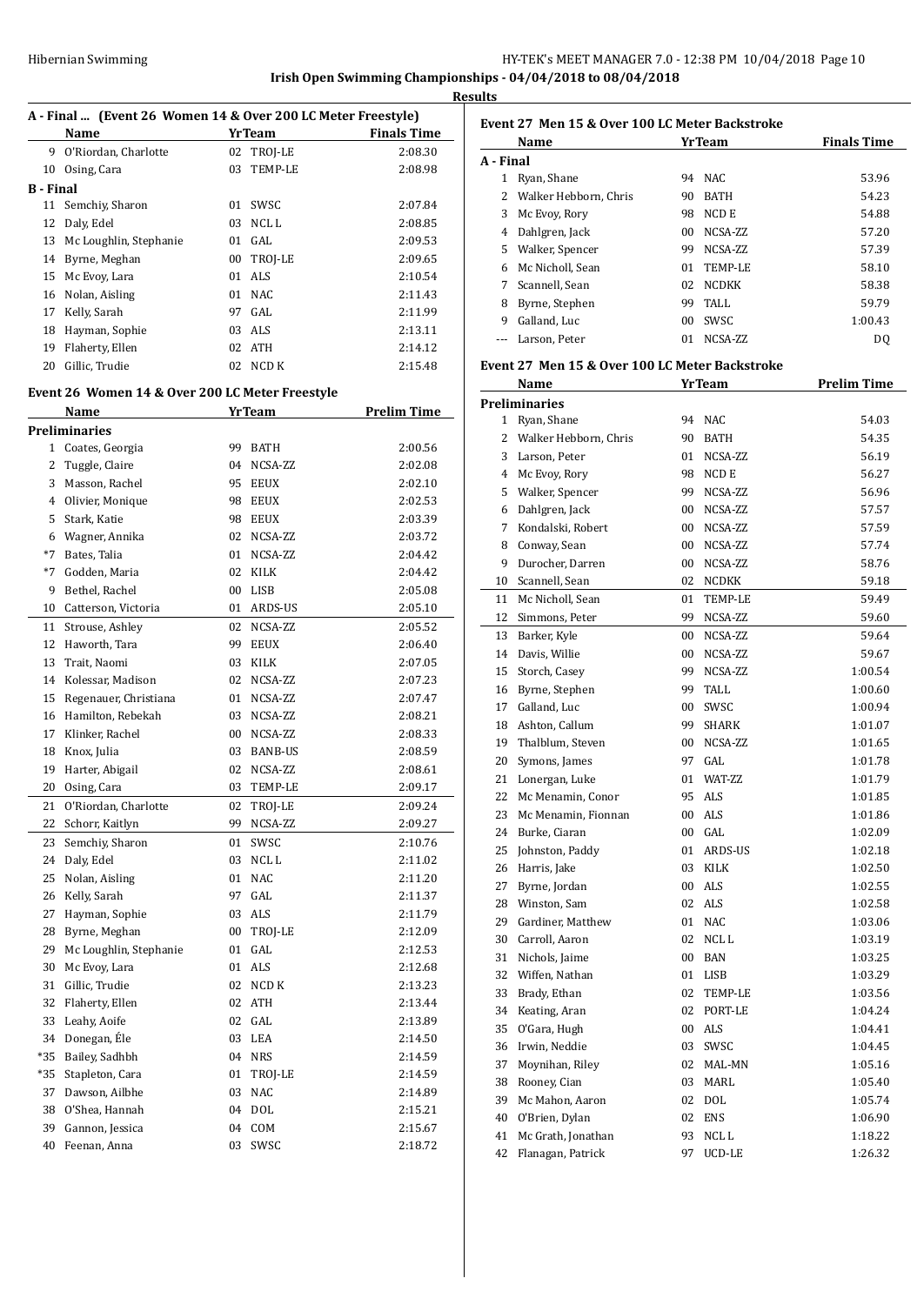**Results**

|           | Event 28 Women 14 & Over 100 LC Meter Backstroke |          |                          |                    |
|-----------|--------------------------------------------------|----------|--------------------------|--------------------|
|           | Name                                             |          | <b>YrTeam</b>            | <b>Finals Time</b> |
| A - Final |                                                  |          |                          |                    |
|           | 1 Stadden, Isabelle                              | 02       | NCSA-ZZ                  | 1:00.06            |
| 2         | Bacon, Phoebe                                    |          | 02 NCSA-ZZ               | 1:00.09            |
|           | 3 Kapeller, Abigail                              |          | 03 NCSA-ZZ               | 1:02.85            |
|           | 4 Godden, Maria                                  |          | 02 KILK                  | 1:03.15            |
|           | 5 Reid, Rebecca                                  |          | 01 ARDS-US               | 1:03.98            |
|           | 6 Cassidy, Ellen                                 |          | 01 DOL                   | 1:04.24            |
|           | 7 Gibbs, Isabelle                                |          | 02 GAL                   | 1:05.45            |
|           | 8 Quinn, Caoimhe                                 |          | 02 ALS                   | 1:05.82            |
|           | 9 Armstrong, Scarlett                            |          | 03 ARDS-US               | 1:06.41            |
| ---       | Brooks, Caitlin                                  |          | 00 NCSA-ZZ               | DQ                 |
|           | Event 28 Women 14 & Over 100 LC Meter Backstroke |          |                          |                    |
|           | Name                                             |          | <b>Yr Team</b>           | Prelim Time        |
|           | <b>Preliminaries</b>                             |          |                          |                    |
|           | 1 Stadden, Isabelle                              | 02       | NCSA-ZZ                  | 1:00.22            |
|           | 2 Bacon, Phoebe                                  |          | 02 NCSA-ZZ               | 1:01.54            |
|           | 3 Brooks, Caitlin                                |          | 00 NCSA-ZZ               | 1:01.68            |
|           | 4 Godden, Maria                                  |          | 02 KILK                  | 1:03.44            |
|           | 5 Kapeller, Abigail                              |          | 03 NCSA-ZZ               | 1:03.51            |
|           | 6 Reid, Karen                                    |          | 98 EEUX                  | 1:03.76            |
|           | 7 Reid, Rebecca                                  |          | 01 ARDS-US               | 1:03.88            |
|           | 8 Miller, Ella                                   |          | 01 NCSA-ZZ               | 1:04.28            |
| 9         | Schoof, Kaylyn                                   |          | 02 NCSA-ZZ               | 1:04.50            |
|           | 10 Cassidy, Ellen                                |          | 01 DOL                   | 1:04.55            |
|           |                                                  |          | 02 NCSA-ZZ               | 1:05.04            |
|           | 11 Waldrep, Ellie<br>12 Quinn, Caoimhe           |          | 02 ALS                   | 1:05.59            |
|           | 13 Gibbs, Isabelle                               | 02       | GAL                      | 1:05.78            |
|           | 14 Armstrong, Scarlett                           |          |                          | 1:06.04            |
|           | 15 Kane, Amelia                                  |          | 03 ARDS-US<br>03 ARDS-US | 1:06.59            |
|           | 16 Lowe, Rebecca                                 |          | 02 ATH                   | 1:07.02            |
|           | 17 Cooper, Caroline                              |          | 01 NCSA-ZZ               | 1:07.08            |
|           | 18 Martin, Alie                                  |          | 01 TEMP-LE               | 1:07.37            |
|           | 19 Grindle, Lucy                                 |          | 00 OTTER                 | 1:07.45            |
|           | 20 Macdougald, Jena                              |          | 02 OTTER                 |                    |
| 21        | Hayman, Sophie                                   | 03       | ALS                      | 1:07.62            |
|           | 22 Walshe, Ellen                                 |          | 01 TEMP-LE               | 1:07.97<br>1:08.02 |
| 23        | Ahearne, Niamh                                   |          | KILK                     |                    |
| 24        | Williams, Sophie                                 | 03       |                          | 1:08.54<br>1:08.61 |
| 25        | Tinsley, Florence                                | 00<br>02 | TMORE<br>CY BT           | 1:08.65            |
| $*26$     | Killen, Laura                                    | 03       | CLNM                     | 1:09.57            |
| $*26$     | Ashton, Iona                                     | 03       | SHARK                    | 1:09.57            |
| 28        | Trait, Naomi                                     | 03       | KILK                     | 1:09.60            |
| 29        | Leahy, Aoife                                     | 02       | GAL                      | 1:09.62            |
| 30        | Nolan, Beth                                      | 02       | SWSC                     | 1:09.63            |
| 31        | Doherty, Rachel                                  | 01       | <b>NAC</b>               | 1:10.16            |
| 32        | Martin, Leah                                     | 03       | TEMP-LE                  | 1:10.23            |
| 33        | Ryan, Christine                                  | 02       | <b>NEN</b>               | 1:10.34            |
| 34        | Kelly, Aimee                                     | 03       | SHARK                    | 1:10.43            |
| 35        | Kearney, Aoife                                   | 04       | ALS                      | 1:10.58            |
| 36        | Malcolm, Ciara                                   | 01       | NY&MN                    | 1:10.85            |
| 37        | Fagan, Emma                                      | 03       | ALS                      | 1:11.18            |
| 38        | Noonan, Keri                                     | 02       | ALS                      | 1:11.57            |
| 39        | Keane, Ellen                                     | 95       | <b>NAC</b>               | 1:16.56            |
| 40        | Kelly, Ailbhe                                    | 98       | <b>NAC</b>               | 1:25.79            |
| 41        | Turner~, Nicole                                  | 02       | NAC                      | 1:37.92            |
|           |                                                  |          |                          |                    |

|           | Name                 |                 | <b>YrTeam</b> | <b>Finals Time</b> |
|-----------|----------------------|-----------------|---------------|--------------------|
| A - Final |                      |                 |               |                    |
|           | Davis, Willie        | 00 <sup>1</sup> | NCSA-ZZ       | 22.85              |
|           | Powell, Robert       | 00              | ATH           | 23.26              |
| 3         | Madej, David         | 99.             | NCSA-ZZ       | 23.32              |
| 4         | Davis, William Isaac | 00 <sup>1</sup> | NCSA-ZZ       | 23.40              |
| 5.        | Prendergast, David   | 94              | NCDKK         | 23.50              |
| 6         | Mc Millan, Jack      | 00              | <b>BAN</b>    | 23.60              |
| 7         | Hamblin, Brandon     | 99              | NCSA-ZZ       | 23.64              |
| 8         | Munn, Conor          | 95              | ARDS-US       | 23.72              |
| 9         | O'Sullivan, Brian A  | 95              | NAC.          | 23.97              |
| 10        | Grace, Jack          | 98              | NCL L         | 24.43              |

#### **Event 29 Men 15 & Over 50 LC Meter Freestyle**

|       | Name                   |        | <b>YrTeam</b>    | <b>Prelim Time</b> |
|-------|------------------------|--------|------------------|--------------------|
|       | <b>Preliminaries</b>   |        |                  |                    |
|       | 1 Ryan, Shane          | 94     | NAC              | 23.04              |
|       | 2 Davis, Willie        | 00     | NCSA-ZZ          | 23.09              |
|       | 3 Davis, William Isaac | 00     | NCSA-ZZ          | 23.36              |
|       | 4 Powell, Robert       | $00\,$ | <b>ATH</b>       | 23.40              |
| 5     | Madej, David           | 99     | NCSA-ZZ          | 23.44              |
| 6     | Mc Millan, Jack        | $00\,$ | <b>BAN</b>       | 23.50              |
|       | 7 Prendergast, David   | 94     | NCDKK            | 23.56              |
| 8     | Hamblin, Brandon       | 99     | NCSA-ZZ          | 23.76              |
| 9     | Larson, Peter          | 01     | NCSA-ZZ          | 23.81              |
| 10    | Dahlgren, Jack         | 00     | NCSA-ZZ          | 23.92              |
| 11    | Scheinfeld, Charles    | 99     | NCSA-ZZ          | 24.05              |
| 12    | O'Sullivan, Brian A    | 95     | <b>NAC</b>       | 24.08              |
|       | 13 Munn, Conor         | 95     | ARDS-US          | 24.12              |
|       | *14 Grace, Jack        | 98     | NCL L            | 24.16              |
| $*14$ | Moore, John            | 01     | NCSA-ZZ          | 24.16              |
|       | 16 Fouts, Eli          | $00\,$ | NCSA-ZZ          | 24.20              |
| 17    | Corby, Alan            | 97     | NCL L            | 24.40              |
| 18    | Colvin, Cillian        | 97     | <b>NAC</b>       | 24.51              |
| 19    | O'Keeffe Tighe, Cian   | 00     | PORT-LE          | 24.56              |
| 20    | Beeley, Tom            | 99     | <b>UoAPST</b>    | 24.58              |
| 21    | Hewitt, Michael        | 00     | <b>CYBT</b>      | 24.72              |
| 22    | O'Sullivan, Brian      | 94     | <b>NAC</b>       | 24.76              |
| 23    | Matejka, Andrew        | 00     | NCSA-ZZ          | 24.90              |
|       | 24 Carey, Andrew       | 99     | <b>ATH</b>       | 24.94              |
| 25    | Uprichard, Tom         | 01     | <b>ARDS-US</b>   | 25.02              |
| 26    | Kearney, Cathal        | 01     | <b>ALS</b>       | 25.03              |
| 27    | Byrne, Jordan          | 00     | ALS              | 25.17              |
|       | 28 Lonergan, Luke      | 01     | WAT-ZZ           | 25.23              |
| *29   | Fitzmaurice, Isaac     | $00\,$ | <b>NAC</b>       | 25.27              |
| *29   | Johnston, Paddy        | 01     | ARDS-US          | 25.27              |
| 31    | Scully, Bryan          | $00\,$ | <b>ATH</b>       | 25.28              |
| 32    | Mc Sharry, Mouric      | 02     | <b>MARL</b>      | 25.50              |
| 33    | Stafford, Finlay       | 02     | <b>ARDS-US</b>   | 25.59              |
| 34    | O'Connor, Jermey       | 02     | NCL <sub>L</sub> | 25.72              |
| 35    | Winston, Sam           | 02     | <b>ALS</b>       | 25.80              |
| 36    | Sutton, Diarmuid       | 02     | NCL L            | 25.88              |
| 37    | Griffiths, Dylan       | 02     | <b>LISB</b>      | 26.22              |
| 38    | Cudmore, Ben           | 02     | SWSC             | 26.25              |
| 39    | O'Hara, Odhran         | 03     | <b>SLIGO</b>     | 26.33              |
| 40    | Lovenitski, Daniil     | 03     | <b>VIK</b>       | 26.87              |
| 41    | Harris, Jake           | 03     | KILK             | 26.94              |
| 42    | O'Brien, Dylan         | 02     | <b>ENS</b>       | 27.01              |
| 43    | Moynihan, Riley        | 02     | MAL-MN           | 27.02              |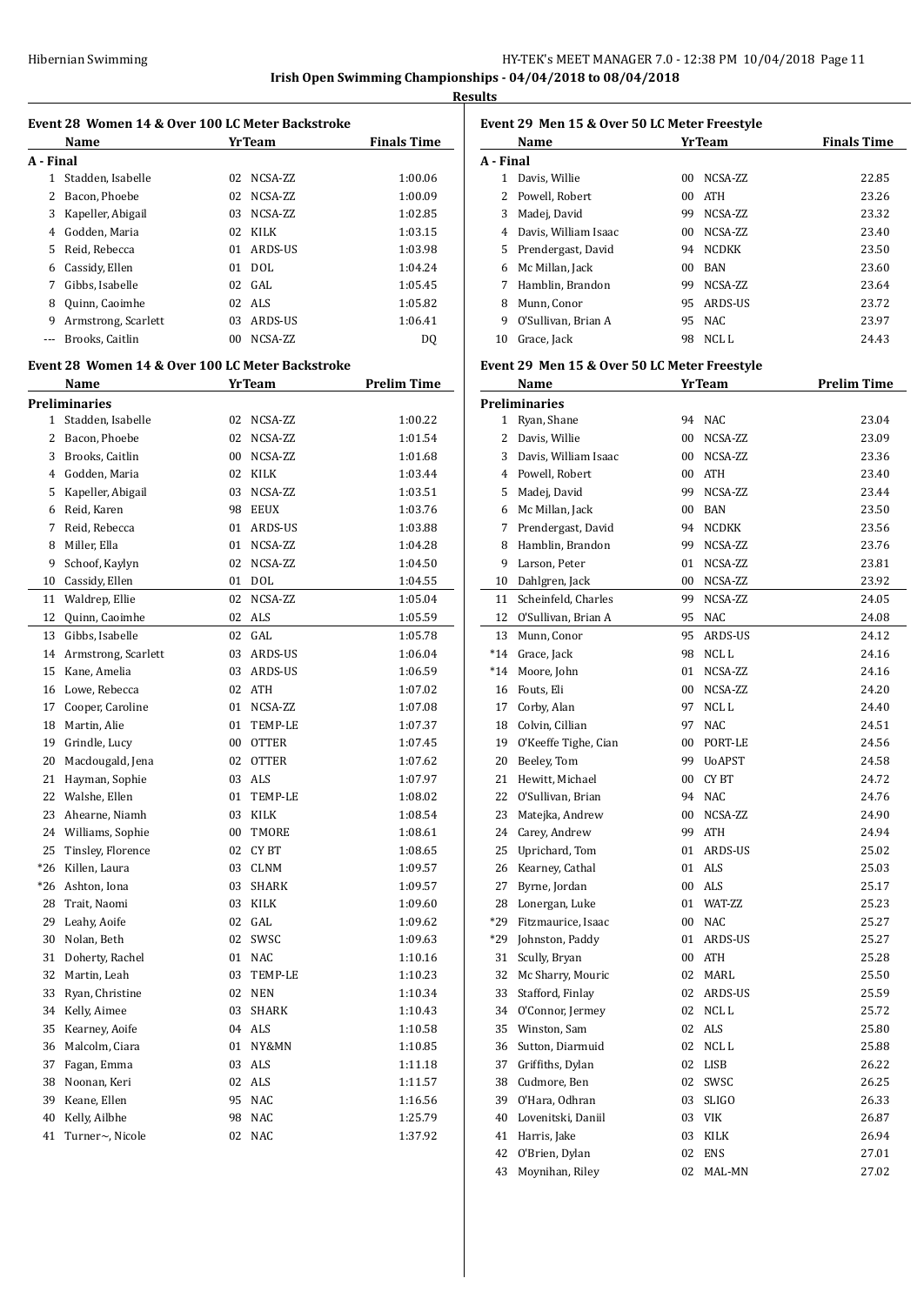## **Irish Open Swimming Championships - 04/04/2018 to 08/04/2018**

| Preliminaries  (Event 29 Men 15 & Over 50 LC Meter Freestyle)<br><b>Prelim Time</b><br>27.05<br>28.33<br>38.44<br>43.63<br>DQ<br><b>Finals Time</b><br>25.54<br>25.65<br>25.77<br>25.92<br>26.16<br>26.26<br>26.79<br>27.08<br>27.51<br>27.56<br><b>Prelim Time</b><br>25.71<br>25.96<br>26.00<br>26.06 |
|---------------------------------------------------------------------------------------------------------------------------------------------------------------------------------------------------------------------------------------------------------------------------------------------------------|
|                                                                                                                                                                                                                                                                                                         |
|                                                                                                                                                                                                                                                                                                         |
|                                                                                                                                                                                                                                                                                                         |
|                                                                                                                                                                                                                                                                                                         |
|                                                                                                                                                                                                                                                                                                         |
|                                                                                                                                                                                                                                                                                                         |
|                                                                                                                                                                                                                                                                                                         |
|                                                                                                                                                                                                                                                                                                         |
|                                                                                                                                                                                                                                                                                                         |
|                                                                                                                                                                                                                                                                                                         |
|                                                                                                                                                                                                                                                                                                         |
|                                                                                                                                                                                                                                                                                                         |
|                                                                                                                                                                                                                                                                                                         |
|                                                                                                                                                                                                                                                                                                         |
|                                                                                                                                                                                                                                                                                                         |
|                                                                                                                                                                                                                                                                                                         |
|                                                                                                                                                                                                                                                                                                         |
|                                                                                                                                                                                                                                                                                                         |
|                                                                                                                                                                                                                                                                                                         |
|                                                                                                                                                                                                                                                                                                         |
|                                                                                                                                                                                                                                                                                                         |
|                                                                                                                                                                                                                                                                                                         |
|                                                                                                                                                                                                                                                                                                         |
|                                                                                                                                                                                                                                                                                                         |
|                                                                                                                                                                                                                                                                                                         |
|                                                                                                                                                                                                                                                                                                         |
| 26.13                                                                                                                                                                                                                                                                                                   |
| 26.31                                                                                                                                                                                                                                                                                                   |
| 26.43                                                                                                                                                                                                                                                                                                   |
| 26.44                                                                                                                                                                                                                                                                                                   |
| 26.52                                                                                                                                                                                                                                                                                                   |
| 26.55                                                                                                                                                                                                                                                                                                   |
| 26.86                                                                                                                                                                                                                                                                                                   |
| 27.01                                                                                                                                                                                                                                                                                                   |
| 27.05                                                                                                                                                                                                                                                                                                   |
|                                                                                                                                                                                                                                                                                                         |
| 27.13                                                                                                                                                                                                                                                                                                   |
| 27.19                                                                                                                                                                                                                                                                                                   |
| 27.20                                                                                                                                                                                                                                                                                                   |
| 27.21                                                                                                                                                                                                                                                                                                   |
| 27.31                                                                                                                                                                                                                                                                                                   |
| 27.34                                                                                                                                                                                                                                                                                                   |
| 27.61                                                                                                                                                                                                                                                                                                   |
| 27.66                                                                                                                                                                                                                                                                                                   |
| 27.69                                                                                                                                                                                                                                                                                                   |
| 27.70                                                                                                                                                                                                                                                                                                   |
| 27.87                                                                                                                                                                                                                                                                                                   |
| 27.89                                                                                                                                                                                                                                                                                                   |
| 27.91                                                                                                                                                                                                                                                                                                   |
| 28.05                                                                                                                                                                                                                                                                                                   |
| 28.09                                                                                                                                                                                                                                                                                                   |
| 28.16                                                                                                                                                                                                                                                                                                   |
| 28.23                                                                                                                                                                                                                                                                                                   |
| 28.30                                                                                                                                                                                                                                                                                                   |
| 28.33                                                                                                                                                                                                                                                                                                   |
| 28.40                                                                                                                                                                                                                                                                                                   |
| 28.47                                                                                                                                                                                                                                                                                                   |
|                                                                                                                                                                                                                                                                                                         |
| 28.55                                                                                                                                                                                                                                                                                                   |
|                                                                                                                                                                                                                                                                                                         |

| э  |                     |    |              |       |
|----|---------------------|----|--------------|-------|
| 37 | Byrne, Melissa      |    | 04 TROJ-LE   | 28.63 |
| 38 | Bethel, Leah        | 03 | <b>LISB</b>  | 28.77 |
| 39 | Donegan, Éle        | 03 | LEA          | 28.79 |
| 40 | Armstrong, Scarlett | 03 | ARDS-US      | 28.96 |
| 41 | Ahearne, Niamh      | 03 | KILK         | 29.01 |
|    | 42 Murphy, Millie   | 03 | <b>NAC</b>   | 29.34 |
| 43 | Harte, Lucy         | 03 | KILK         | 29.36 |
|    | 44 Turner~, Nicole  | 02 | <b>NAC</b>   | 37.60 |
|    | 45 Grace, Hannah    | 98 | <b>BALLY</b> | 44.68 |

## **Event 31 Men 15 & Over 1500 LC Meter Freestyle**

|    | Name               |    | <b>YrTeam</b>  | <b>Finals Time</b> |
|----|--------------------|----|----------------|--------------------|
| 1  | Derbyshire, Tom    | 99 | <b>BATH</b>    | 15:07.07           |
| 2  | Driscoll, Brendan  | 00 | NCSA-ZZ        | 15:39.20           |
| 3  | Curley, Hayden     | 99 | NCSA-ZZ        | 15:45.01           |
| 4  | Matejka, Andrew    | 00 | NCSA-ZZ        | 16:00.00           |
| 5  | Kelly, Alfie       | 01 | <b>DOL</b>     | 16:01.75           |
| 6  | Wiffen, Daniel     | 01 | LISB           | 16:25.78           |
| 7  | Kilbride, Denis    | 01 | <b>NRS</b>     | 16:45.75           |
| 8  | Fleming, Jack      | 01 | <b>LISB</b>    | 16:57.51           |
| 9  | Mallon, Odhran     | 00 | LISB           | 17:06.69           |
| 10 | Bevan, Fiachra     | 00 | ALS            | 17:18.51           |
| 11 | David, Ben         | 01 | BARRA-ZZ       | 17:18.54           |
| 12 | Cox, Paul          | 02 | <b>LISB</b>    | 17:28.30           |
| 13 | Ryan, Flynn        | 02 | LEA            | 17:49.61           |
| 14 | Foley, Cian        | 99 | <b>NRS</b>     | 17:50.75           |
| 15 | Kulczynski, Sabian | 02 | <b>ENS</b>     | 17:58.56           |
| 16 | Wilson, Adam       | 03 | <b>BANB-US</b> | 18:07.85           |
| 17 | Mac Carthy, Evan   | 02 | DOL            | 18:12.41           |
| 18 | Vaughan, Stuart    | 02 | <b>WEX</b>     | 18:47.96           |
| 19 | Kelly, Niall       | 00 | LIMK-MN        | 18:48.62           |

#### **Event 32 Mixed 15 & Over 400 LC Meter Medley Relay**

|   | Team         | Relay | <b>Finals Time</b> |
|---|--------------|-------|--------------------|
|   | NCSA-ZZ      | A     | 3:53.20            |
|   | 2 NCSA-ZZ    | B     | 3:56.03            |
| 3 | NCSA-ZZ      | C     | 3:57.27            |
| 4 | NCSA-ZZ      | D     | 4:00.25            |
|   | 5 ALS        | A     | 4:03.63            |
| 6 | <b>DOL</b>   | А     | 4:14.04            |
|   | <b>SLIGO</b> | А     | 4:29.95            |

#### **Event 33 Women 14 & Over 200 LC Meter IM**

|           | Name                                     | YrTeam               | <b>Finals Time</b> |
|-----------|------------------------------------------|----------------------|--------------------|
| A - Final |                                          |                      |                    |
| 1         | Tuggle, Claire                           | NCSA-ZZ<br>04        | 2:15.93            |
| 2         | Wagner, Annika                           | NCSA-ZZ<br>02        | 2:16.24            |
| 3         | Coates, Georgia                          | <b>BATH</b><br>99    | 2:16.38            |
| 4         | Kilgallen, Niamh                         | <b>CLM</b><br>99     | 2:16.77            |
| 5.        | Stadden, Isabelle                        | NCSA-ZZ<br>02        | 2:17.02            |
| 6         | Adams, Orla                              | NAC.<br>95           | 2:17.33            |
| 7         | Knox, Julia                              | <b>BANB-US</b><br>03 | 2:18.83            |
| 8         | Reid, Rebecca                            | ARDS-US<br>01        | 2:19.29            |
| 9         | Coyne, Niamh                             | <b>NCDTL</b><br>01   | 2:23.96            |
| 10        | Finlay, Caitriona                        | ALS<br>98            | 2:29.17            |
|           | Event 33 Women 14 & Over 200 LC Meter IM |                      |                    |
|           | Name                                     | YrTeam               | <b>Prelim Time</b> |
|           | Preliminaries                            |                      |                    |

| reliminaries        |            |         |
|---------------------|------------|---------|
| 1 Tuggle, Claire    | 04 NCSA-ZZ | 2:18.50 |
| 2 Stadden, Isabelle | 02 NCSA-ZZ | 2:18.60 |
| 3 Coates, Georgia   | 99 BATH    | 2:18.64 |
| 4 Wagner, Annika    | 02 NCSA-ZZ | 2:19.34 |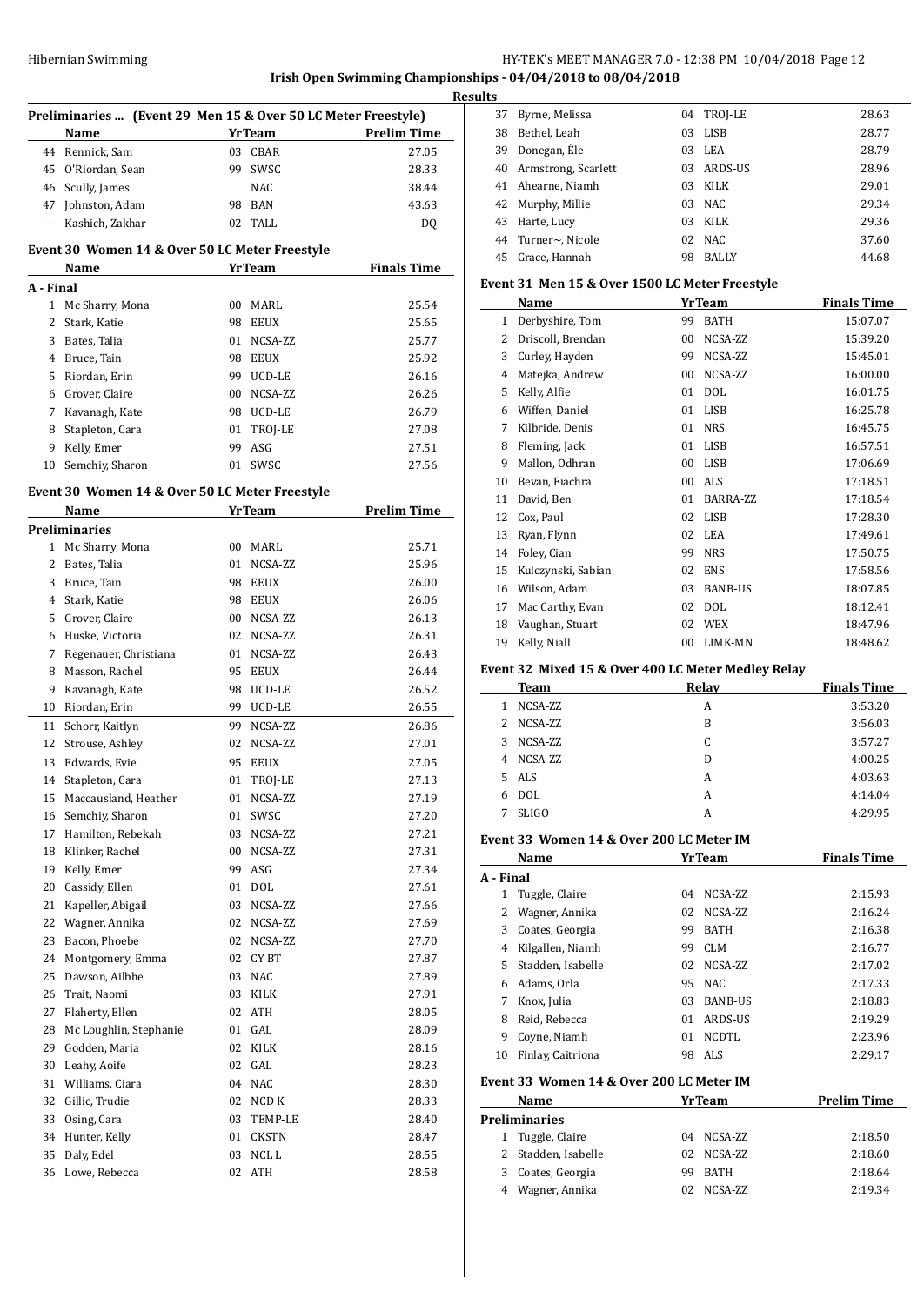|              | Preliminaries  (Event 33 Women 14 & Over 200 LC Meter IM) |    |                   |                    |
|--------------|-----------------------------------------------------------|----|-------------------|--------------------|
|              | <b>Name</b>                                               |    | YrTeam            | <b>Prelim Time</b> |
|              | 5 Adams, Orla                                             |    | 95 NAC            | 2:19.83            |
|              | 6 Schoof, Kaylyn                                          |    | 02 NCSA-ZZ        | 2:20.70            |
|              | 7 Knox, Julia                                             |    | 03 BANB-US        | 2:21.70            |
| 8            | Kilgallen, Niamh                                          |    | 99 CLM            | 2:21.82            |
| 9            | Davey, Gillian                                            |    | 01 NCSA-ZZ        | 2:23.10            |
|              | 10 Haworth, Tara                                          |    | 99 EEUX           | 2:23.11            |
| 11           | Maccausland, Heather                                      |    | 01 NCSA-ZZ        | 2:23.44            |
| 12           | Keating, Anna                                             |    | 02 NCSA-ZZ        | 2:23.59            |
| 13           | Reid, Rebecca                                             |    | 01 ARDS-US        | 2:24.57            |
| 14           | Coyne, Niamh                                              |    | 01 NCDTL          | 2:26.79            |
| 15           | Finlay, Caitriona                                         |    | 98 ALS            | 2:29.02            |
|              | 16 Byrne, Meghan                                          |    | 00 TROJ-LE        | 2:29.55            |
| 17           | O'Riordan, Charlotte                                      |    | 02 TROJ-LE        | 2:29.94            |
|              | 18 Davison, Mia                                           |    | 03 ARDS-US        | 2:30.01            |
| 19           | Semchiy, Sharon                                           |    | 01 SWSC           | 2:30.33            |
| 20           | Mc Evoy, Lara                                             |    | 01 ALS            | 2:30.35            |
| 21           | Donegan, Éle                                              |    | 03 LEA            | 2:32.00            |
| 22           | Powers, Kylie                                             |    | 00 NCSA-ZZ        | 2:32.51            |
| 23           | Stapleton, Cara                                           |    | 01 TROJ-LE        | 2:32.73            |
| 24           | Mc Feely, Christine                                       |    | 01 ALS            | 2:32.81            |
| 25           | Trait, Naomi                                              |    | 03 KILK           | 2:33.04            |
| 26           |                                                           |    | 02 CYBT           | 2:33.32            |
| 27           | Tinsley, Florence                                         |    |                   |                    |
|              | O'Shea, Hannah                                            |    | 04 DOL            | 2:33.62            |
|              | 28 Lynch, Robyn                                           |    | 02 TEMP-LE        | 2:34.36            |
|              | 29 Ahearne, Niamh                                         |    | 03 KILK           | 2:35.00            |
|              | 30 Gibbs, Alison                                          |    | 04 GAL            | 2:35.03            |
|              | *31 Keane, Ellen                                          |    | 95 NAC            | 2:39.61            |
|              | *31 Martin, Leah                                          |    | 03 TEMP-LE        | 2:39.61            |
| 33           | Turner~, Nicole                                           |    | 02 NAC            | 3:17.65            |
|              | 34 Kelly, Ailbhe                                          |    | 98 NAC            | 3:26.58            |
|              | Event 34 Men 15 & Over 200 LC Meter Freestyle             |    |                   |                    |
|              | Name                                                      |    | <b>YrTeam</b>     | <b>Finals Time</b> |
|              | A - Final                                                 |    |                   |                    |
| $\mathbf{1}$ | Mc Millan, Jack                                           |    | 00 BAN            | 1:50.34            |
|              | 2 Hill, Julian                                            |    | 00 NCSA-ZZ        | 1:51.19            |
| 3            | Quinn, Gerry                                              |    | 98 LONG-VD        | 1:52.08            |
| 4            | Larson, Peter                                             | 01 | NCSA-ZZ           | 1:52.29            |
|              | 5 Prendergast, David                                      |    | 94 NCDKK          | 1:52.32            |
|              | 6 Mc Geever, Finn                                         |    | 00 NCL L          | 1:52.51            |
| 7            | Derbyshire, Tom                                           |    | 99 BATH           | 1:52.94            |
|              | 8 Powell, Robert                                          |    | 00 ATH            | 1:53.01            |
| 9            | Power, Dean                                               | 97 | UCD-LE            | 1:53.88            |
| 10           | Matejka, Andrew                                           | 00 | NCSA-ZZ           | 1:55.28            |
|              | B - Final                                                 |    |                   |                    |
|              | 11 Colvin, Cillian                                        | 97 | <b>NAC</b>        | 1:54.51            |
| 12           | Mc Carthy, Cadan                                          | 00 | $NCL$ $M$         | 1:55.36            |
| 13           | Mooney, Joseph                                            | 97 | NCL L             | 1:55.44            |
| 14           | Corby, Alan                                               | 97 | NCL L             | 1:56.20            |
| 15           | O'Keeffe Tighe, Cian                                      |    | 00 PORT-LE        | 1:56.84            |
|              | 16 Walsh, Mark                                            |    | 97 NCL L          | 1:56.85            |
| 17           | Byrne, Jordan                                             |    | 00 ALS            | 1:58.36            |
|              |                                                           |    |                   |                    |
|              |                                                           |    |                   |                    |
| 18           | Corby, Eoin                                               |    | 02 NCLL           | 2:00.63            |
| 19<br>20     | Kilbride, Denis<br>Fleming, Jack                          |    | 01 NRS<br>01 LISB | 2:00.68<br>2:02.60 |

|              | Name                 |    | <b>YrTeam</b> | <b>Prelim Time</b> |
|--------------|----------------------|----|---------------|--------------------|
|              | <b>Preliminaries</b> |    |               |                    |
|              | 1 Mc Millan, Jack    | 00 | BAN           | 1:51.05            |
| $\mathbf{2}$ | Hill, Julian         | 00 | NCSA-ZZ       | 1:52.12            |
| 3            | Mc Geever, Finn      | 00 | NCL L         | 1:52.46            |
|              | 4 Larson, Peter      | 01 | NCSA-ZZ       | 1:52.51            |
| 5            | Quinn, Gerry         | 98 | LONG-VD       | 1:52.74            |
| 6            | Prendergast, David   | 94 | <b>NCDKK</b>  | 1:53.60            |
| $7^{\circ}$  | Derbyshire, Tom      | 99 | <b>BATH</b>   | 1:53.66            |
| 8            | Matejka, Andrew      | 00 | NCSA-ZZ       | 1:53.74            |
| 9            | Scheinfeld, Charles  | 99 | NCSA-ZZ       | 1:53.86            |
| 10           | Power, Dean          | 97 | UCD-LE        | 1:53.92            |
| 11           | Powell, Robert       | 00 | ATH           | 1:54.06            |
| 12           | Vipavetz, Ryan       | 01 | NCSA-ZZ       | 1:54.52            |
| 13           | Moore, John          | 01 | NCSA-ZZ       | 1:54.57            |
| 14           | Mooney, Joseph       | 97 | NCL L         | 1:55.24            |
| 15           | Curley, Hayden       | 99 | NCSA-ZZ       | 1:55.62            |
| 16           | Colvin, Cillian      | 97 | <b>NAC</b>    | 1:56.76            |
| 17           | Beeley, Tom          | 99 | <b>UoAPST</b> | 1:56.96            |
| 18           | Preston, Kieren      | 97 | <b>EEUX</b>   | 1:57.07            |
| 19           | Mc Carthy, Cadan     | 00 | NCL M         | 1:57.19            |
| 20           | O'Keeffe Tighe, Cian | 00 | PORT-LE       | 1:57.37            |
| 21           | Driscoll, Brendan    | 00 | NCSA-ZZ       | 1:57.44            |
| 22           | Walsh, Mark          | 97 | NCL L         | 1:57.95            |
| 23           | Corby, Alan          | 97 | NCL L         | 1:58.02            |
| 24           | Byrne, Jordan        | 00 | <b>ALS</b>    | 2:00.09            |
| 25           | Corby, Eoin          | 02 | NCL L         | 2:00.19            |
|              | 26 Kilbride, Denis   | 01 | <b>NRS</b>    | 2:00.44            |
| 27           | Fleming, Jack        |    | 01 LISB       | 2:00.71            |
| 28           | Fitzmaurice, Isaac   |    | 00 NAC        | 2:01.25            |
| 29           | Kearney, Cathal      |    | 01 ALS        | 2:01.35            |
| 30           | Griffiths, Dylan     | 02 | LISB          | 2:01.65            |
| 31           | Wiffen, Daniel       |    | 01 LISB       | 2:01.80            |
| 32           | Mallon, Odhran       |    | 00 LISB       | 2:03.39            |
| 33           | Uprichard, Tom       | 01 | ARDS-US       | 2:03.59            |
| 34           | Nolan-Whitney, Jack  | 01 | KILK          | 2:03.65            |
| 35           | Rennick. Sam         | 03 | CBAR          | 2:03.76            |
| 36           | Cox. Paul            | 02 | <b>LISB</b>   | 2:03.83            |
| 37           | Brady, Ethan         | 02 | TEMP-LE       | 2:05.41            |
| 38           | Ryan, Flynn          | 02 | LEA           | 2:06.96            |
| 39           | Nichols, Jaime       | 00 | BAN           | 2:07.03            |
| 40           | Moynihan, Riley      | 02 | MAL-MN        | 2:07.80            |
| 41           | Mc Mahon, Aaron      | 02 | DOL           | 2:11.12            |
| 42           | Mc Grath, Jonathan   | 93 | NCL L         | 2:28.25            |
| 43           | Scully, James        |    | <b>NAC</b>    | 3:07.45            |

## **Name** *Yr Team* **Finals Time A - Final** Bruce, Tain 98 EEUX 59.68 Bates, Talia 01 NCSA-ZZ 1:00.01 Walshe, Ellen 01 TEMP-LE 1:00.69 Huske, Victoria 02 NCSA-ZZ 1:00.84 Roberts, Jane 96 KILK 1:01.15 Klinker, Rachel 00 NCSA-ZZ 1:01.21 Reid, Emma 99 NCD A 1:02.20 8 Flood, Clodagh 97 NCDTL 1:02.26 Thornton, Lucy 99 ALS 1:02.91 Kane, Gemma 98 BAN 1:04.37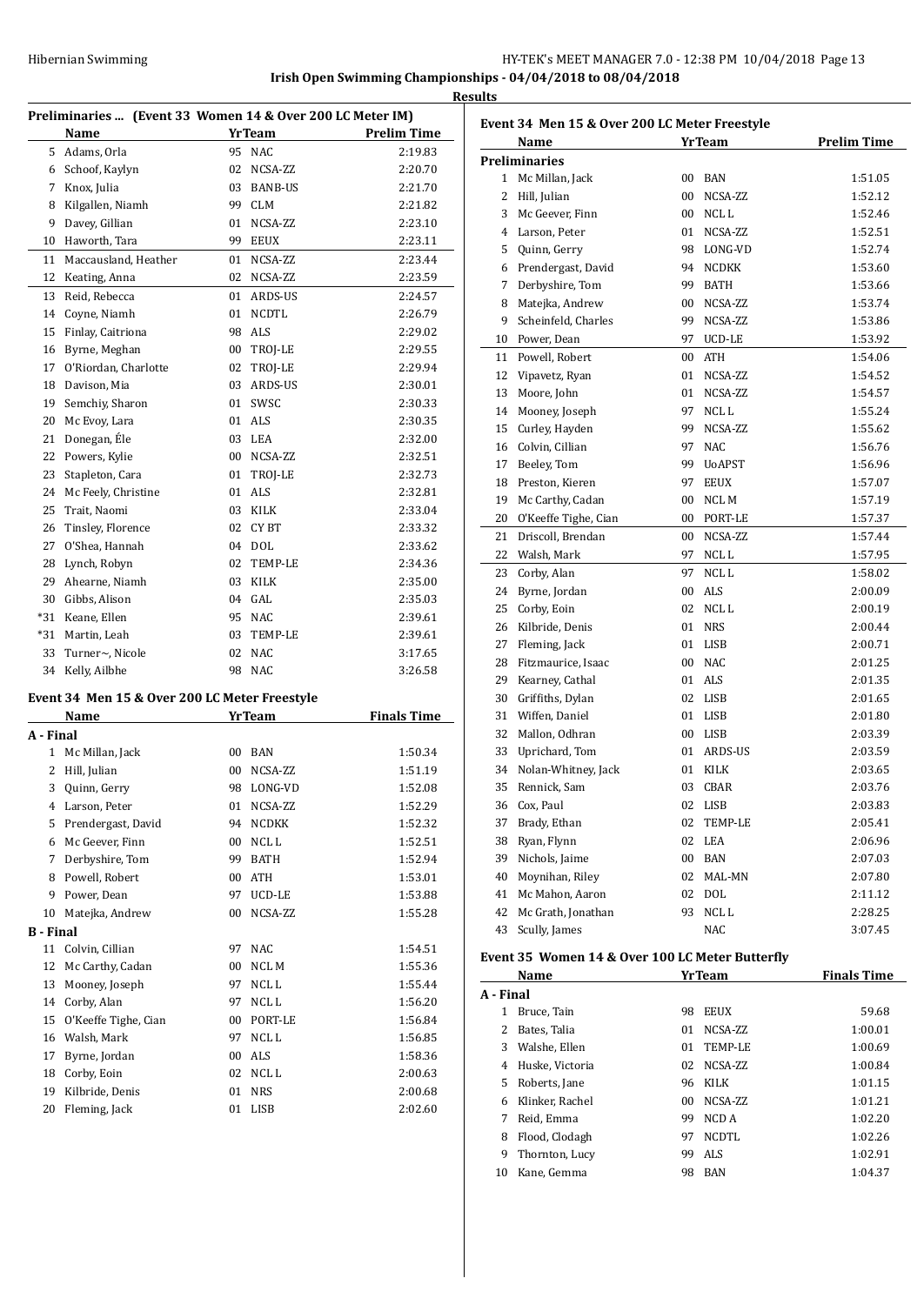# Hibernian Swimming **HY-TEK's MEET MANAGER 7.0 - 12:38 PM 10/04/2018** Page 14

**Irish Open Swimming Championships - 04/04/2018 to 08/04/2018**

|                | Name                  |                 | <b>YrTeam</b>  | <b>Prelim Time</b> |
|----------------|-----------------------|-----------------|----------------|--------------------|
|                | <b>Preliminaries</b>  |                 |                |                    |
| 1              | Bruce, Tain           | 98              | <b>EEUX</b>    | 59.82              |
| $\overline{c}$ | Bates, Talia          | 01              | NCSA-ZZ        | 1:00.38            |
| 3              | Huske, Victoria       | 02              | NCSA-ZZ        | 1:00.87            |
| $\overline{4}$ | Klinker. Rachel       | 00 <sup>1</sup> | NCSA-ZZ        | 1:01.02            |
| 5              | Cooper, Caroline      | 01              | NCSA-ZZ        | 1:01.03            |
| 6              | Harter, Abigail       | 02              | NCSA-ZZ        | 1:01.10            |
| 7              | Roberts, Jane         |                 | 96 KILK        | 1:01.64            |
| 8              | Walshe, Ellen         | 01              | TEMP-LE        | 1:01.91            |
| 9              | Regenauer, Christiana | 01              | NCSA-ZZ        | 1:02.04            |
| 10             | Reid, Emma            | 99              | NCD A          | 1:02.62            |
| 11             | Thornton, Lucy        | 99              | ALS            | 1:02.94            |
| 12             | Flood, Clodagh        | 97              | <b>NCDTL</b>   | 1:03.16            |
| 13             | Schoof, Kaylyn        | 02              | NCSA-ZZ        | 1:03.29            |
| 14             | Kane, Gemma           | 98              | <b>BAN</b>     | 1:04.48            |
| 15             | Haworth. Tara         | 99              | EEUX           | 1:05.16            |
| 16             | Barrett, Lily         | 97              | <b>ENS</b>     | 1:05.70            |
| 17             | Waldrep, Ellie        | 02              | NCSA-ZZ        | 1:05.89            |
| 18             | Wagner, Annika        | 02              | NCSA-ZZ        | 1:06.12            |
| 19             | Mc Kibbin, Ellie      | 04              | ARDS-US        | 1:06.19            |
| 20             | Kelly, Sarah          | 97              | GAL            | 1:06.52            |
| 21             | Williams, Ciara       | 04              | <b>NAC</b>     | 1:06.99            |
| 22             | Murray, Aoife         |                 | 04 GLN-ZZ      | 1:07.39            |
| 23             | Lynch, Robyn          | 02              | TEMP-LE        | 1:07.63            |
| 24             | Semchiy, Sharon       | 01              | SWSC           | 1:08.24            |
| 25             | Cox, Andrea           | 03              | LISB           | 1:08.47            |
| 26             | Donegan, Éle          | 03              | LEA            | 1:09.04            |
| 27             | Schorr, Kaitlyn       | 99.             | NCSA-ZZ        | 1:09.07            |
| 28             | Mulhall, Ailbhe       |                 | $03$ $GAI$     | 1:09.41            |
| 29             | Bates, Aoife          | 02              | <b>SHARK</b>   | 1:09.58            |
| 30             | Daly, Caoimhe         |                 | 03 KILK        | 1:10.16            |
| 31             | Walshe, Hannah        | 02              | TEMP-LE        | 1:10.18            |
| 32             | Harte, Lucy           | 03              | KILK           | 1:10.29            |
| 33             | Moore, Aoife          | 02              | <b>ECAV-US</b> | 1:10.82            |
| 34             | Galloway, Chloe       | 01              | <b>BAN</b>     | 1:11.49            |

#### **Event 36 Men 15 & Over 100 LC Meter Butterfly**

|           | Name                 | <b>YrTeam</b>      | <b>Finals Time</b> |
|-----------|----------------------|--------------------|--------------------|
| A - Final |                      |                    |                    |
| 1         | Hyland, Brendan      | NCDTL<br>94        | 52.62              |
| 2         | Davis. William Isaac | NCSA-ZZ<br>00      | 53.71              |
| 3         | Madej, David         | NCSA-ZZ<br>99      | 54.05              |
| 4         | Wooldridge, Dominic  | <b>EXTR</b><br>95  | 54.83              |
| 5         | Mc Cusker, Max       | <b>MLFLD</b><br>99 | 55.35              |
| 6         | O'Sullivan, Brian A  | 95 NAC             | 55.65              |
| 7         | Melly, Cillian       | NCL C<br>97        | 55.66              |
| 8         | Hewitt, Michael      | CY BT<br>00        | 56.02              |
| 9         | Moore, Andrew        | UCD-LE<br>98       | 56.10              |
| 10        | Mc Nicholl, Sean     | TEMP-LE<br>01      | 56.26              |
|           |                      |                    |                    |

#### **Event 36 Men 15 & Over 100 LC Meter Butterfly**

|      | EVEIL SO MEIL 15 & OVEL TOO LC MELEL BULLELIJV |                    |              |       |  |  |  |  |
|------|------------------------------------------------|--------------------|--------------|-------|--|--|--|--|
|      | <b>Name</b>                                    | <b>Prelim Time</b> |              |       |  |  |  |  |
|      | <b>Preliminaries</b>                           |                    |              |       |  |  |  |  |
|      | 1 Hyland, Brendan                              | 94                 | NCDTL        | 53.74 |  |  |  |  |
|      | 2 Madej, David                                 | 99                 | NCSA-ZZ      | 54.86 |  |  |  |  |
|      | 3 Davis, William Isaac                         | 00                 | NCSA-ZZ      | 54.98 |  |  |  |  |
| $*4$ | Wooldridge, Dominic                            | 95.                | <b>EXTR</b>  | 55.09 |  |  |  |  |
|      | *4 Mc Cusker, Max                              | 99                 | <b>MLFLD</b> | 55.09 |  |  |  |  |
|      |                                                |                    |              |       |  |  |  |  |

| <b>Results</b> |                           |        |               |         |
|----------------|---------------------------|--------|---------------|---------|
|                | 6 Davis, Willie           |        | 00 NCSA-ZZ    | 55.84   |
| 7              | Vipavetz, Ryan            | 01     | NCSA-ZZ       | 55.88   |
| 8              | O'Sullivan, Brian A       |        | 95 NAC        | 55.91   |
|                | 9 Hamblin, Brandon        | 99     | NCSA-ZZ       | 56.00   |
|                | 10 Moore, Andrew          | 98     | UCD-LE        | 56.15   |
| 11             | Melly, Cillian            | 97     | NCL C         | 56.43   |
| 12             | Hewitt, Michael           | $00\,$ | CY BT         | 56.48   |
|                | 13 Fouts, Eli             | $00\,$ | NCSA-ZZ       | 56.54   |
| 14             | Thalblum, Steven          |        | 00 NCSA-ZZ    | 56.80   |
|                | 15 Durocher, Darren       |        | 00 NCSA-ZZ    | 56.86   |
|                | 16 Beeley, Tom            | 99     | <b>UoAPST</b> | 56.90   |
| 17             | Ormonde-Cunningham, Reiss |        | 98 LBORO      | 57.42   |
| 18             | Tsiopanis, Thomas         |        | 93 EEUX       | 57.43   |
|                | 19 Louser, Jason          | 01     | NCSA-ZZ       | 57.44   |
| 20             | Reid, Calum               |        | 95 EEUX       | 57.64   |
|                | 21 Eichberg, Dylan        |        | 00 NCSA-ZZ    | 57.66   |
|                | 22 Christianson, Bernhard |        | 01 NCSA-ZZ    | 58.31   |
| 23             | Mc Nicholl, Sean          |        | 01 TEMP-LE    | 58.39   |
| 24             | Mc Carthy, Cadan          |        | 00 NCLM       | 58.51   |
| 25             | Murtagh, Ethan            |        | 02 NCD T      | 58.54   |
|                | 26 Mc Menamin, Fionnan    |        | 00 ALS        | 58.67   |
| 27             | Johnston, Paddy           |        | 01 ARDS-US    | 58.71   |
|                | 28 O'Connor, Jermey       |        | 02 NCLL       | 58.74   |
|                | 29 Mc Lelland-Maher, Alex |        | 02 KILK       | 59.34   |
|                | 30 Allison, James         |        | 01 LISB       | 59.48   |
| 31             | Turner, Nathan            |        | 99 ALS        | 59.72   |
| 32             | Matejka, Andrew           |        | 00 NCSA-ZZ    | 59.76   |
| 33             | Nolan-Whitney, Jack       |        | 01 KILK       | 1:00.10 |
| 34             | Gray, Sean                |        | 00 ARDS-US    | 1:00.14 |
| 35             | Duffy, Fionn              |        | 01 GAL        | 1:00.42 |
| 36             | Juskus, Kasparas          |        | 00 ALS        | 1:00.60 |
| 37             | Higgins, Paul             |        | 03 SWSC       | 1:00.62 |
| 38             | Thornton, Samuel          |        | 01 ALS        | 1:00.71 |
| 39             | Rafferty, Shea            |        | 01 NY&MN      | 1:01.16 |
|                | 40 Stafford, Finlay       |        | 02 ARDS-US    | 1:01.17 |
|                | 41 Rennick, Sam           |        | 03 CBAR       | 1:01.18 |
| 42             | Mallon, Odhran            |        | 00 LISB       | 1:02.15 |
| 43             | Hewitt. Adam              |        | 01 BAN        | 1:02.54 |
| 44             | O'Riordan, Sean           |        | 99 SWSC       | 1:14.49 |

#### **Event 37 Women 14 & Over 200 LC Meter Backstroke**

|    | Name                                             |                 | <b>YrTeam</b>  | <b>Finals Time</b> |  |  |  |
|----|--------------------------------------------------|-----------------|----------------|--------------------|--|--|--|
|    | A - Final                                        |                 |                |                    |  |  |  |
|    | Stadden, Isabelle                                | 02              | NCSA-ZZ        | 2:12.01            |  |  |  |
| 2  | Bacon, Phoebe                                    | 02              | NCSA-ZZ        | 2:12.26            |  |  |  |
| 3  | Brooks, Caitlin                                  | 00              | NCSA-ZZ        | 2:13.67            |  |  |  |
| 4  | Godden, Maria                                    | 02              | <b>KILK</b>    | 2:16.33            |  |  |  |
|    | 5 Kolessar, Madison                              | 02              | NCSA-ZZ        | 2:19.14            |  |  |  |
| 6  | Cassidy, Ellen                                   | 01              | DOL.           | 2:20.40            |  |  |  |
| 7  | Kane, Amelia                                     | 03              | <b>ARDS-US</b> | 2:21.43            |  |  |  |
| 8  | Armstrong, Scarlett                              | 03              | ARDS-US        | 2:22.80            |  |  |  |
| 9  | Quinn, Caoimhe                                   | 02              | ALS.           | 2:24.16            |  |  |  |
| 10 | Williams, Sophie                                 | 00 <sup>1</sup> | <b>TMORE</b>   | 2:27.63            |  |  |  |
|    | Evant 27 Waman 14 & Over 200 LC Motor Rackstroke |                 |                |                    |  |  |  |

#### **Event 37 Women 14 & Over 200 LC Meter Backstroke**

|    | Name                | YrTeam     |         | <b>Prelim Time</b> |
|----|---------------------|------------|---------|--------------------|
|    | Preliminaries       |            |         |                    |
|    | 1 Stadden, Isabelle | 02 NCSA-ZZ |         | 2:12.44            |
|    | 2 Brooks, Caitlin   | 00.        | NCSA-ZZ | 2:13.63            |
| 3. | Godden, Maria       | 02 KILK    |         | 2:15.89            |
|    | Bacon, Phoebe       |            | NCSA-ZZ | 2:15.97            |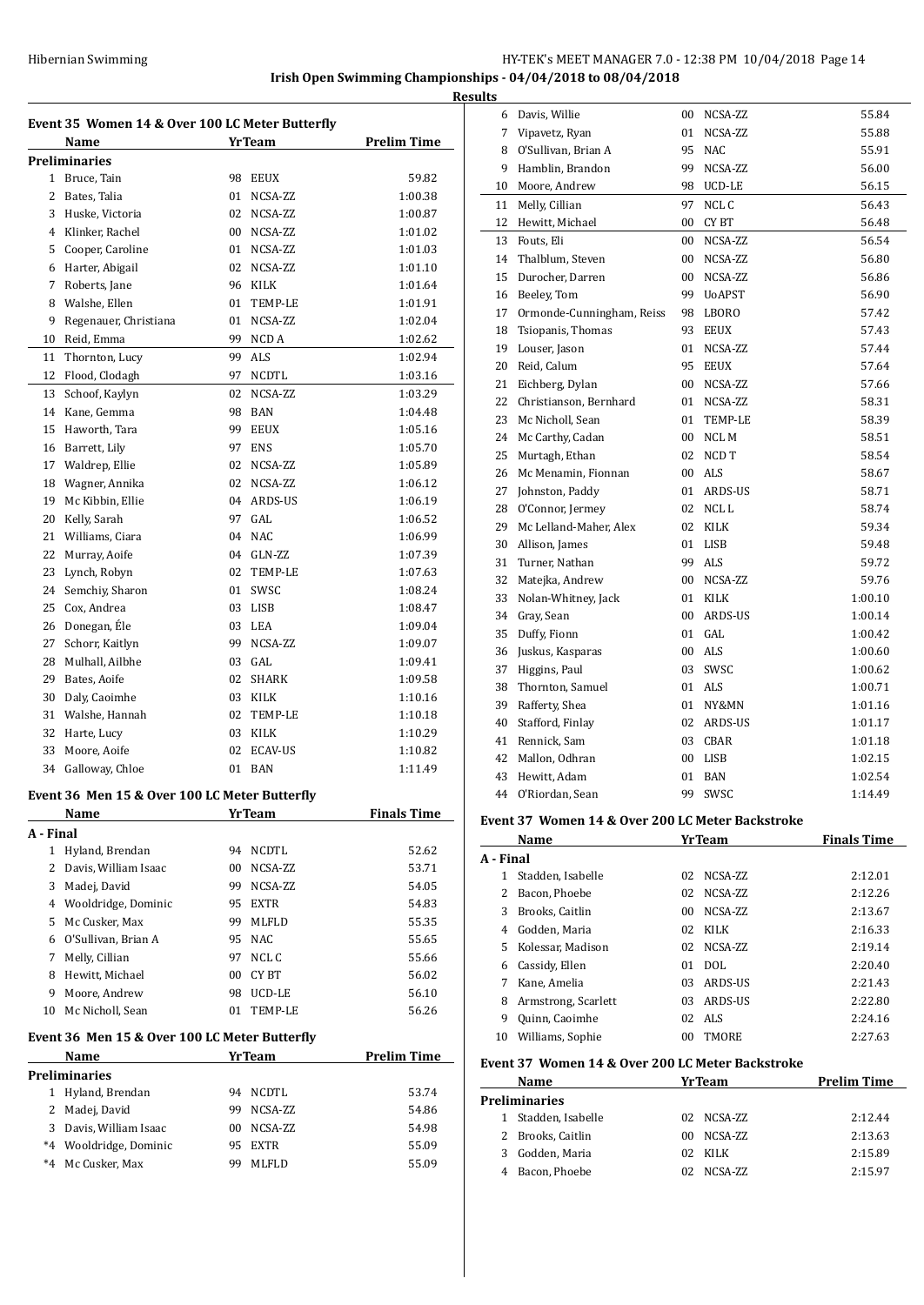### **Irish Open Swimming Championships - 04/04/2018 to 08/04/2018**

 $\overline{a}$ 

|           | Preliminaries  (Event 37 Women 14 & Over 200 LC Meter Backstroko |    |               |                    |  |  |
|-----------|------------------------------------------------------------------|----|---------------|--------------------|--|--|
|           | Name                                                             |    | <b>YrTeam</b> | <b>Prelim Time</b> |  |  |
| 5         | Cassidy, Ellen                                                   |    | 01 DOL        | 2:19.55            |  |  |
| 6         | Kane, Amelia                                                     | 03 | ARDS-US       | 2:20.22            |  |  |
| 7         | Kolessar, Madison                                                | 02 | NCSA-ZZ       | 2:20.57            |  |  |
| 8         | Miller, Ella                                                     | 01 | NCSA-ZZ       | 2:21.16            |  |  |
| 9         | Quinn, Caoimhe                                                   | 02 | <b>ALS</b>    | 2:23.50            |  |  |
| 10        | Armstrong, Scarlett                                              | 03 | ARDS-US       | 2:25.86            |  |  |
| 11        | Williams, Sophie                                                 | 00 | TMORE         | 2:25.91            |  |  |
| 12        | Gibbs, Isabelle                                                  | 02 | GAL           | 2:26.31            |  |  |
| 13        | Osing, Cara                                                      | 03 | TEMP-LE       | 2:26.68            |  |  |
| 14        | Lowe, Rebecca                                                    | 02 | <b>ATH</b>    | 2:26.75            |  |  |
| 15        | Kapeller, Abigail                                                | 03 | NCSA-ZZ       | 2:26.95            |  |  |
| 16        | Waldrep, Ellie                                                   | 02 | NCSA-ZZ       | 2:28.21            |  |  |
| 17        | Leahy, Aoife                                                     | 02 | GAL           | 2:28.71            |  |  |
| 18        | Malcolm, Ciara                                                   | 01 | NY&MN         | 2:29.41            |  |  |
| 19        | Trait, Naomi                                                     | 03 | <b>KILK</b>   | 2:30.13            |  |  |
| 20        | Ashton, Iona                                                     | 03 | <b>SHARK</b>  | 2:30.21            |  |  |
| 21        | Martin, Alie                                                     | 01 | TEMP-LE       | 2:30.36            |  |  |
| 22        | Kearney, Aoife                                                   | 04 | ALS           | 2:30.65            |  |  |
| 23        | Ahearne, Niamh                                                   | 03 | KILK          | 2:31.60            |  |  |
| 24        | Ryan, Christine                                                  | 02 | <b>NEN</b>    | 2:31.81            |  |  |
| 25        | Kelly, Aimee                                                     | 03 | <b>SHARK</b>  | 2:31.82            |  |  |
| 26        | Nolan, Beth                                                      | 02 | SWSC          | 2:32.15            |  |  |
| 27        | Hayman, Sophie                                                   | 03 | <b>ALS</b>    | 2:33.31            |  |  |
| 28        | Fagan, Emma                                                      | 03 | <b>ALS</b>    | 2:34.43            |  |  |
| 29        | Martin, Leah                                                     | 03 | TEMP-LE       | 2:41.59            |  |  |
|           | Event 38 Men 15 & Over 200 LC Meter Backstroke                   |    |               |                    |  |  |
|           | Name                                                             |    | <b>YrTeam</b> | <b>Finals Time</b> |  |  |
| A - Final |                                                                  |    |               |                    |  |  |
|           | 1 Williams, Brodie                                               | 99 | <b>MLFLD</b>  | 1:58.79            |  |  |
|           | 2 McCycy Domr                                                    |    | $00$ $NCDE$   | 2.01.01            |  |  |

|    | 2 Mc Evoy, Rory  | 98              | NCD E        | 2:01.01 |
|----|------------------|-----------------|--------------|---------|
| 3  | Larson, Peter    | 01              | NCSA-ZZ      | 2:01.57 |
|    | 4 Conway, Sean   | 00              | NCSA-ZZ      | 2:04.13 |
|    | 5 Scannell, Sean | 02              | <b>NCDKK</b> | 2:05.08 |
| 6  | Dahlgren, Jack   | 00 <sup>1</sup> | NCSA-ZZ      | 2:05.64 |
| 7  | Byrne, Stephen   | 99              | TALL         | 2:10.85 |
| 8  | Kelly, Alfie     | 01              | DOL          | 2:11.78 |
| 9  | Burke, Ciaran    | 00 <sup>1</sup> | GAL.         | 2:12.72 |
| 10 | Symons, James    | 97              | GAL.         | 2:15.81 |

#### **Event 38 Men 15 & Over 200 LC Meter Backstroke**

|    | Name                 |    | <b>YrTeam</b> | <b>Prelim Time</b> |
|----|----------------------|----|---------------|--------------------|
|    | <b>Preliminaries</b> |    |               |                    |
| 1  | Larson, Peter        | 01 | NCSA-ZZ       | 2:00.80            |
| 2  | Williams, Brodie     | 99 | <b>MLFLD</b>  | 2:02.69            |
| 3  | Mc Evoy, Rory        | 98 | NCD E         | 2:03.71            |
| 4  | Dahlgren, Jack       | 00 | NCSA-ZZ       | 2:04.72            |
| 5  | Conway, Sean         | 00 | NCSA-ZZ       | 2:05.47            |
| 6  | Kondalski, Robert    | 00 | NCSA-ZZ       | 2:07.04            |
| 7  | Scannell, Sean       | 02 | <b>NCDKK</b>  | 2:07.67            |
| 8  | Harlan, Josh         | 00 | NCSA-ZZ       | 2:09.28            |
| 9  | Kelly, Alfie         | 01 | <b>DOL</b>    | 2:10.35            |
| 10 | Storch, Casey        | 99 | NCSA-ZZ       | 2:10.53            |
| 11 | Simmons, Peter       | 99 | NCSA-ZZ       | 2:12.17            |
| 12 | Byrne, Stephen       | 99 | TALL          | 2:12.60            |
| 13 | Burke, Ciaran        | 00 | GAL           | 2:13.92            |
| 14 | Symons, James        | 97 | GAL           | 2:14.25            |
| 15 | Mc Menamin, Conor    | 95 | <b>ALS</b>    | 2:15.04            |
| 16 | Wiffen, Nathan       | 01 | <b>LISB</b>   | 2:15.59            |
|    |                      |    |               |                    |

|    | <b>Results</b> |                 |        |                 |         |
|----|----------------|-----------------|--------|-----------------|---------|
| K٢ | 17             | Galland, Luc    | $00\,$ | SWSC            | 2:15.98 |
| -  | 18             | Irwin, Neddie   | 03     | SWSC            | 2:16.24 |
|    | 19             | Lonergan, Luke  | 01     | <b>WAT-7.7.</b> | 2:16.84 |
|    | 20             | Winston, Sam    | 02     | ALS             | 2:17.83 |
|    | 21             | Anderson, Ronan | 97     | NCL S           | 2:18.43 |
|    | 22             | Carroll, Aaron  | 02     | NCL L           | 2:19.62 |
|    | 23             | Nichols, Jaime  | 00     | <b>BAN</b>      | 2:20.00 |
|    | 24             | Harris, Jake    | 03     | <b>KILK</b>     | 2:20.44 |
|    | 25             | Keating, Aran   | 02     | PORT-LE         | 2:20.60 |
|    | 26             | Brady, Ethan    | 02     | <b>TEMP-LE</b>  | 2:21.03 |
|    | 27             | Lee, Rory       | 01     | SWSC            | 2:21.55 |
|    | 28             | O'Gara, Hugh    | $00\,$ | ALS             | 2:21.75 |
|    | 29             | Shiels, Evan    | 02     | <b>SPL</b>      | 2:22.04 |
|    | 30             | Kelly, Niall    | 01     | <b>CLM</b>      | 2:22.60 |
|    | 31             | Geddis, Adam    | 03     | <b>CKSTN</b>    | 2:26.85 |
|    | 32             | Bentley, Keith  | 00     | ASG             | 2:27.15 |
|    | 33             | Mc Mahon, Aaron | 02     | <b>DOL</b>      | 2:27.22 |
|    |                | Walker, Spencer | 99     | NCSA-ZZ         | DQ      |

#### **Event 39 Women 14 & Over 1500 LC Meter Freestyle**

|    | Name              |                 | <b>YrTeam</b> | <b>Finals Time</b> |
|----|-------------------|-----------------|---------------|--------------------|
| 1  | Strouse, Ashley   | 02              | NCSA-ZZ       | 16:56.82           |
|    | Klinker, Rachel   | 00 <sup>1</sup> | NCSA-ZZ       | 17:20.15           |
| 3  | Hamilton, Rebekah | 03              | NCSA-ZZ       | 17:27.81           |
| 4  | Kane, Amelia      | 03              | ARDS-US       | 17:48.03           |
| 5. | Daly, Edel        | 03              | NCL L         | 18:02.39           |
| 6  | Mc Evoy, Lara     | 01              | ALS           | 18:11.97           |
|    | Mc Connell, Erin  | 00 <sup>1</sup> | <b>BAN</b>    | 18:38.55           |
| 8  | Cunningham, Karla | 03              | MULL          | 19:10.87           |
| 9  | Taylor, Laura     | 00              | $GLN-ZZ$      | 19:28.07           |

#### **Event 40 Men 400 LC Meter Medley Relay**

| <b>Team</b>      | Relay | <b>Finals Time</b> |
|------------------|-------|--------------------|
| NCSA-ZZ<br>1     | A     | 3:44.66            |
| 2 NCSA-ZZ        | B     | 3:46.55            |
| NCSA-ZZ<br>3.    | C     | 3:51.52            |
| 4 ALS            | А     | 3:52.21            |
| <b>NAC</b><br>5. | A     | 3:59.77            |
| <b>LISB</b><br>6 | А     | 4:05.24            |
| <b>BAN</b>       | А     | 4:08.63            |

#### **Event 41 Women 400 LC Meter Medley Relay**

|   | <b>Team</b> | Relay | <b>Finals Time</b> |
|---|-------------|-------|--------------------|
| 1 | NCSA-ZZ     | A     | 4:06.94            |
| 2 | NCSA-ZZ     | B     | 4:10.39            |
| 3 | NCSA-ZZ     | C     | 4:15.99            |
|   | 4 ALS       | A     | 4:20.51            |
|   | 5 KILK      | A     | 4:27.21            |
|   | 6 GAL       | A     | 4:32.56            |
| 7 | <b>NAC</b>  | A     | 4:37.10            |
|   | --- TEMP-LE | А     | D <sub>0</sub>     |

## **Event 101 Boys 18 & Under 400 LC Meter Freestyle**

|    | Name                     | <b>YrTeam</b>    | <b>Finals Time</b> |
|----|--------------------------|------------------|--------------------|
| 1  | Murtagh, Ethan           | NCD T<br>02      | 4:12.73            |
|    | 2 Kearney, Cathal        | 01 ALS           | 4:12.90            |
| 3  | Byrne, Jordan            | ALS<br>00        | 4:13.40            |
|    | 4 Kilbride, Denis        | <b>NRS</b><br>01 | 4:13.71            |
| 5. | Griffiths, Dylan         | LISB<br>02       | 4:14.02            |
|    | 6 Camacho Lenihan, Fionn | NAC.<br>02.      | 4:26.59            |
|    | Moynihan, Riley          | MAL-MN           | 4:32.42            |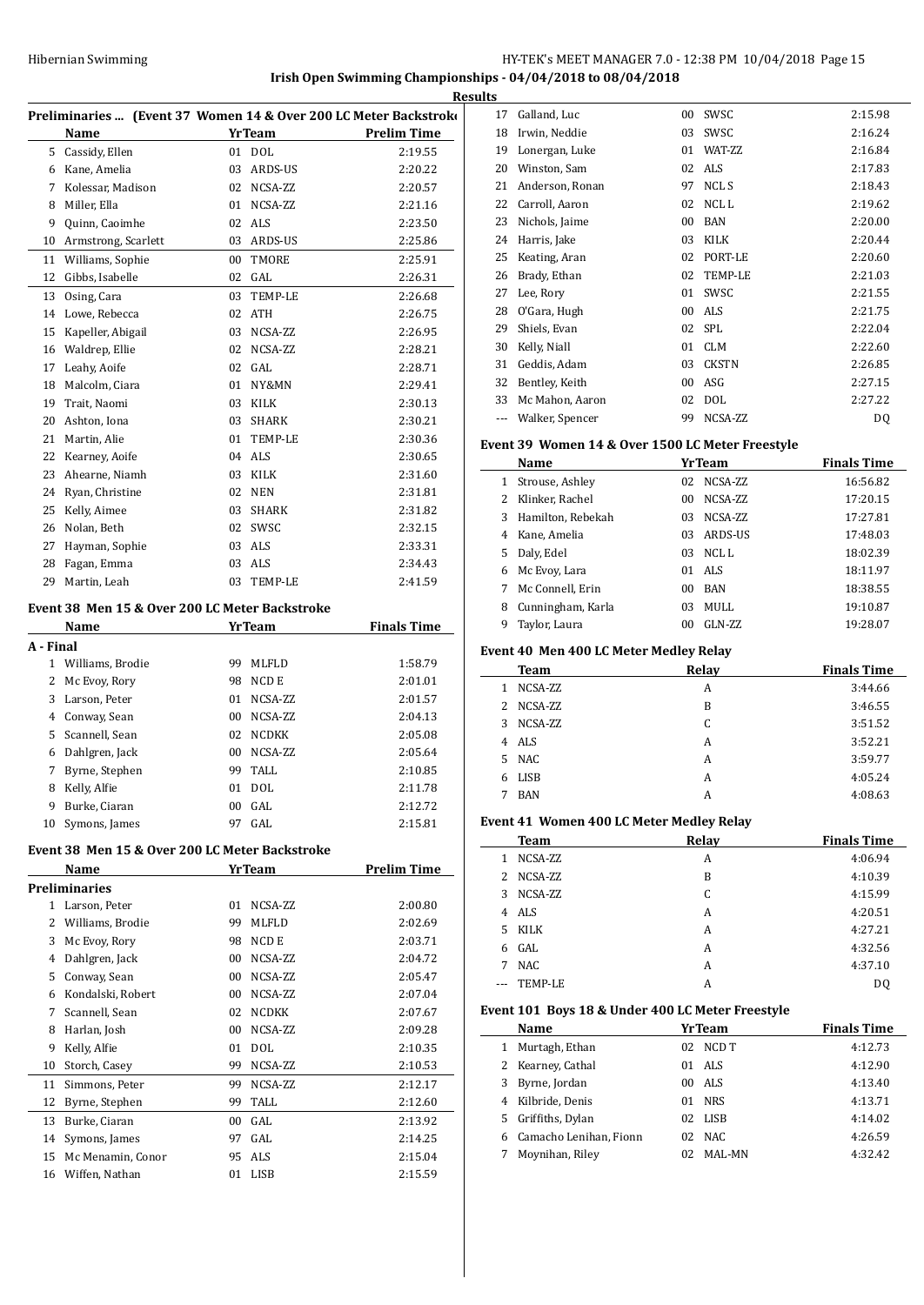## HY-TEK's MEET MANAGER 7.0 - 12:38 PM 10/04/2018 Page 16 **Irish Open Swimming Championships - 04/04/2018 to 08/04/2018**

**Results**

 $\overline{a}$ 

| Event 102 Girls 17 & Under 400 LC Meter Freestyle |  |  |  |  |  |
|---------------------------------------------------|--|--|--|--|--|
|---------------------------------------------------|--|--|--|--|--|

|    | Name              |    | YrTeam       | <b>Finals Time</b> |
|----|-------------------|----|--------------|--------------------|
|    | 1 O'Shea, Hannah  |    | $04$ DOL     | 4:38.34            |
| 2  | Donegan, Éle      |    | 03 LEA       | 4:38.93            |
| 3  | Leahy, Aoife      |    | $02$ GAL     | 4:41.23            |
| 4  | Hayman, Sophie    |    | 03 ALS       | 4:41.40            |
| 5  | Bailey, Sadhbh    |    | 04 NRS       | 4:42.08            |
| 6  | Gardiner. Beth    |    | $03$ NAC     | 4:43.24            |
| 7  | Farrell, Danielle | 03 | <b>SLIGO</b> | 4:46.68            |
| 8  | Williams, Ciara   |    | $04$ NAC     | 4:46.97            |
| 9  | Dawson, Ailbhe    | 03 | NAC.         | 4:48.54            |
| 10 | Cox, Andrea       | 03 | LISB         | 4:49.08            |

#### **Event 103 Boys 18 & Under 100 LC Meter Breaststroke**

|    | Name                |     | YrTeam       | <b>Finals Time</b> |
|----|---------------------|-----|--------------|--------------------|
| 1  | Allison, James      | 01  | LISB         | 1:07.28            |
| 2  | Angus, Jack         | 01  | ARDS-US      | 1:07.95            |
| 3  | Stoops, Mark        | 00  | <b>BAN</b>   | 1:08.00            |
| 4  | Woodside, Ben       | 03  | <b>LARNE</b> | 1:08.35            |
| 5. | Cox, Paul           |     | 02 LISB      | 1:08.56            |
| 6  | Donnelly, John      | 01  | <b>SLBGH</b> | 1:09.29            |
| 7  | Mc Sharry, Mouric   | 02. | MARI.        | 1:09.92            |
| 8  | Vedernikovs, Nikita | 00  | NAC.         | 1:10.25            |
| 9  | Sutton, Diarmuid    | 02  | NCL L        | 1:10.96            |

### **Event 104 Girls 17 & Under 100 LC Meter Breaststroke**

|    | Name                   |    | <b>YrTeam</b>   | <b>Finals Time</b> |
|----|------------------------|----|-----------------|--------------------|
| 1  | Curry, Molly           |    | 02 CASC         | 1:14.19            |
| 2  | Doyle, Eimear          | 01 | <b>WAT-7.7.</b> | 1:15.78            |
| 3  | Davison, Mia           | 03 | ARDS-US         | 1:15.79            |
| 4  | Thompson, Zoe          | 01 | ARDS-US         | 1:15.89            |
| 5. | Macdougald, Jena       | 02 | <b>OTTER</b>    | 1:16.92            |
| 6  | Gardiner, Beth         | 03 | NAC             | 1:17.37            |
| 7  | Stapleton, Cara        |    | 01 TROJ-LE      | 1:17.69            |
| 8  | Mc Loughlin, Stephanie | 01 | GAL             | 1:18.64            |
| 9  | Kane, Amelia           | 03 | ARDS-US         | 1:18.81            |
| 10 | Tinsley, Florence      | 02 | CY BT           | 1:18.86            |

#### **Event 209 Girls 17 & Under 400 LC Meter IM**

|    | Name                |    | YrTeam     | <b>Finals Time</b> |
|----|---------------------|----|------------|--------------------|
| 1  | Semchiy, Sharon     | 01 | SWSC       | 5:15.17            |
| 2  | Mc Feely, Christine | 01 | ALS.       | 5:15.60            |
| 3  | O'Shea, Hannah      | 04 | DOL.       | 5:19.06            |
| 4  | Lynch, Robyn        |    | 02 TEMP-LE | 5:22.19            |
| 5  | Cox, Andrea         | 03 | LISB       | 5:22.50            |
| 6  | Gibbs, Alison       |    | $04$ GAL   | 5:25.18            |
| 7  | Bates, Aoife        |    | 02 SHARK   | 5:25.22            |
| 8  | Tuinstra, Dara      | 03 | ASG        | 5:29.51            |
| 9  | Dawson, Ailbhe      | 03 | NAC.       | 5:35.09            |
| 10 | Daly, Caoimhe       | 03 | KILK       | 5:42.18            |

#### **Event 210 Boys 18 & Under 100 LC Meter Freestyle**

|   | Name               |     | <b>YrTeam</b>   | <b>Finals Time</b> |
|---|--------------------|-----|-----------------|--------------------|
| 1 | Uprichard, Tom     | 01  | ARDS-US         | 54.70              |
| 2 | Byrne, Jordan      | 00  | ALS             | 54.92              |
| 3 | Lonergan, Luke     | 01  | <b>WAT-7.7.</b> | 55.02              |
| 4 | Fitzmaurice, Isaac | 00  | NAC.            | 55.03              |
| 5 | Stafford, Finlay   | 02  | ARDS-US         | 55.58              |
| 6 | Wiffen, Daniel     | 01  | LISB            | 55.64              |
| 7 | O'Connor, Jermey   |     | $02$ NCLL       | 55.72              |
| 8 | Griffiths, Dylan   | 02  | LISB            | 55.81              |
| 9 | Winston, Sam       | 02. | - ALS           | 56.40              |

|              | Event 211 Girls 17 & Under 200 LC Meter Breaststroke |               |                 |                    |  |
|--------------|------------------------------------------------------|---------------|-----------------|--------------------|--|
|              | Name                                                 | <b>YrTeam</b> |                 | <b>Finals Time</b> |  |
| 1.           | Gardiner, Beth                                       | 03            | NAC.            | 2:42.12            |  |
| $\mathbf{Z}$ | Curry, Molly                                         | 02            | CASC.           | 2:44.97            |  |
| 3            | Thompson, Zoe                                        | 01            | ARDS-US         | 2:45.50            |  |
| 4            | Davison, Mia                                         | 03            | ARDS-US         | 2:48.30            |  |
| 5.           | Doyle, Eimear                                        | 01            | <b>WAT-7.7.</b> | 2:48.39            |  |
| 6            | Tinsley, Florence                                    | 02            | CY BT           | 2:51.29            |  |
| 7            | Cox, Andrea                                          | 03            | LISB            | 2:54.08            |  |
| 8            | Weinert, Wiktoria                                    | 03            | <b>SLIGO</b>    | 2:55.52            |  |
| 9            | Nolan, Beth                                          | 02            | SWSC            | 2:57.32            |  |
| 10           | Vaughan, Rachel                                      | 02            | KILK            | 3:00.69            |  |

#### **Event 212 Boys 18 & Under 200 LC Meter Breaststroke**

|    | Name                  | <b>YrTeam</b>           | <b>Finals Time</b> |
|----|-----------------------|-------------------------|--------------------|
| 1  | Stoops, Mark          | <b>BAN</b><br>00        | 2:29.80            |
|    | 2 Cox, Paul           | LISB<br>02              | 2:30.86            |
| 3. | Angus, Jack           | ARDS-US<br>01.          | 2:31.12            |
|    | 4 Mc Sharry, Mouric   | MARL<br>02              | 2:32.46            |
|    | 5 Kenny, Joe          | TEMP-LE<br>01           | 2:32.80            |
|    | 6 Vedernikovs, Nikita | NAC.<br>00 <sup>1</sup> | 2:34.28            |
|    | Kenny, Sean           | TEMP-LE<br>03           | 2:35.25            |
| 8  | Duffy, Fionn          | GAL.<br>01              | 2:35.91            |

#### **Event 317 Boys 18 & Under 400 LC Meter IM**

|   | Name                | YrTeam        | <b>Finals Time</b> |
|---|---------------------|---------------|--------------------|
| 1 | Mallon, Odhran      | 00 LISB       | 4:54.36            |
|   | 2 Cox, Paul         | 02 LISB       | 4:54.71            |
|   | 3 Gardiner, Matthew | 01 NAC        | 4:56.02            |
|   | 4 Wiffen, Nathan    | 01 LISB       | 4:59.67            |
|   | 5 Kenny, Joe        | TEMP-LE<br>01 | 5:00.07            |

#### **Event 318 Girls 17 & Under 100 LC Meter Freestyle**

|    | Name            |    | YrTeam      | <b>Finals Time</b> |
|----|-----------------|----|-------------|--------------------|
| 1  | Semchiy, Sharon | 01 | <b>SWSC</b> | 58.95              |
| 2  | Leahy, Aoife    |    | $02$ GAL    | 1:00.10            |
| 3  | Lowe, Rebecca   |    | 02 ATH      | 1:00.26            |
| 4  | Gillic, Trudie  | 02 | NCD K       | 1:00.39            |
| 5. | Donegan, Éle    | 03 | LEA         | 1:00.47            |
| 6  | Nolan, Aisling  | 01 | NAC.        | 1:00.67            |
| 7  | Flaherty, Ellen |    | 02 ATH      | 1:00.97            |
| 8  | Mc Crea, Alex   | 01 | CY BT       | 1:01.07            |
| 9  | Dawson, Ailbhe  | 03 | NAC.        | 1:01.10            |
| 10 | Bailey, Sadhbh  | 04 | <b>NRS</b>  | 1:02.11            |

## **Event 319 Boys 18 & Under 200 LC Meter Butterfly**

|    | Name                   |    | YrTeam      | <b>Finals Time</b> |
|----|------------------------|----|-------------|--------------------|
| 1  | Johnston, Paddy        | 01 | ARDS-US     | 2:06.49            |
| 2  | O'Connor, Jermey       | 02 | NCL L       | 2:09.81            |
| 3  | Mc Lelland-Maher, Alex | 02 | KILK        | 2:11.48            |
| 4  | Gray, Sean             | 00 | ARDS-US     | 2:11.89            |
| 5. | Duffy, Fionn           | 01 | GAL.        | 2:12.10            |
| 6  | Allison, James         | 01 | <b>LISB</b> | 2:13.03            |
|    | Mallon, Odhran         | 00 | LISB        | 2:14.02            |
| 8  | Thornton, Samuel       | 01 | ALS.        | 2:15.63            |
| 9  | Stafford, Finlay       | 02 | ARDS-US     | 2:19.30            |
| 10 | Nolan-Whitney, Jack    | 01 | KILK        | 2:20.53            |

#### **Event 320 Girls 17 & Under 200 LC Meter Butterfly**

| Name             | <b>YrTeam</b> | <b>Finals Time</b> |
|------------------|---------------|--------------------|
| 1 Bates, Aoife   | 02 SHARK      | 2:27.28            |
| 2 O'Shea, Hannah | $04$ DOL      | 2:29.36            |
| 3 Cox, Andrea    | 03 LISB       | 2:30.73            |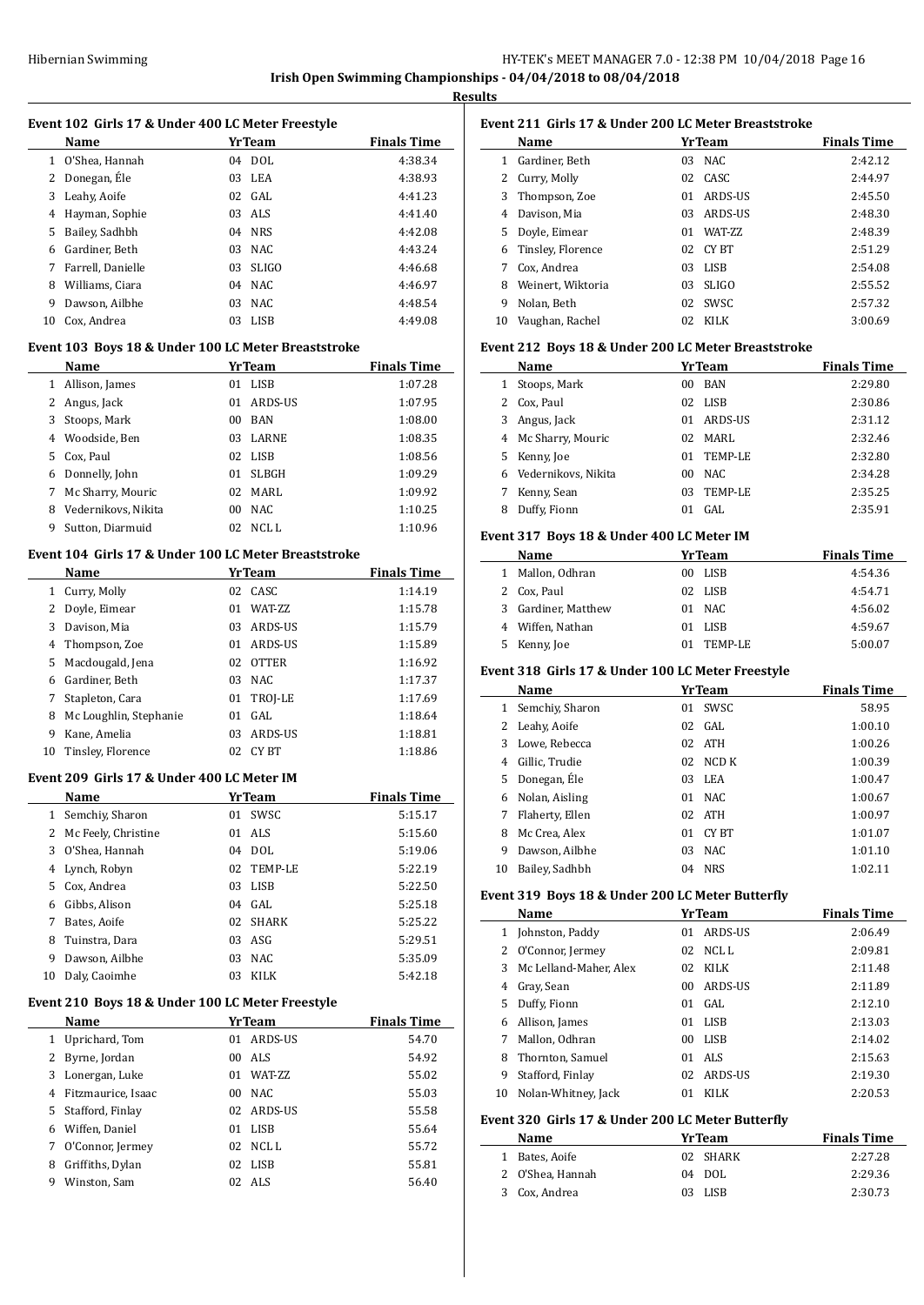## Hibernian Swimming **HY-TEK's MEET MANAGER 7.0 - 12:38 PM 10/04/2018** Page 17

#### **Irish Open Swimming Championships - 04/04/2018 to 08/04/2018**

|    | (Event 320 Girls 17 & Under 200 LC Meter Butterfly)        |               |                           |                    |
|----|------------------------------------------------------------|---------------|---------------------------|--------------------|
|    | Name                                                       |               | YrTeam                    | <b>Finals Time</b> |
|    | 4 Murray, Aoife                                            |               | 04 GLN-ZZ                 | 2:33.14            |
|    | 5 Donegan, Éle                                             | 03 LEA        |                           | 2:33.77            |
|    | 6 Walshe, Hannah                                           |               | 02 TEMP-LE                | 2:33.95            |
|    | 7 Lynch, Robyn                                             |               | 02 TEMP-LE                | 2:34.26            |
|    | 8 Mc Feely, Christine                                      | 01 ALS        |                           | 2:36.99            |
|    | 9 Campbell, Lizzie                                         | 02 LEA        |                           | 2:39.12            |
|    | 10 Wolseley, Rachel                                        |               | 03 TMORE                  | 2:42.74            |
|    | Event 425 Boys 18 & Under 200 LC Meter IM                  |               |                           |                    |
|    | Name                                                       |               | <b>YrTeam</b> Finals Time |                    |
|    | 1 Corby, Eoin                                              |               | 02 NCLL                   | 2:10.71            |
|    | 2 Allison, James                                           | 01 LISB       |                           | 2:12.01            |
|    | 3 Angus, Jack                                              |               | 01 ARDS-US                | 2:13.62            |
|    | 4 O'Keeffe Tighe, Cian                                     |               | 00 PORT-LE                | 2:14.22            |
|    | 5 Gardiner, Matthew                                        | 01 NAC        |                           | 2:15.47            |
|    | 6 Stoops, Mark                                             | $00$ BAN      |                           | 2:16.40            |
|    | 7 Cox, Paul                                                | 02 LISB       |                           | 2:16.97            |
|    | 8 Kearney, Cathal                                          | 01 ALS        |                           | 2:18.59            |
|    | 9 Uprichard, Tom                                           |               | 01 ARDS-US                | 2:21.80            |
|    | 10 Mallon. Odhran                                          | 00 LISB       |                           | 2:26.08            |
|    | Event 426 Girls 17 & Under 200 LC Meter Freestyle          |               |                           |                    |
|    | Name                                                       |               | YrTeam                    | <b>Finals Time</b> |
|    | 1 Donegan, Éle                                             | 03 LEA        |                           | 2:12.21            |
|    | 2 Dawson, Ailbhe                                           | 03 NAC        |                           | 2:12.48            |
|    | 3 Bailey, Sadhbh                                           | 04 NRS        |                           | 2:13.19            |
|    | 4 O'Shea, Hannah                                           | 04 DOL        |                           | 2:13.72            |
|    | 5 Feenan, Anna                                             |               | 03 SWSC                   | 2:15.35            |
|    | Event 427 Boys 18 & Under 100 LC Meter Backstroke          |               |                           |                    |
|    | Name                                                       | <b>YrTeam</b> |                           | <b>Finals Time</b> |
|    | 1 Johnston, Paddy                                          |               | 01 ARDS-US                | 57.61              |
|    | 2 Byrne, Jordan                                            | 00 ALS        |                           | 1:00.61            |
|    | 3 Mc Menamin, Fionnan                                      | 00 ALS        |                           | 1:00.69            |
|    | 4 Burke, Ciaran                                            | 00 GAL        |                           | 1:01.69            |
|    | 5 Winston, Sam                                             | 02 ALS        |                           | 1:01.77            |
|    | 6 Lonergan, Luke                                           |               | 01 WAT-ZZ                 | 1:01.85            |
| 7  | Harris, Jake                                               | 03 KILK       |                           | 1:02.64            |
| 8  | Carroll, Aaron                                             | 02            | NCL L                     | 1:02.75            |
| 9  | Nichols, Jaime                                             | 00<br>01 NAC  | <b>BAN</b>                | 1:03.05            |
| 10 | Gardiner, Matthew                                          |               |                           | 1:03.89            |
|    | Event 428 Girls 17 & Under 100 LC Meter Backstroke<br>Name | <b>YrTeam</b> |                           | <b>Finals Time</b> |
|    | 1 Walshe, Ellen                                            | 01            | TEMP-LE                   | 1:04.86            |
|    | 2 Lowe, Rebecca                                            | 02 ATH        |                           | 1:06.02            |
|    | 3 Kane, Amelia                                             |               | 03 ARDS-US                | 1:06.59            |
|    | 4 Tinsley, Florence                                        |               | 02 CYBT                   | 1:07.27            |
| 5  | Martin, Alie                                               | 01            | TEMP-LE                   | 1:07.50            |
|    | 6 Killen, Laura                                            | 03            | CLNM                      | 1:08.31            |
| *7 | Ahearne, Niamh                                             | 03            | KILK                      | 1:08.40            |
| *7 | Macdougald, Jena                                           | 02            | OTTER                     | 1:08.40            |
| 9  | Ashton, Iona                                               | 03            | SHARK                     | 1:09.33            |
| 10 | Hayman, Sophie                                             | 03 ALS        |                           | 1:10.40            |
|    | Event 429 Boys 18 & Under 50 LC Meter Freestyle            |               |                           |                    |
|    | Name                                                       | <b>YrTeam</b> |                           | <b>Finals Time</b> |
| 1  | Hewitt, Michael                                            |               | 00 CYBT                   | 23.66              |
|    | 2 Johnston, Paddy                                          |               | 01 ARDS-US                | 24.55              |
| 3  | O'Keeffe Tighe, Cian                                       |               | 00 PORT-LE                | 24.71              |
|    | 4 Fitzmaurice, Isaac                                       | 00 NAC        |                           | 24.97              |

Kearney, Cathal 01 ALS 25.04

| .s |                     |    |           |       |
|----|---------------------|----|-----------|-------|
|    | 6 Scully, Bryan     |    | 00 ATH    | 25.13 |
| 7  | Byrne, Jordan       |    | 00 ALS    | 25.41 |
| 8  | Lonergan, Luke      |    | 01 WAT-ZZ | 25.48 |
|    | 9 Mc Sharry, Mouric |    | 02 MARL   | 25.74 |
|    | --- Uprichard, Tom  | 01 | ARDS-US   | DO    |

## **Event 430 Girls 17 & Under 50 LC Meter Freestyle**

|    | Name                     |    | <b>YrTeam</b> | <b>Finals Time</b> |
|----|--------------------------|----|---------------|--------------------|
| 1  | Cassidy, Ellen           | 01 | DOL.          | 27.50              |
|    | Godden. Maria            | 02 | <b>KILK</b>   | 27.83              |
| 3  | Trait, Naomi             | 03 | KILK          | 27.89              |
|    | 4 Mc Loughlin, Stephanie | 01 | GAL.          | 27.98              |
| 5  | Montgomery, Emma         | 02 | CY BT         | 28.00              |
| 6  | Williams. Ciara          | 04 | NAC.          | 28.01              |
|    | Dawson, Ailbhe           | 03 | NAC.          | 28.12              |
| 8  | Leahy, Aoife             |    | $02$ GAL      | 28.14              |
| 9  | Gillic, Trudie           | 02 | NCD K         | 28.33              |
| 10 | Flaherty, Ellen          | 02 | <b>ATH</b>    | 28.56              |

## **Event 533 Girls 17 & Under 200 LC Meter IM**

|    | Name                   |    | <b>YrTeam</b> | <b>Finals Time</b> |  |  |
|----|------------------------|----|---------------|--------------------|--|--|
|    | Semchiy, Sharon        | 01 | SWSC.         | 2:25.39            |  |  |
|    | 2 O'Riordan, Charlotte |    | 02 TROJ-LE    | 2:27.09            |  |  |
| 3  | Davison, Mia           | 03 | ARDS-US       | 2:30.22            |  |  |
| 4  | Trait, Naomi           | 03 | <b>KILK</b>   | 2:30.25            |  |  |
| 5. | Donegan, Éle           | 03 | LEA           | 2:31.43            |  |  |
| 6  | Mc Feely, Christine    | 01 | ALS.          | 2:31.69            |  |  |
|    | Stapleton, Cara        |    | 01 TROJ-LE    | 2:31.89            |  |  |
| 8  | O'Shea, Hannah         | 04 | <b>DOL</b>    | 2:32.21            |  |  |
| 9  | Tinsley, Florence      | 02 | CY BT         | 2:32.51            |  |  |
| 10 | Ahearne, Niamh         | 03 | KILK          | 2:34.97            |  |  |

#### **Event 534 Boys 18 & Under 200 LC Meter Freestyle**

|    | Name                | <b>YrTeam</b> |             | <b>Finals Time</b> |  |
|----|---------------------|---------------|-------------|--------------------|--|
| 1. | Wiffen, Daniel      | 01            | LISB        | 1:58.76            |  |
| 2  | Kearney, Cathal     |               | 01 ALS      | 1:58.80            |  |
| 3  | Griffiths, Dylan    |               | 02 LISB     | 2:00.39            |  |
| 4  | Fitzmaurice, Isaac  | 00            | NAC.        | 2:00.69            |  |
|    | 5 Uprichard, Tom    | 01.           | ARDS-US     | 2:01.05            |  |
| 6  | Cox. Paul           |               | 02 LISB     | 2:02.17            |  |
| 7  | Nolan-Whitney, Jack | 01            | KILK        | 2:02.86            |  |
| 8  | Mallon, Odhran      | 00            | <b>LISB</b> | 2:03.00            |  |
| 9  | Brady, Ethan        | 02            | TEMP-LE     | 2:03.46            |  |
| 10 | Rennick, Sam        | 03            | CBAR        | 2:05.28            |  |

### **Event 535 Girls 17 & Under 100 LC Meter Butterfly**

|                | Name              | <b>YrTeam</b>      | <b>Finals Time</b> |
|----------------|-------------------|--------------------|--------------------|
| 1              | Lynch, Robyn      | TEMP-LE<br>02      | 1:05.77            |
|                | 2 Semchiy, Sharon | SWSC.<br>01        | 1:06.24            |
| 3              | Murray, Aoife     | GLN-ZZ<br>04       | 1:06.41            |
| 4              | Cox, Andrea       | LISB<br>03         | 1:06.44            |
| 5 <sup>1</sup> | Mc Kibbin, Ellie  | ARDS-US<br>04      | 1:06.47            |
| 6              | Donegan, Éle      | 03 LEA             | 1:07.83            |
| 7              | Williams, Ciara   | $04$ NAC           | 1:07.90            |
| 8              | Bates, Aoife      | <b>SHARK</b><br>02 | 1:08.43            |
| 9              | Mulhall, Ailbhe   | GAL.<br>03         | 1:09.17            |
| 10             | Daly, Caoimhe     | <b>KILK</b><br>03  | 1:09.73            |

#### **Event 536 Boys 18 & Under 100 LC Meter Butterfly**

| <b>YrTeam</b><br>Name |  |            | <b>Finals Time</b> |  |
|-----------------------|--|------------|--------------------|--|
| 1 Johnston, Paddy     |  | 01 ARDS-US | 56.29              |  |
| 2 Murtagh, Ethan      |  | 02 NCD T   | 57.93              |  |
| 3 Mc Menamin, Fionnan |  | 00 ALS     | 58.16              |  |
| 4 O'Connor, Jermey    |  | $02$ NCLL  | 58.32              |  |